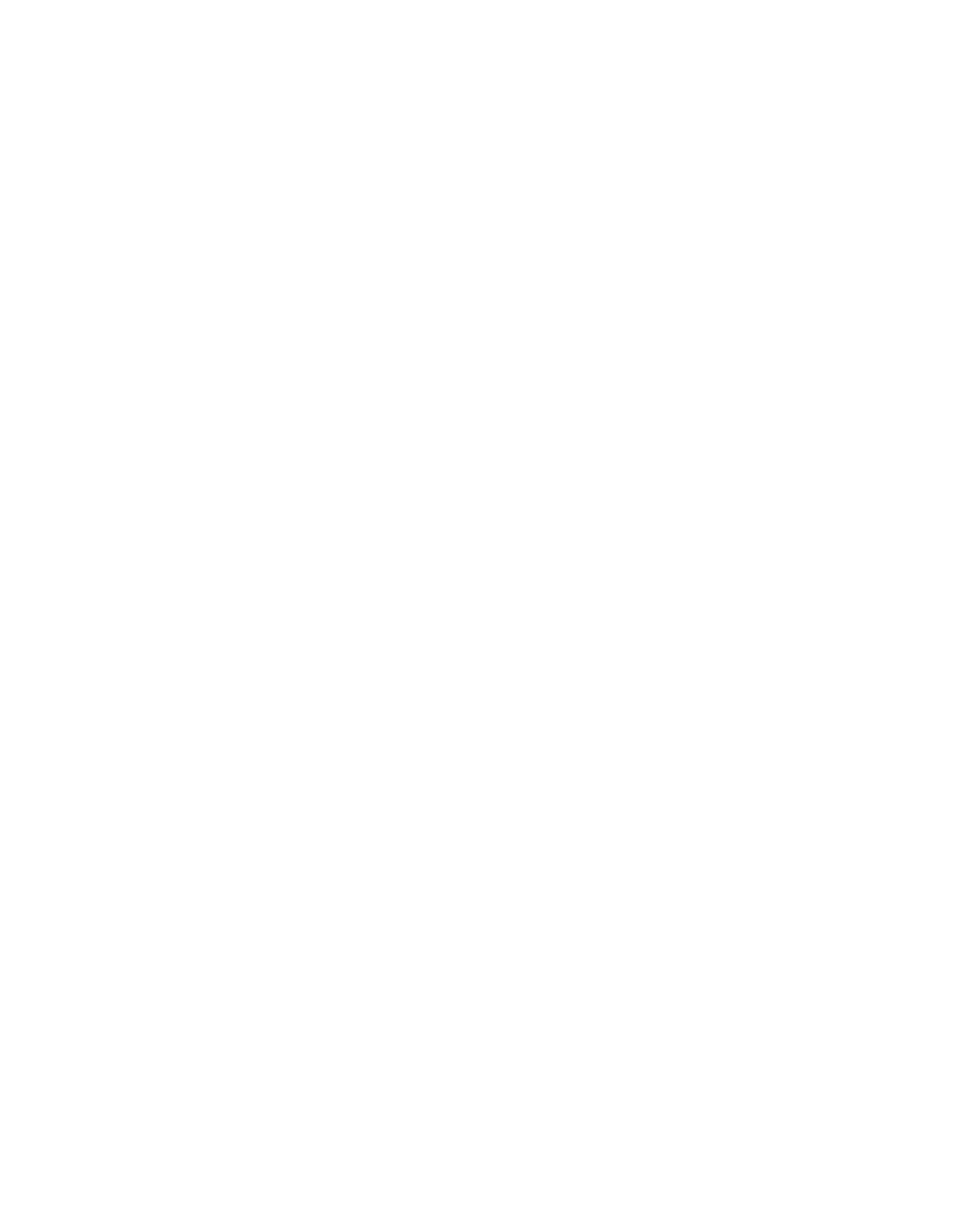### 240916 STEVE PIATTI 723.21 240916 STEVE PIATTI 434.80 240916 STEVE PIATTI 29.97 240916 STEVE PIATTI 10.07 240916 STEVE PIATTI 12.39 240916 STEVE PIATTI 15.57 240916 STEVE PIATTI 18.66 240916 STEVE PIATTI 5.20 240916 STEVE PIATTI 16.47 240916 STEVE PIATTI 18.33 240916 STEVE PIATTI 20.00 240916 STEVE PIATTI 20.00 240916 STEVE PIATTI 5.20 241090 CHRIS KLEIN 723.21 241090 CHRIS KLEIN 495.80 241090 CHRIS KLEIN 35.00 241090 CHRIS KLEIN 35.00 241090 CHRIS KLEIN 20.00 241090 CHRIS KLEIN 20.00 241090 CHRIS KLEIN 5.20 241090 CHRIS KLEIN 18.66 241090 CHRIS KLEIN 11.00 241090 CHRIS KLEIN 5.20 241090 CHRIS KLEIN 13.00 241090 CHRIS KLEIN 14.50 241090 CHRIS KLEIN 5.20 241090 CHRIS KLEIN 35.00 241071 ANDREW BILECI 723.21 241071 ANDREW BILECI 495.80 241071 ANDREW BILECI 35.00 241071 ANDREW BILECI 35.00 241071 ANDREW BILECI 5.00 241071 ANDREW BILECI 20.00 241071 ANDREW BILECI 15.00 241071 ANDREW BILECI 6.85 241071 ANDREW BILECI 13.17 241071 ANDREW BILECI 13.00 241071 ANDREW BILECI 6.85 241071 ANDREW BILECI 13.00 241071 ANDREW BILECI 20.00 240272 ATLANTIC TRAINING CENTER 120.00  **01-201-25-280100-039 Education Schools & Training TOTAL FOR ACCOUNT 5,323.52** 237948 JAY HILL REPAIRS 585.00 236311 JOHNSON CONTROLS INC. 450.90 240204 SCIENTIFIC BOILER WATER 243.00  **01-201-25-280100-044 Equipment Service Agreements TOTAL FOR ACCOUNT 1,278.90** 237864 W.B. MASON COMPANY INC 606.48 240261 W.B. MASON COMPANY INC 674.65 240362 W.B. MASON COMPANY INC 1,694.33 240262 W.B. MASON COMPANY INC 1,150.80 234206 W.B. MASON COMPANY INC 815.49 240177 W.B. MASON COMPANY INC 441.45 241073 PETE LOHMUS 83.05 241073 PETE LOHMUS 95.91  **01-201-25-280100-058 Office Supplies & Stationery TOTAL FOR ACCOUNT 5,562.16** 240254 VERIZON WIRELESS 139.09 240179 EAGLE POINT GUN SHOP 187.20 240342 INNOVATIVE CREDIT SOLUTIONS, INC. 51.00

 **Account P0 # Vendor Description Payment Account Total**

238350 VAN METER & ASSOCIATES INC. 360.00

 **County Jail**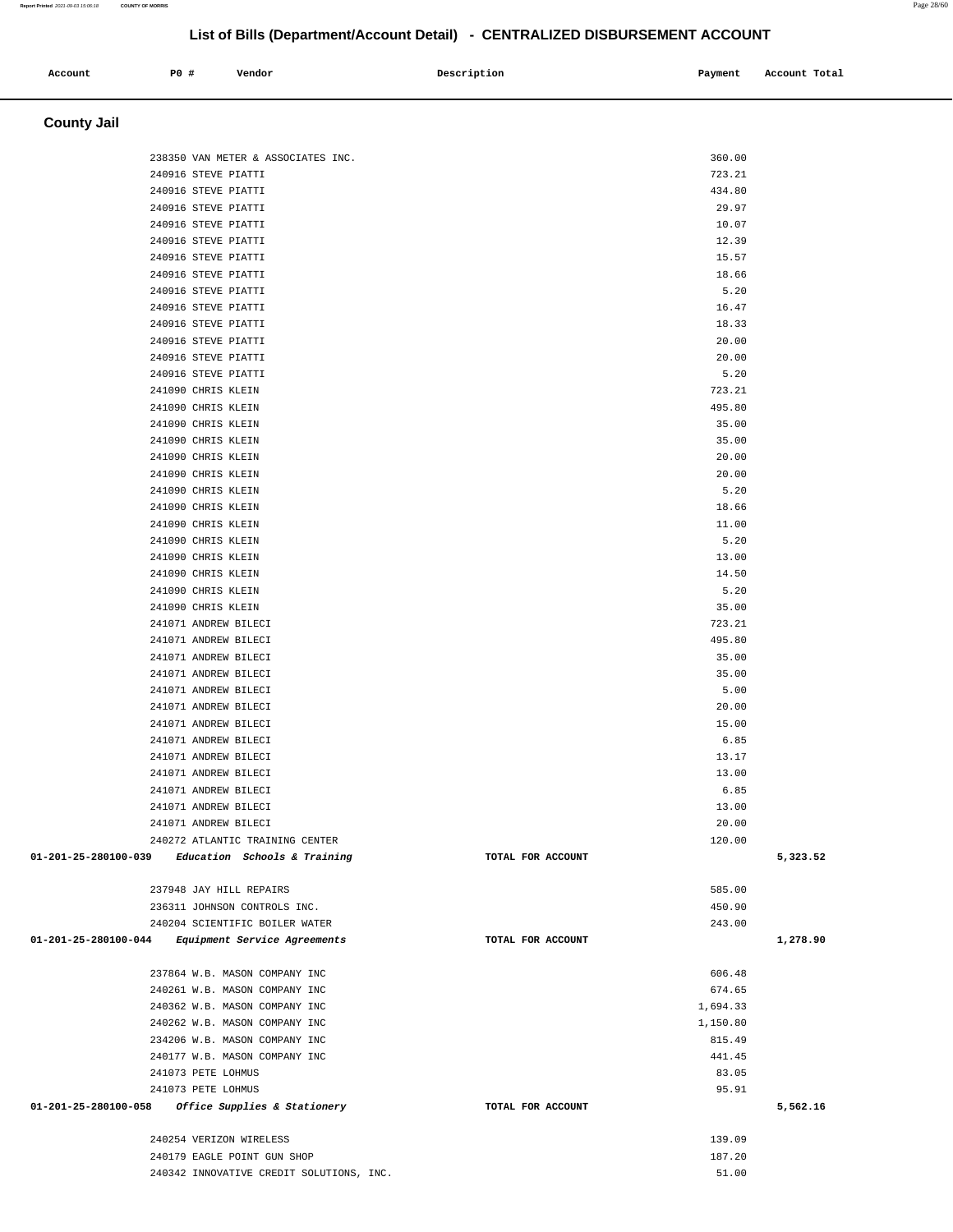### **Report Printed** 2021-09-03 15:06:18 **COUNTY OF MORRIS** Page 29/60

## **List of Bills (Department/Account Detail) - CENTRALIZED DISBURSEMENT ACCOUNT**

| <b>PO #</b><br>Vendor<br>Account               | Description       | Account Total<br>Payment |
|------------------------------------------------|-------------------|--------------------------|
| <b>County Jail</b>                             |                   |                          |
| 240273 LEXIS NEXIS                             |                   | 58.00                    |
| 237956 BROWNELLS INC                           |                   | 462.65                   |
| 01-201-25-280100-059<br>Other General Expenses | TOTAL FOR ACCOUNT | 897.94                   |
| 241192 COUNTY OF MORRIS                        |                   | 11.41                    |
| 01-201-25-280100-068<br>Postage & Metered Mail | TOTAL FOR ACCOUNT | 11.41                    |

| 239511 MCCLOSKEY MECHANICAL INC.                               |                   | 710.40           |           |
|----------------------------------------------------------------|-------------------|------------------|-----------|
| 238030 STATE TOXICOLOGY LABORATORY                             |                   | 225.00           |           |
| 237871 MCCLOSKEY MECHANICAL INC.                               |                   | 3,326.25         |           |
| 240269 CHP DOSIMETRY                                           |                   | 36.00            |           |
| 240259 SLADE INDUSTRIES, INC.                                  |                   | 1,848.00         |           |
| 240193 TJ'S SPORTWIDE TROPHY                                   |                   | 51.95            |           |
| 240193 TJ'S SPORTWIDE TROPHY                                   |                   | 363.65           |           |
|                                                                | TOTAL FOR ACCOUNT |                  | 6,561.25  |
| 240178 EAGLE POINT GUN SHOP                                    |                   | 8,081.70         |           |
| $01 - 201 - 25 - 280100 - 115$ Ammunition                      | TOTAL FOR ACCOUNT |                  | 8,081.70  |
| 237876 BFI                                                     |                   | 165.96           |           |
| 01-201-25-280100-162 Furniture & Fixtures                      | TOTAL FOR ACCOUNT |                  | 165.96    |
| 240198 ARAMARK DALLAS LOCKBOX                                  |                   | 46.00            |           |
| 240198 ARAMARK DALLAS LOCKBOX                                  |                   | 11,060.18        |           |
| 240198 ARAMARK DALLAS LOCKBOX                                  |                   | 46.00            |           |
| 240198 ARAMARK DALLAS LOCKBOX                                  |                   | 46.00            |           |
| 240198 ARAMARK DALLAS LOCKBOX                                  |                   | 10,270.33        |           |
| 240197 ARAMARK DALLAS LOCKBOX                                  |                   | 300.00           |           |
| 240197 ARAMARK DALLAS LOCKBOX                                  |                   | 125.00           |           |
| 240197 ARAMARK DALLAS LOCKBOX                                  |                   | 11,015.51        |           |
| 240341 ARAMARK DALLAS LOCKBOX                                  |                   | 92.00            |           |
| 240341 ARAMARK DALLAS LOCKBOX                                  |                   | 200.00           |           |
| 240341 ARAMARK DALLAS LOCKBOX                                  |                   | 10,518.72        |           |
| 01-201-25-280100-185 Food                                      | TOTAL FOR ACCOUNT |                  | 43,719.74 |
| 240183 RANDOLPH DERMATOLOGY                                    |                   | 430.00           |           |
| 238414 STERICYCLE INC                                          |                   | 354.80           |           |
| 240186 IAN H KADEN, MD                                         |                   | 260.00           |           |
| 240182 HOME BASE PHYSICAL THERAPY, LLC                         |                   | 3,650.00         |           |
| 240282 CONTRACT PHARMACY SERVICES INC                          |                   | 30,677.05        |           |
| 237954 BOUND TREE MEDICAL LLC                                  |                   | 339.42           |           |
| 237954 BOUND TREE MEDICAL LLC                                  |                   | 49.50            |           |
| 237954 BOUND TREE MEDICAL LLC                                  |                   | 37.90            |           |
| 237954 BOUND TREE MEDICAL LLC                                  |                   | 169.56           |           |
| 237954 BOUND TREE MEDICAL LLC                                  |                   | 738.02           |           |
| 237954 BOUND TREE MEDICAL LLC                                  |                   | 178.78           |           |
| 237954 BOUND TREE MEDICAL LLC                                  |                   | 37.95            |           |
| 237954 BOUND TREE MEDICAL LLC<br>236551 BOUND TREE MEDICAL LLC |                   | 105.10<br>18.95  |           |
|                                                                |                   |                  |           |
| 236551 BOUND TREE MEDICAL LLC<br>236551 BOUND TREE MEDICAL LLC |                   | 269.22<br>105.10 |           |
| 236551 BOUND TREE MEDICAL LLC                                  |                   | 92.54            |           |
| 240185 BOUND TREE MEDICAL LLC                                  |                   | 4.20             |           |
| 240322 DENTRUST DENTAL INC.                                    |                   | 3,965.00         |           |
| 240181 HEALTH CARE LOGISTICS INC.                              |                   | 246.23           |           |
| 240281 MORRISTOWN PATHOLOGY ASSOCIATES                         |                   | 29.68            |           |
| 240343 V.E. RALPH & SON INC.                                   |                   | 4.96             |           |
|                                                                |                   |                  |           |

 **01-201-25-280100-189 Medical TOTAL FOR ACCOUNT 41,782.36**

240343 V.E. RALPH & SON INC. 18.40

240200 TURN OUT UNIFORMS, INC. 104.99 240200 TURN OUT UNIFORMS, INC. 159.98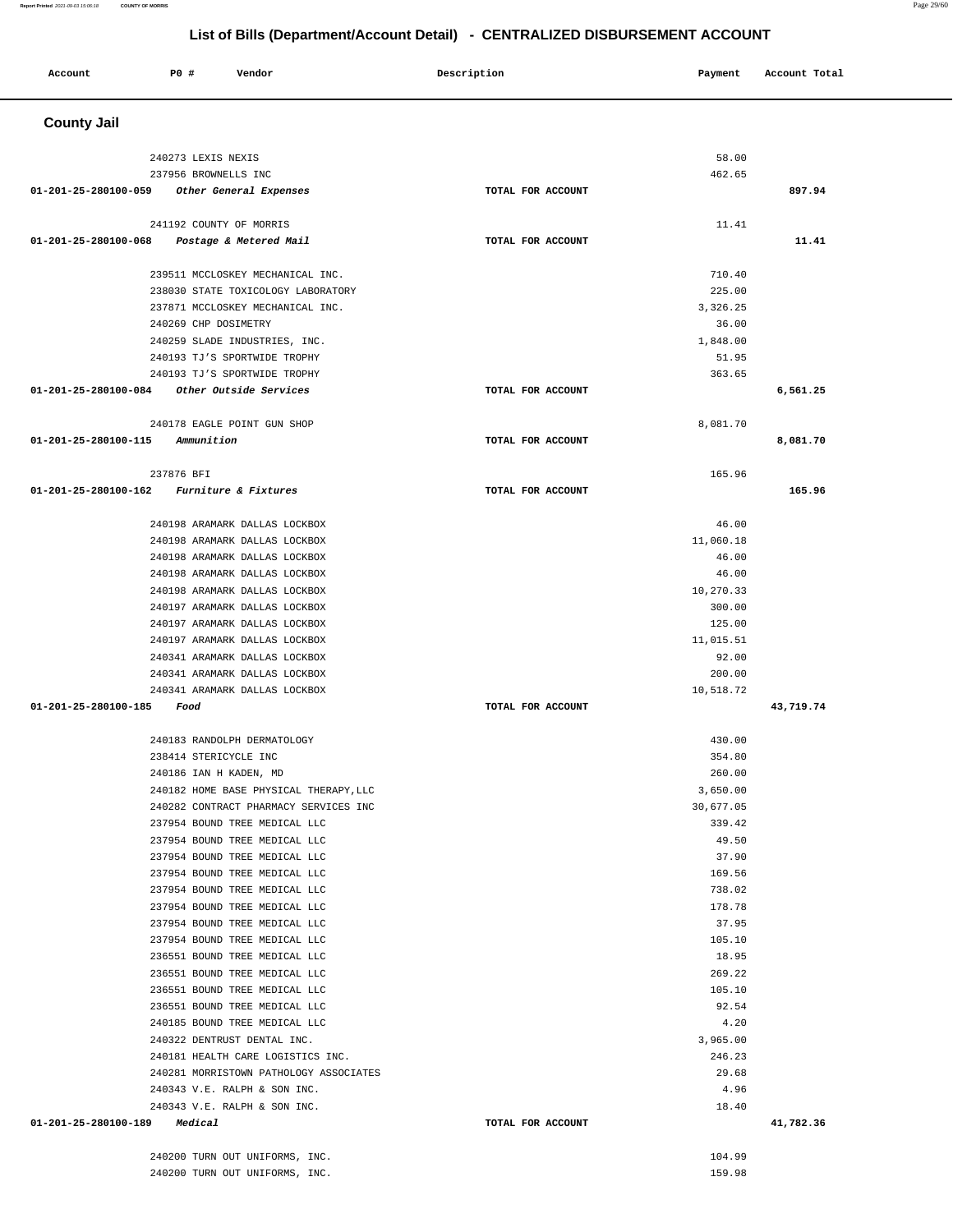| LIST OF BIIIS (Department/Account Detail) - CENTRALIZED DISBURSEMENT ACCOUNT |                         |                                                                  |                   |                  |               |
|------------------------------------------------------------------------------|-------------------------|------------------------------------------------------------------|-------------------|------------------|---------------|
| Account                                                                      | P0 #                    | Vendor                                                           | Description       | Payment          | Account Total |
| <b>County Jail</b>                                                           |                         |                                                                  |                   |                  |               |
|                                                                              |                         |                                                                  |                   |                  |               |
|                                                                              |                         | 240200 TURN OUT UNIFORMS, INC.                                   |                   | 169.98           |               |
|                                                                              |                         | 240200 TURN OUT UNIFORMS, INC.                                   |                   | 112.49<br>112.50 |               |
|                                                                              |                         | 240200 TURN OUT UNIFORMS, INC.<br>240200 TURN OUT UNIFORMS, INC. |                   | 29.99            |               |
|                                                                              | 235732 GALLS, LLC       |                                                                  |                   | 512.49           |               |
|                                                                              | 235732 GALLS, LLC       |                                                                  |                   | 259.44           |               |
|                                                                              | 235732 GALLS, LLC       |                                                                  |                   | 117.98           |               |
|                                                                              | 235732 GALLS, LLC       |                                                                  |                   | 271.24           |               |
|                                                                              | 235732 GALLS, LLC       |                                                                  |                   | 112.50           |               |
|                                                                              | 235732 GALLS, LLC       |                                                                  |                   | 126.38           |               |
|                                                                              | 240202 GALLS, LLC       |                                                                  |                   | 914.70           |               |
|                                                                              | 240202 GALLS, LLC       |                                                                  |                   | 135.00           |               |
|                                                                              | 240202 GALLS, LLC       |                                                                  |                   | 140.00           |               |
|                                                                              | 240202 GALLS, LLC       |                                                                  |                   | 1,077.50         |               |
|                                                                              | 240202 GALLS, LLC       |                                                                  |                   | 1,012.50         |               |
|                                                                              | 240202 GALLS, LLC       |                                                                  |                   | 1,077.50         |               |
|                                                                              | 240202 GALLS, LLC       |                                                                  |                   | 1,095.49         |               |
|                                                                              | 240202 GALLS, LLC       |                                                                  |                   | 290.00           |               |
|                                                                              | 240202 GALLS, LLC       |                                                                  |                   | 1,073.88         |               |
|                                                                              | 240202 GALLS, LLC       |                                                                  |                   | 462.50           |               |
|                                                                              | 240202 GALLS, LLC       |                                                                  |                   | 462.50           |               |
|                                                                              | 240202 GALLS, LLC       |                                                                  |                   | 203.74           |               |
|                                                                              | 240202 GALLS, LLC       |                                                                  |                   | 133.19           |               |
|                                                                              | 240202 GALLS, LLC       |                                                                  |                   | 350.00           |               |
|                                                                              | 240202 GALLS, LLC       |                                                                  |                   | 1,112.25         |               |
|                                                                              | 234614 GALLS, LLC       |                                                                  |                   | 53.06            |               |
|                                                                              | 234614 GALLS, LLC       |                                                                  |                   | 128.49           |               |
|                                                                              | 234614 GALLS, LLC       |                                                                  |                   | 55.00            |               |
|                                                                              | 234614 GALLS, LLC       |                                                                  |                   | 55.00            |               |
|                                                                              |                         | 240255 SOME'S WORLDWIDE UNIFORMS INC.                            |                   | 185.00           |               |
| 01-201-25-280100-202                                                         |                         | Uniform And Accessories                                          | TOTAL FOR ACCOUNT |                  | 12,107.26     |
|                                                                              |                         | 240203 MORRISTOWN LUMBER &                                       |                   | 99.13            |               |
|                                                                              |                         | 240203 MORRISTOWN LUMBER &                                       |                   | 27.99            |               |
|                                                                              | 240195 SHERWIN WILLIAMS |                                                                  |                   | 625.59           |               |
|                                                                              | 240260 TPS SUPPLY LLC   |                                                                  |                   | 126.30           |               |
|                                                                              | 240260 TPS SUPPLY LLC   |                                                                  |                   | 536.22           |               |
| 01-201-25-280100-249 Bldg Maintenance Supplies                               |                         |                                                                  | TOTAL FOR ACCOUNT |                  | 1,415.23      |
|                                                                              | 233571 ARAMSCO          |                                                                  |                   | 773.70           |               |
|                                                                              | 233571 ARAMSCO          |                                                                  |                   | 1,267.18         |               |
|                                                                              | 233571 ARAMSCO          |                                                                  |                   | 74.96            |               |
|                                                                              | 233571 ARAMSCO          |                                                                  |                   | 369.42           |               |
| $01-201-25-280100-252$ Janitorial Supplies                                   |                         |                                                                  | TOTAL FOR ACCOUNT |                  | 2,485.26      |
|                                                                              |                         | 240270 FF1 PROFESSIONAL SAFETY SERVICES                          |                   | 207.35           |               |
|                                                                              |                         | 240271 FF1 PROFESSIONAL SAFETY SERVICES                          |                   | 1,015.00         |               |
| 01-201-25-280100-266                                                         | Safety Items            |                                                                  | TOTAL FOR ACCOUNT |                  | 1,222.35      |
|                                                                              |                         | 231703 STATE TOXICOLOGY LABORATORY                               |                   | 630.00           |               |
|                                                                              |                         | 231703 STATE TOXICOLOGY LABORATORY                               |                   | 250.00           |               |
| 01-203-25-280100-084                                                         |                         | (2020) Other Outside Services                                    | TOTAL FOR ACCOUNT |                  | 880.00        |
|                                                                              |                         | 226610 CARDIOVASCULAR HEALTH                                     |                   | 40.00            |               |
|                                                                              |                         | 225605 CARDIOVASCULAR HEALTH                                     |                   | 40.00            |               |
|                                                                              |                         | 227801 CARDIOVASCULAR HEALTH                                     |                   | 40.00            |               |

 **01-203-25-280100-189 (2020) Medical TOTAL FOR ACCOUNT 120.00**

**TOTAL for County Jail** 134,001.32 **134,001.32** 

============

**Report Printed** 2021-09-03 15:06:18 **COUNTY OF MORRIS** Page 30/60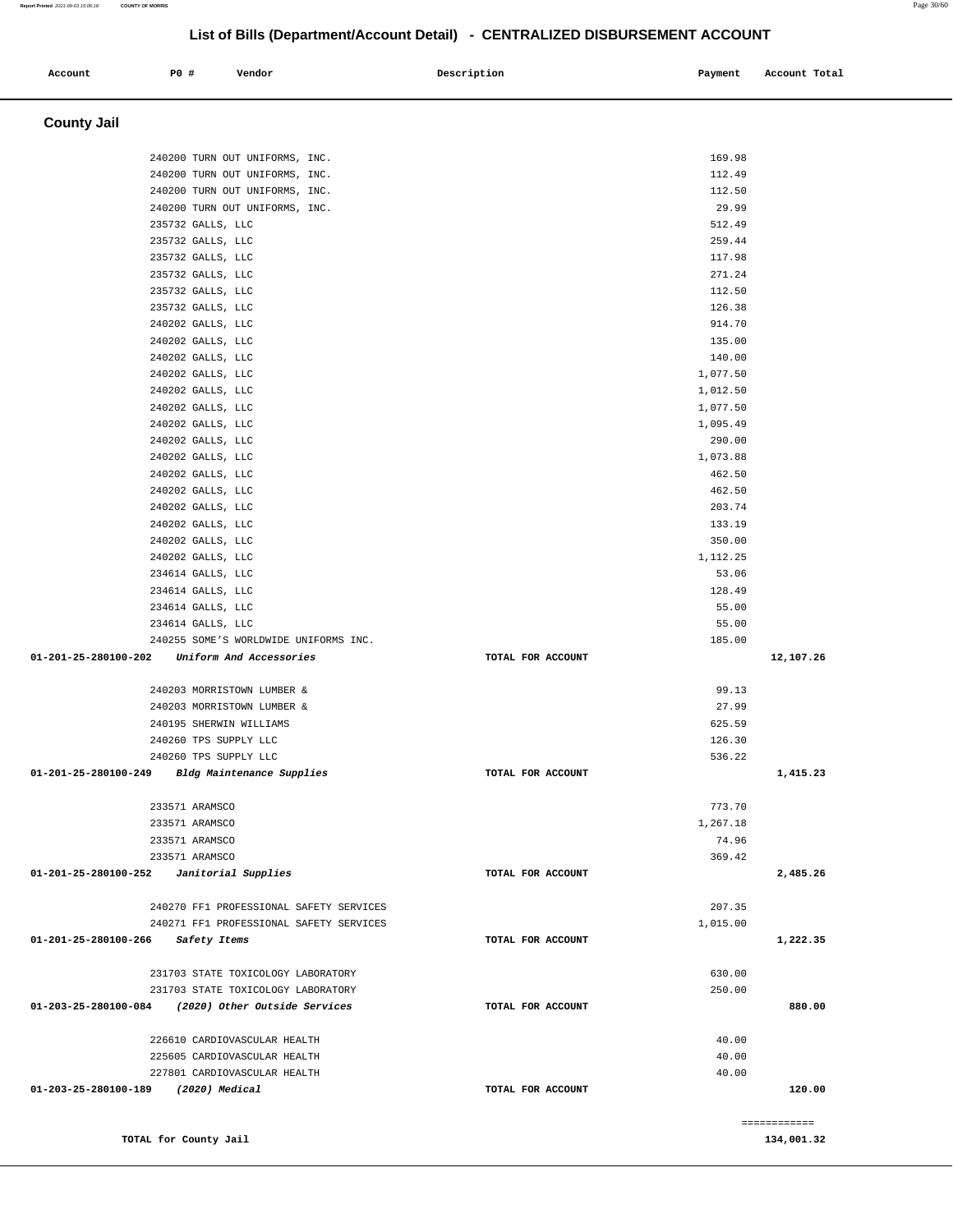### **Report Printed** 2021-09-03 15:06:18 **COUNTY OF MORRIS** Page 31/60

## **List of Bills (Department/Account Detail) - CENTRALIZED DISBURSEMENT ACCOUNT**

| Account | PO# | Vendor | Description | Payment | Account Total |
|---------|-----|--------|-------------|---------|---------------|
|         |     |        |             |         |               |

# **County Youth Detention Facilit**

|                                            | 241058 JACQUELINE MONDERO                        |                   | 69.99        |
|--------------------------------------------|--------------------------------------------------|-------------------|--------------|
|                                            | 241013 KATHY HALL                                |                   | 14.26        |
| 01-201-25-281100-039                       | Education Schools & Training                     | TOTAL FOR ACCOUNT | 84.25        |
|                                            |                                                  |                   |              |
|                                            | 240287 BOB BARKER COMPANY                        |                   | 247.84       |
|                                            | 240287 BOB BARKER COMPANY                        |                   | 139.26       |
|                                            | 240798 CHARM-TEX , INC.                          |                   | 28.90        |
| 01-201-25-281100-059                       | Other General Expenses                           | TOTAL FOR ACCOUNT | 416.00       |
|                                            | 240286 BI INC.                                   |                   | 43.00        |
| 01-201-25-281100-061 Outside Detention     |                                                  | TOTAL FOR ACCOUNT | 43.00        |
|                                            |                                                  |                   |              |
|                                            | 241192 COUNTY OF MORRIS                          |                   | 28.31        |
| 01-201-25-281100-068                       | Postage & Metered Mail                           | TOTAL FOR ACCOUNT | 28.31        |
|                                            |                                                  |                   |              |
|                                            | 241069 MAGAZINE LINE                             |                   | 265.78       |
|                                            | 01-201-25-281100-070 Publication & Subscriptions | TOTAL FOR ACCOUNT | 265.78       |
|                                            | 240024 NU-WAY CONCESSIONAIRES INC                |                   | 3,772.30     |
|                                            | 240024 NU-WAY CONCESSIONAIRES INC                |                   | 338.83       |
|                                            | 240024 NU-WAY CONCESSIONAIRES INC                |                   | 510.60       |
|                                            | 240024 NU-WAY CONCESSIONAIRES INC                |                   | 724.76       |
|                                            | 240024 NU-WAY CONCESSIONAIRES INC                |                   | 587.32       |
| $01 - 201 - 25 - 281100 - 185$             | Food                                             | TOTAL FOR ACCOUNT | 5,933.81     |
|                                            |                                                  |                   |              |
|                                            | 237833 ALLEN PAPER & SUPPLY CO                   |                   | 220.00       |
|                                            | 240033 ALLEN PAPER & SUPPLY CO                   |                   | 439.90       |
| $01-201-25-281100-252$ Janitorial Supplies |                                                  | TOTAL FOR ACCOUNT | 659.90       |
|                                            | 240731 W.B. MASON COMPANY INC                    |                   | 89.69        |
| 01-201-25-281100-258                       | Equipment                                        | TOTAL FOR ACCOUNT | 89.69        |
|                                            |                                                  |                   |              |
|                                            |                                                  |                   | ============ |
|                                            | TOTAL for County Youth Detention Facilit         |                   | 7,520.74     |

## **Road Repairs**

| 240229 RICOH USA, INC.                               | 212.07            |          |
|------------------------------------------------------|-------------------|----------|
| Office Supplies & Stationery<br>01-201-26-290100-058 | TOTAL FOR ACCOUNT | 212.07   |
|                                                      |                   |          |
| 241199 NATIONAL FUEL OIL INC.                        | 4,765.43          |          |
| 01-201-26-290100-140 Gas Purchases                   | TOTAL FOR ACCOUNT | 4,765.43 |
|                                                      |                   |          |
| 240844 ANDRE SWEETMAN                                | 90.00             |          |
| 240860 ANDREW THOMAS                                 | 90.00             |          |
| 240973 CHRISTOPHER KOOYENGA                          | 74.87             |          |
| 240843 THOMAS WALLACE                                | 90.00             |          |
| 01-201-26-290100-207<br>Uniform & Clothing Allowance | TOTAL FOR ACCOUNT | 344.87   |
|                                                      |                   |          |
| 240381 TILCON NEW YORK INC.                          | 164.50            |          |
| 240381 TILCON NEW YORK INC.                          | 91.02             |          |
| 240381 TILCON NEW YORK INC.                          | 85.17             |          |
| 240381 TILCON NEW YORK INC.                          | 82.67             |          |
| 240381 TILCON NEW YORK INC.                          | 85.17             |          |
| 240381 TILCON NEW YORK INC.                          | 18.88             |          |
| 240086 TILCON NEW YORK INC.                          | 84.34             |          |
| 240086 TILCON NEW YORK INC.                          | 126.08            |          |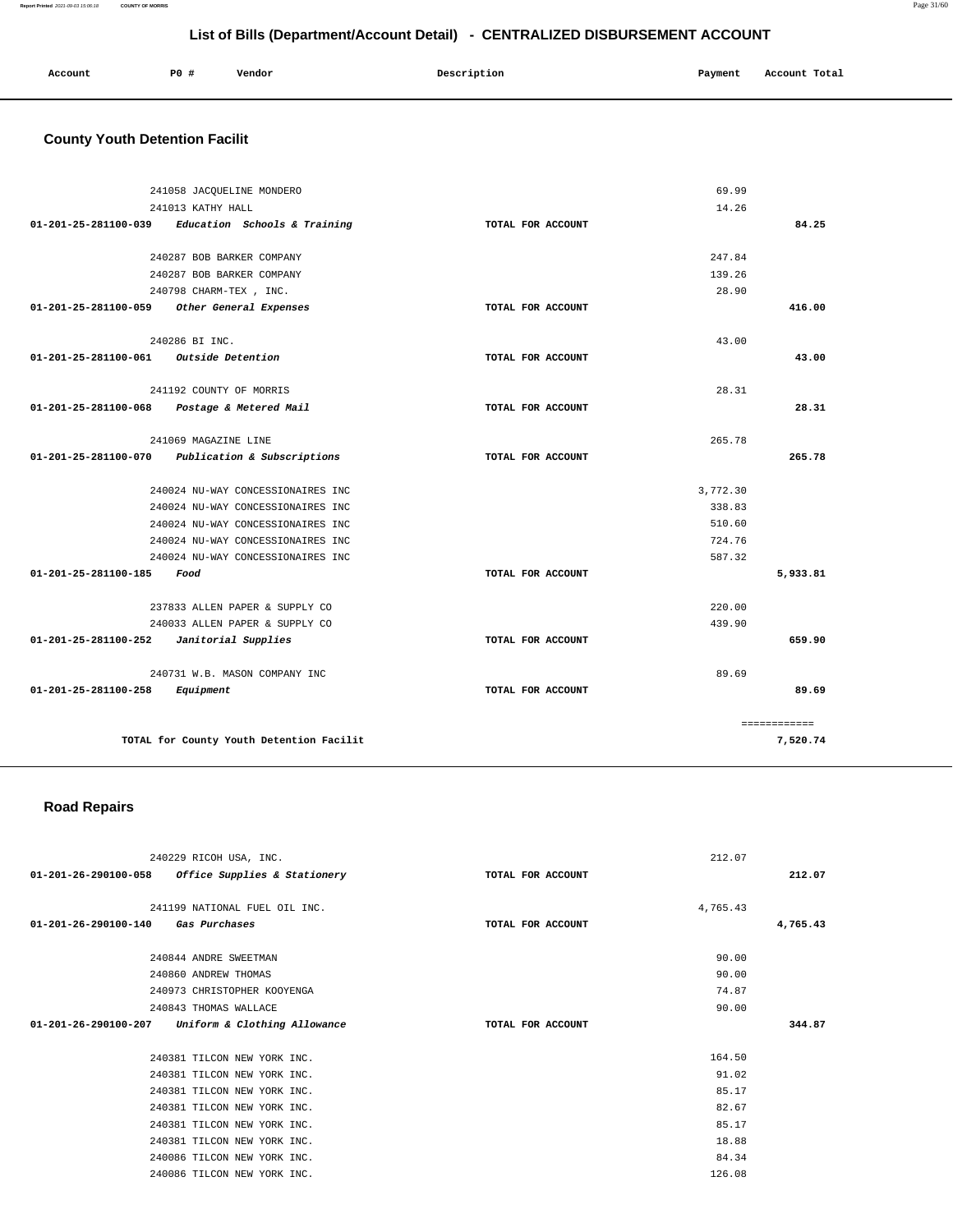# **List of Bills (Department/Account Detail) - CENTRALIZED DISBURSEMENT ACCOUNT Account** 20 **P P**  $\uparrow$  **Payment** Payment Account Total  **Road Repairs**  240086 TILCON NEW YORK INC. 84.34

| 240086 TILCON NEW YORK INC.                    |                   | 252.17 |              |
|------------------------------------------------|-------------------|--------|--------------|
| 240086 TILCON NEW YORK INC.                    |                   | 6.20   |              |
| 240086 TILCON NEW YORK INC.                    |                   | 83.50  |              |
| 240086 TILCON NEW YORK INC.                    |                   | 86.00  |              |
| 240086 TILCON NEW YORK INC.                    |                   | 86.00  |              |
| 240086 TILCON NEW YORK INC.                    |                   | 86.00  |              |
| 240086 TILCON NEW YORK INC.                    |                   | 57.85  |              |
| Bituminous Concrete<br>01-201-26-290100-222    | TOTAL FOR ACCOUNT |        | 1,479.89     |
| 240228 COUNTY WELDING SUPPLY CO                |                   | 14.75  |              |
| 01-201-26-290100-238<br>Signage                | TOTAL FOR ACCOUNT |        | 14.75        |
| 239138 EASTERN CONCRETE MATERIALS, INC.        |                   | 78.64  |              |
| 01-201-26-290100-244<br>Stone                  | TOTAL FOR ACCOUNT |        | 78.64        |
| 239626 GRAINGER                                |                   | 168.98 |              |
| 01-201-26-290100-246<br>Tools - Others         | TOTAL FOR ACCOUNT |        | 168.98       |
| 240212 MORRISTOWN LUMBER &                     |                   | 33.98  |              |
| 240304 KENVIL POWER EOUIPMENT, INC.            |                   | 209.99 |              |
| 240304 KENVIL POWER EQUIPMENT, INC.            |                   | 36.99  |              |
| 01-201-26-290100-260<br>Construction Materials | TOTAL FOR ACCOUNT |        | 280.96       |
|                                                |                   |        | ============ |
| TOTAL for Road Repairs                         |                   |        | 7,345.59     |

## **Bridges and Culverts**

| 240217 W.B. MASON COMPANY INC                        |                   | 18.39    |
|------------------------------------------------------|-------------------|----------|
| 240217 W.B. MASON COMPANY INC                        |                   | 68.30    |
| 240217 W.B. MASON COMPANY INC                        |                   | 69.29    |
| 01-201-26-292100-058<br>Office Supplies & Stationery | TOTAL FOR ACCOUNT | 155.98   |
|                                                      |                   |          |
| 238107 SHERWIN WILLIAMS                              |                   | 727.56   |
| 238107 SHERWIN WILLIAMS                              |                   | 181.89   |
| 238107 SHERWIN WILLIAMS                              |                   | 848.82   |
| $01 - 201 - 26 - 292100 - 234$ Paint                 | TOTAL FOR ACCOUNT | 1,758.27 |
|                                                      |                   |          |
| 239573 KENVIL POWER EQUIPMENT, INC.                  |                   | 15.99    |
| 239573 KENVIL POWER EQUIPMENT, INC.                  |                   | 6.96     |
| 239573 KENVIL POWER EQUIPMENT, INC.                  |                   | 37.98    |
| 239573 KENVIL POWER EQUIPMENT, INC.                  |                   | 12.99    |
| 239573 KENVIL POWER EQUIPMENT, INC.                  |                   | 18.00    |
| 239573 KENVIL POWER EQUIPMENT, INC.                  |                   | 115.82   |
| 239573 KENVIL POWER EQUIPMENT, INC.                  |                   | 17.46    |
| 239573 KENVIL POWER EQUIPMENT, INC.                  |                   | 10.52    |
| 239573 KENVIL POWER EOUIPMENT, INC.                  |                   | 14.03    |
| 239573 KENVIL POWER EOUIPMENT, INC.                  |                   | 1.74     |
| 239573 KENVIL POWER EQUIPMENT, INC.                  |                   | 79.98    |
| 239573 KENVIL POWER EQUIPMENT, INC.                  |                   | 79.07    |
| 01-201-26-292100-239<br>Small Tools                  | TOTAL FOR ACCOUNT | 410.54   |
|                                                      |                   |          |
| 236881 GALETON GLOVES                                |                   | 71.25    |
| 236881 GALETON GLOVES                                |                   | 57.00    |
| 236881 GALETON GLOVES                                |                   | 76.80    |
| 236881 GALETON GLOVES                                |                   | 12.71    |
| 235672 GALETON GLOVES                                |                   | 47.85    |
| $01 - 201 - 26 - 292100 - 266$<br>Safety Items       | TOTAL FOR ACCOUNT | 265.61   |

**Report Printed** 2021-09-03 15:06:18 **COUNTY OF MORRIS** Page 32/60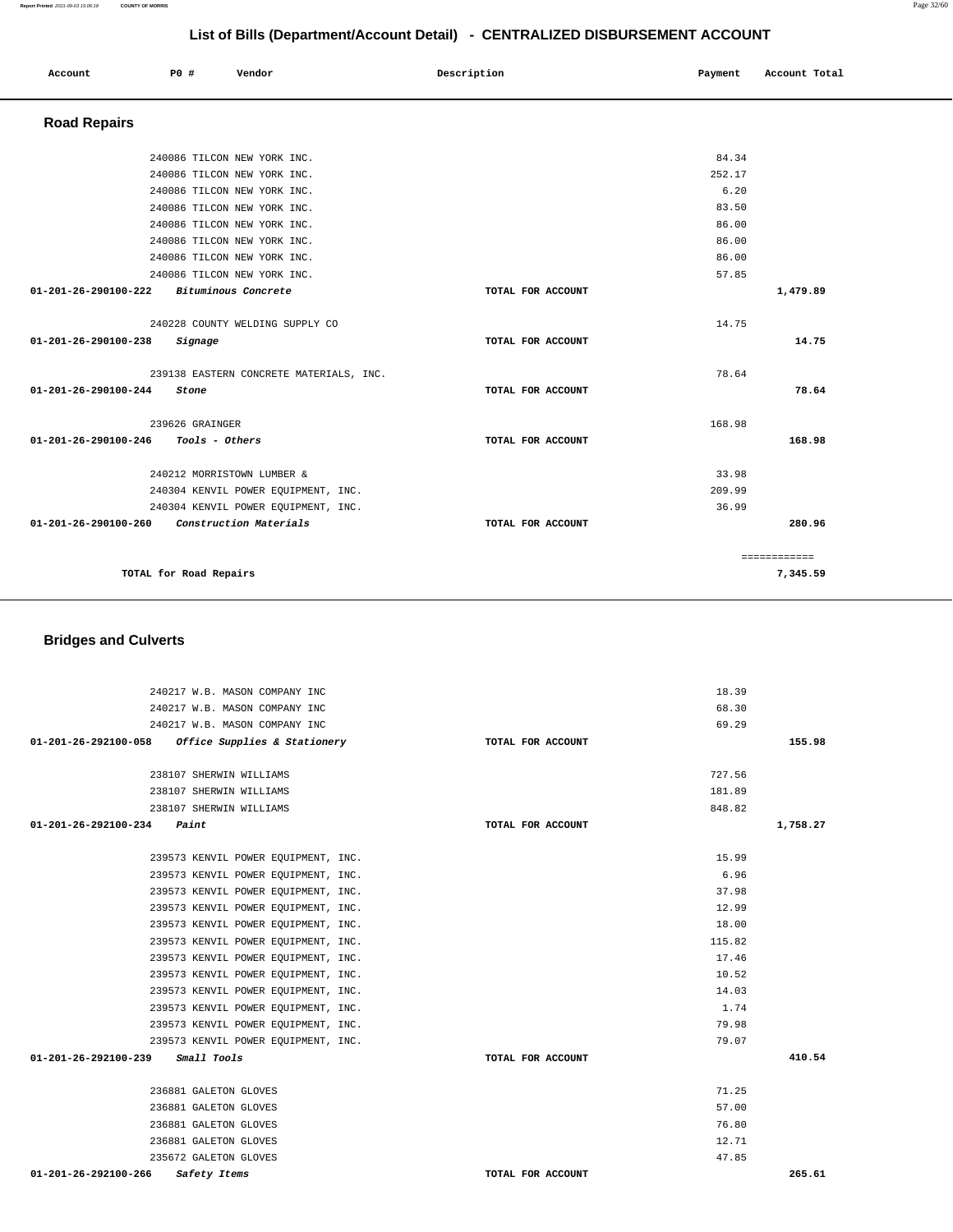| Account                     | <b>PO #</b> | Vendor                         | Description | Account Total<br>Payment |
|-----------------------------|-------------|--------------------------------|-------------|--------------------------|
| <b>Bridges and Culverts</b> |             |                                |             |                          |
|                             |             | TOTAL for Bridges and Culverts |             | ============<br>2,590.40 |

<u> 1980 - Johann Stoff, amerikansk politiker (d. 1980)</u>

## **Buildings & Grounds**

| 240633 ASSOCIATED WATER CONDITIONERS INC                 |                   | 370.33    |           |
|----------------------------------------------------------|-------------------|-----------|-----------|
| 240440 C. DOUGHERTY & CO. INC.                           |                   | 201.13    |           |
| 240439 C. DOUGHERTY & CO. INC.                           |                   | 1,098.87  |           |
| $01-201-26-310100-044$ Equipment Service Agreements      | TOTAL FOR ACCOUNT |           | 1,670.33  |
|                                                          |                   |           |           |
| 241094 MORRISTOWN PARKING AUTHORITY                      |                   | 5,882.00  |           |
| 01-201-26-310100-062 Parking Lot Rental                  | TOTAL FOR ACCOUNT |           | 5,882.00  |
|                                                          |                   |           |           |
| 240639 EMERGENCY PEST CONTROL                            |                   | 55.00     |           |
| 240639 EMERGENCY PEST CONTROL                            |                   | 55.00     |           |
| 240639 EMERGENCY PEST CONTROL                            |                   | 85.00     |           |
| 240639 EMERGENCY PEST CONTROL                            |                   | 85.00     |           |
| 240435 FLOORMAT MANAGEMENT, INC.                         |                   | 125.01    |           |
| 241096 TUNSTEAD LANDSCAPE SERVICES                       |                   | 16,588.60 |           |
| 01-201-26-310100-084 Other Outside Services              | TOTAL FOR ACCOUNT |           | 16,993.61 |
| 240632 W.B. MASON COMPANY INC                            |                   | 0.95      |           |
| 240632 W.B. MASON COMPANY INC                            |                   | 0.95      |           |
| 240632 W.B. MASON COMPANY INC                            |                   | 0.95      |           |
| 240632 W.B. MASON COMPANY INC                            |                   | 0.95      |           |
| 240632 W.B. MASON COMPANY INC                            |                   | 0.95      |           |
| 240632 W.B. MASON COMPANY INC                            |                   | 17.88     |           |
| 01-201-26-310100-095<br>Other Administrative Supplies    | TOTAL FOR ACCOUNT |           | 22.63     |
|                                                          |                   |           |           |
| 240641 W.B. MASON COMPANY INC                            |                   | 222.95    |           |
| 240641 W.B. MASON COMPANY INC                            |                   | 28.99     |           |
| 240641 W.B. MASON COMPANY INC                            |                   | 19.96     |           |
| 240899 GRAINGER                                          |                   | 115.22    |           |
| 240899 GRAINGER                                          |                   | 260.88    |           |
| 01-201-26-310100-098 Other Operating&Repair Supply       | TOTAL FOR ACCOUNT |           | 648.00    |
|                                                          |                   |           |           |
| 240838 CSL WATER QUALITY INC                             |                   | 1,410.00  |           |
| 01-201-26-310100-204 Plant Operations                    | TOTAL FOR ACCOUNT |           | 1,410.00  |
| 240637 NERY GARCIA-LOPEZ                                 |                   | 90.00     |           |
| 240635 ALVARENGA LESVIA                                  |                   | 90.00     |           |
| 240907 JOSE AVELAR                                       |                   | 90.00     |           |
| 240831 MARTINA REYES                                     |                   | 90.00     |           |
| 240960 ROSA REYES-BENITEZ                                |                   | 90.00     |           |
| 01-201-26-310100-207 Uniform & Clothing Allowance        | TOTAL FOR ACCOUNT |           | 450.00    |
|                                                          |                   |           |           |
| 240822 HOME DEPOT CREDIT SERVICES                        |                   | 534.04    |           |
| 01-201-26-310100-235<br>Pipes - Others                   | TOTAL FOR ACCOUNT |           | 534.04    |
|                                                          |                   |           |           |
| 240899 GRAINGER                                          |                   | 18.18     |           |
| 240899 GRAINGER                                          |                   | 271.16    |           |
| 240899 GRAINGER                                          |                   | 420.60    |           |
| 240899 GRAINGER                                          |                   | 362.48    |           |
| 240899 GRAINGER                                          |                   | 524.46    |           |
| 240822 HOME DEPOT CREDIT SERVICES                        |                   | 223.88    |           |
| 240895 MORRISTOWN LUMBER &                               |                   | 30.51     |           |
| 240823 PELICAN SPORT CENTER INC                          |                   | 299.99    |           |
| 01-201-26-310100-249<br><b>Bldg Maintenance Supplies</b> | TOTAL FOR ACCOUNT |           | 2,151.26  |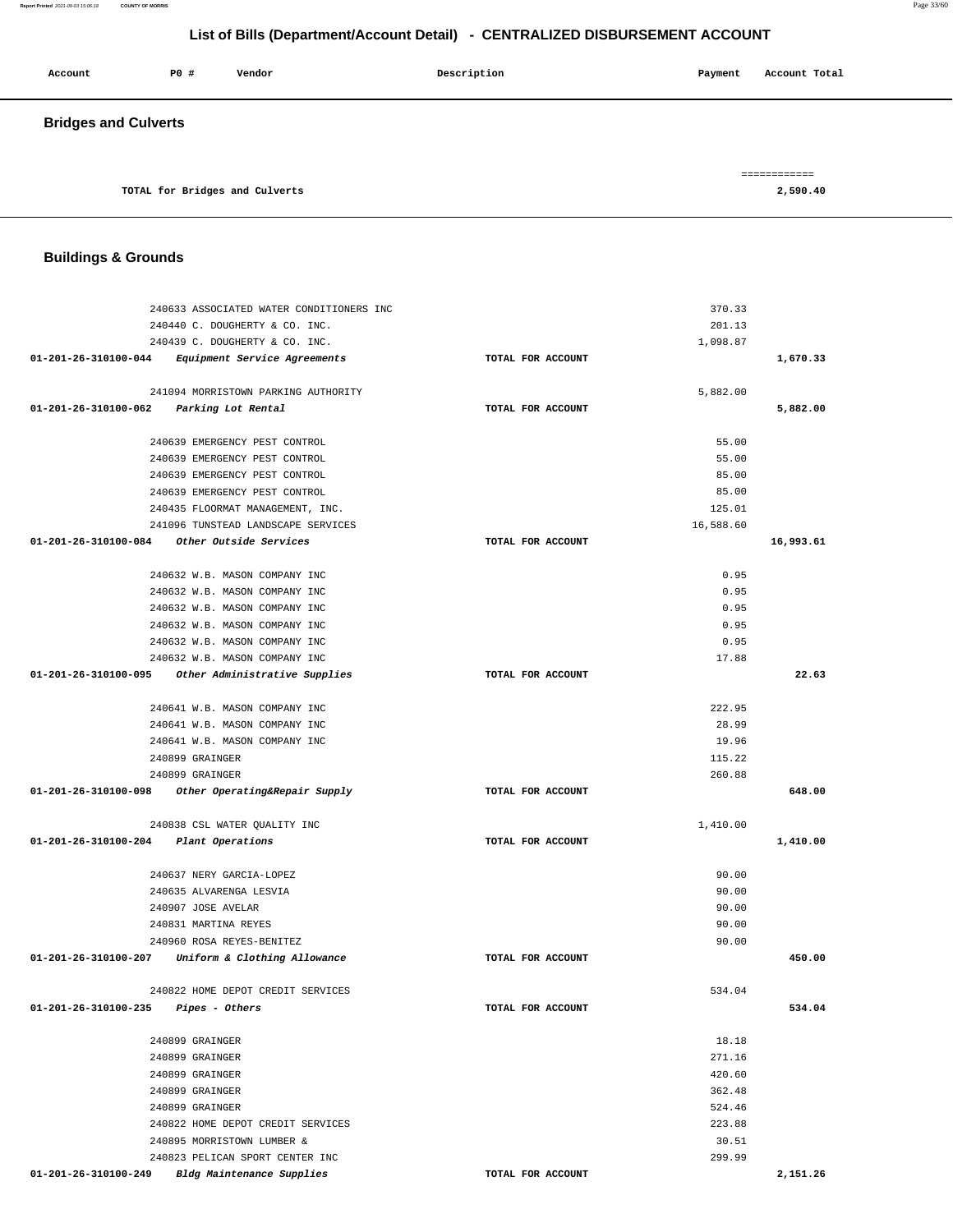| Account | <b>PO #</b> | Vendor | Description | Payment | Account Total |
|---------|-------------|--------|-------------|---------|---------------|
|         |             |        |             |         |               |

# **Buildings & Grounds**

| 240641 W.B. MASON COMPANY INC<br>01-201-26-310100-252<br>Janitorial Supplies    | TOTAL FOR ACCOUNT | 748.50<br>748.50 |
|---------------------------------------------------------------------------------|-------------------|------------------|
| 240833 R & J CONTROL, INC.<br>01-201-26-310100-262<br>Machinery Repairs & Parts | TOTAL FOR ACCOUNT | 779.65<br>779.65 |
|                                                                                 |                   |                  |
| 240906 JOHNSTONE SUPPLY                                                         |                   | 2,188.50         |
| 240906 JOHNSTONE SUPPLY                                                         |                   | 465.41           |
| 240906 JOHNSTONE SUPPLY                                                         |                   | 167.38           |
| 240906 JOHNSTONE SUPPLY                                                         |                   | 641.18           |
| 240906 JOHNSTONE SUPPLY                                                         |                   | 32.00            |
| 240906 JOHNSTONE SUPPLY                                                         |                   | 256.54           |
| 240906 JOHNSTONE SUPPLY                                                         |                   | 22.92            |
| 01-201-26-310100-264 Heat & A/C                                                 | TOTAL FOR ACCOUNT | 3,773.93         |
|                                                                                 |                   |                  |
| 240899 GRAINGER                                                                 |                   | 159.22           |
| 01-201-26-310100-265 Electrical                                                 | TOTAL FOR ACCOUNT | 159.22           |
| 240632 W.B. MASON COMPANY INC                                                   |                   | 0.95             |
| 240632 W.B. MASON COMPANY INC                                                   |                   | 0.95             |
| 240632 W.B. MASON COMPANY INC                                                   |                   | $-0.95$          |
| $01-203-26-310100-095$ (2020) Other Administrative Supplies                     | TOTAL FOR ACCOUNT | 0.95             |
|                                                                                 |                   | ============     |
| TOTAL for Buildings & Grounds                                                   |                   | 35,224.12        |

### **Motor Services Center**

| 240681 W.B. MASON COMPANY INC                     | 15.30             |        |
|---------------------------------------------------|-------------------|--------|
| 240681 W.B. MASON COMPANY INC                     | 97.96             |        |
| 240643 W.B. MASON COMPANY INC                     | 22.92             |        |
| 240643 W.B. MASON COMPANY INC                     | 6.97              |        |
| 01-201-26-315100-058 Office Supplies & Stationery | TOTAL FOR ACCOUNT | 143.15 |
|                                                   |                   |        |
| 240876 MARK CARTER                                | 27.15             |        |
| 239705 JOSEPH GARTLAND INC                        | 585.00            |        |
| 239705 JOSEPH GARTLAND INC                        | 94.67             |        |
| 240119 NESTLE WATERS NORTH AMERICA INC.           | 107.97            |        |
| 240119 NESTLE WATERS NORTH AMERICA INC.           | 67.98             |        |
| 239990 GRAINGER                                   | 68.16             |        |
| 239990 GRAINGER                                   | 12.00             |        |
| 239990 GRAINGER                                   | 6.00              |        |
| 239990 GRAINGER                                   | 42.45             |        |
| 239990 GRAINGER                                   | 30.20             |        |
| 239990 GRAINGER                                   | 50.36             |        |
| 239990 GRAINGER                                   | 50.49             |        |
| 239990 GRAINGER                                   | 48.12             |        |
| 239990 GRAINGER                                   | 146.04            |        |
| 239951 GRAINGER                                   | 295.38            |        |
| 239951 GRAINGER                                   | 57.08             |        |
| 239951 GRAINGER                                   | 13.61             |        |
| 239723 J & D SALES & SERVICE LLC                  | 269.00            |        |
| 239723 J & D SALES & SERVICE LLC                  | 200.00            |        |
| 239722 J & D SALES & SERVICE LLC                  | 200.00            |        |
| 239717 ONE SOURCE OF NEW JERSEY LLC               | 196.24            |        |
| 239717 ONE SOURCE OF NEW JERSEY LLC               | 45.24             |        |
| 239717 ONE SOURCE OF NEW JERSEY LLC               | 24.81             |        |
| 239717 ONE SOURCE OF NEW JERSEY LLC               | 63.82             |        |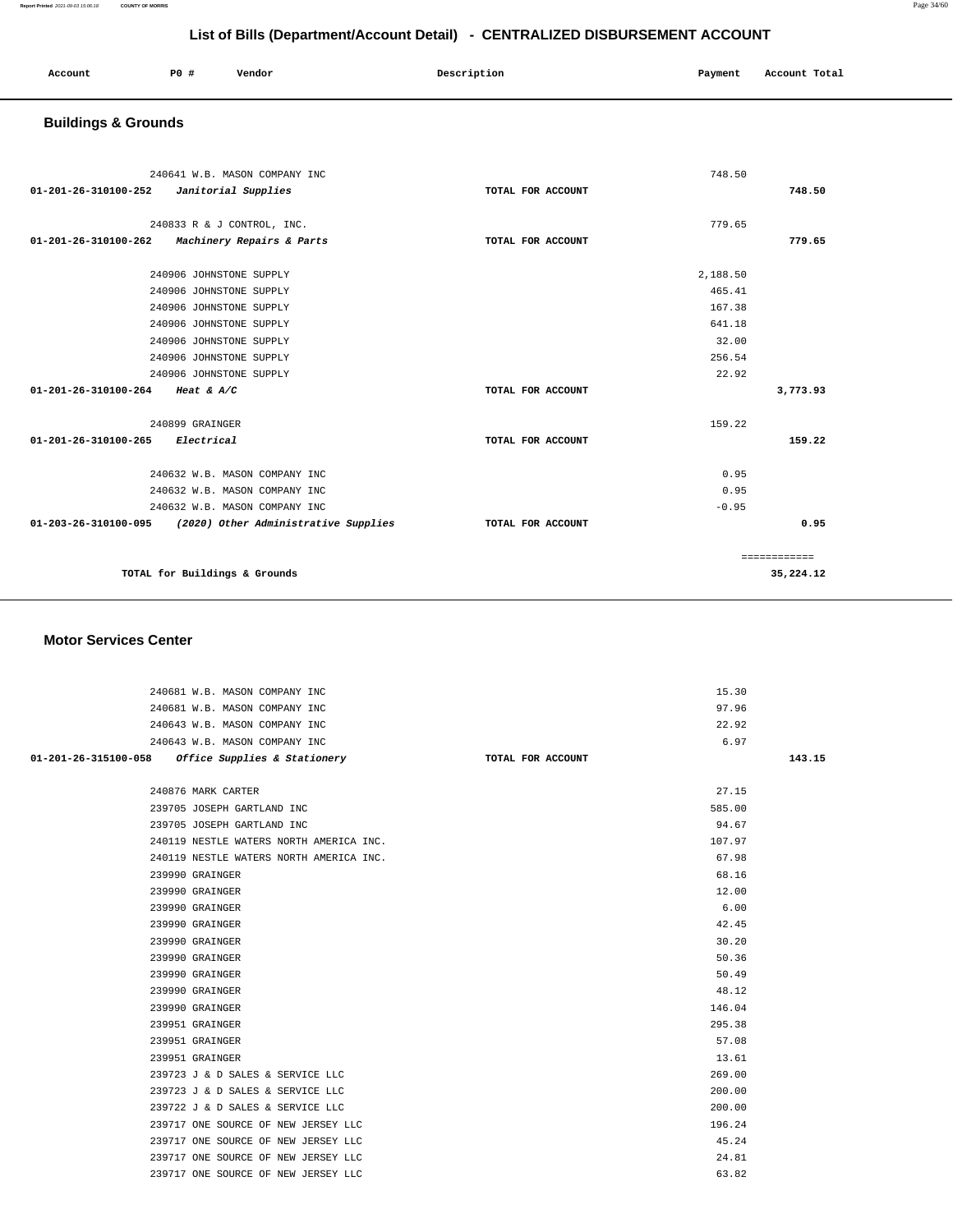**Motor Services Center**  240084 T. SLACK ENVIRONMENTAL 13,443.79 240073 T. SLACK ENVIRONMENTAL 784.20 240073 T. SLACK ENVIRONMENTAL 181.12 240073 T. SLACK ENVIRONMENTAL 209.00 240073 T. SLACK ENVIRONMENTAL 94.30 240073 T. SLACK ENVIRONMENTAL 823.24 240011 TOMAR INDUSTRIES INC 58.30 240011 TOMAR INDUSTRIES INC 13.52 239721 WURTH USA INC. 23.70 239721 WURTH USA INC. 23.94 239721 WURTH USA INC. 21.74 239721 WURTH USA INC. 23.58 239721 WURTH USA INC. 41.55 239721 WURTH USA INC. 92.30 239721 WURTH USA INC. 178.12 240061 WURTH USA INC. 17.99 240061 WURTH USA INC. 26.97 240061 WURTH USA INC. 38.39 240061 WURTH USA INC. 44.25 240061 WURTH USA INC. 39.00 240061 WURTH USA INC. 41.52 240061 WURTH USA INC. 50.63 241035 DAN CARTER 50.00 240759 OPTIMUM 96.23 240682 W.B. MASON COMPANY INC 127.44 240682 W.B. MASON COMPANY INC 39.48 240711 W.B. MASON COMPANY INC 11.99  **01-201-26-315100-098 Other Operating&Repair Supply TOTAL FOR ACCOUNT 19,298.06** 240360 AMERICAN WEAR INC. 263.90 240057 AMERICAN WEAR INC. 209.11 240739 DANIEL J GEIGER 90.00 239993 AMERICAN WEAR INC. 263.90  **01-201-26-315100-207 Uniform & Clothing Allowance TOTAL FOR ACCOUNT 826.91** 240110 DAVID WEBER OIL COMPANY 515.59 240109 DAVID WEBER OIL COMPANY 460.87  **01-201-26-315100-232 Lubricants & Anti Freeze TOTAL FOR ACCOUNT 976.46** 240111 D & M AUTO BODY 1,352.97 240111 D & M AUTO BODY 2,887.50 240111 D & M AUTO BODY 460.00 240111 D & M AUTO BODY 182.50 240111 D & M AUTO BODY 6.00  **01-201-26-315100-234 Paint TOTAL FOR ACCOUNT 4,888.97** 240690 D&B AUTO SUPPLY 15.99 240691 D&B AUTO SUPPLY 27.03  **01-201-26-315100-239 Small Tools TOTAL FOR ACCOUNT 43.02** 240361 BARNWELL HOUSE OF TIRES, INC. 452.00 240361 BARNWELL HOUSE OF TIRES, INC. 560.04 240361 BARNWELL HOUSE OF TIRES, INC. 1,058.30 240361 BARNWELL HOUSE OF TIRES, INC. 424.52 240361 BARNWELL HOUSE OF TIRES, INC. 620.42 239991 INTER CITY TIRE 55.00 239991 INTER CITY TIRE 21.95 239991 INTER CITY TIRE 327.00 239991 INTER CITY TIRE 10.00 240056 BARNWELL HOUSE OF TIRES, INC. 119.24 239994 BARNWELL HOUSE OF TIRES, INC. 443.96

239994 BARNWELL HOUSE OF TIRES, INC. 441.16

## **List of Bills (Department/Account Detail) - CENTRALIZED DISBURSEMENT ACCOUNT**

 **Account P0 # Vendor Description Payment Account Total**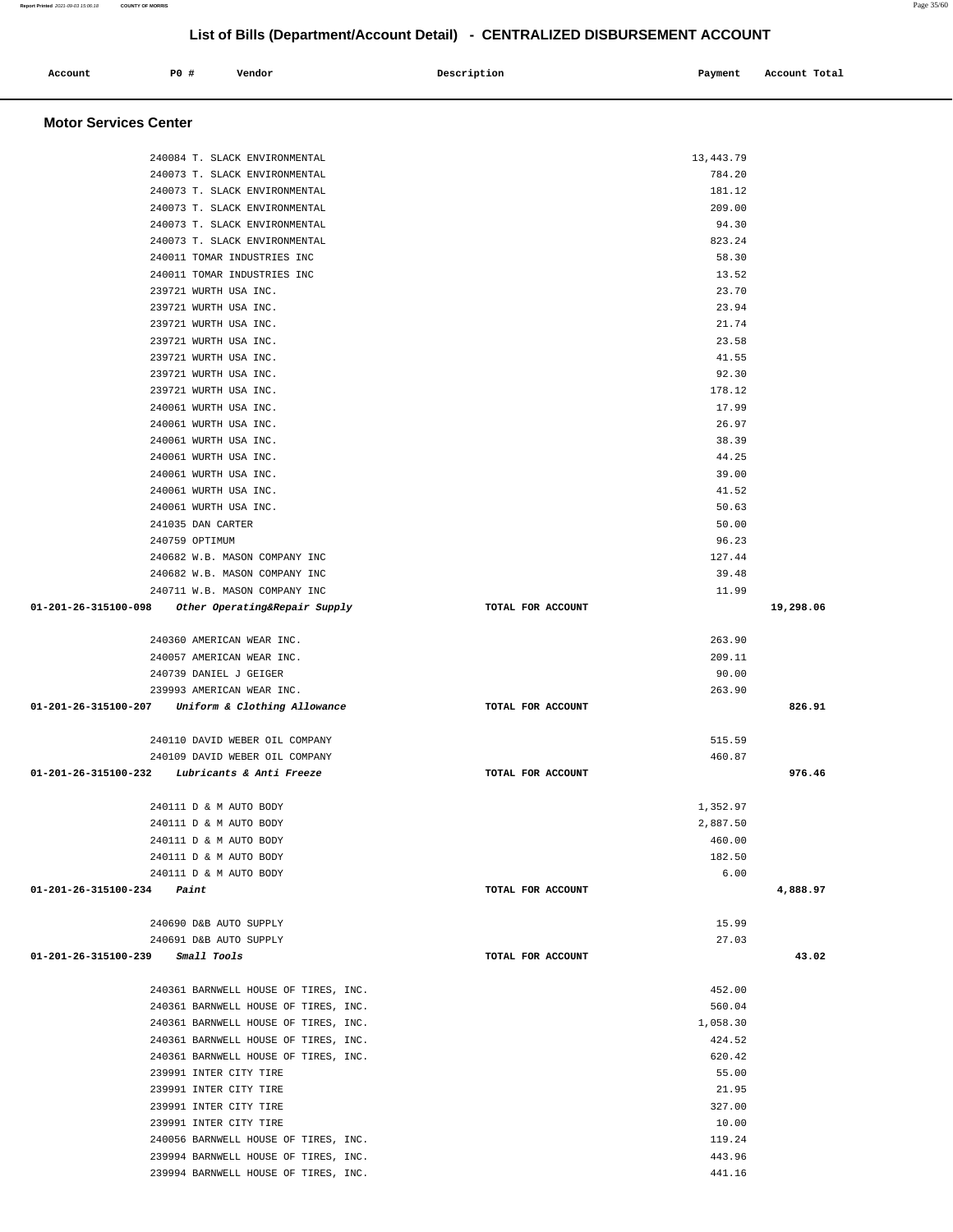| Account                      | <b>PO #</b>       | Vendor                                                          | Description       | Payment         | Account Total |
|------------------------------|-------------------|-----------------------------------------------------------------|-------------------|-----------------|---------------|
| <b>Motor Services Center</b> |                   |                                                                 |                   |                 |               |
|                              |                   | 239994 BARNWELL HOUSE OF TIRES, INC.                            |                   | 1,120.08        |               |
|                              |                   | 239994 BARNWELL HOUSE OF TIRES, INC.                            |                   | 679.84          |               |
| 01-201-26-315100-245         | Tires             |                                                                 | TOTAL FOR ACCOUNT |                 | 6,333.51      |
|                              |                   | 240117 PRAXAIR DISTRIBUTION                                     |                   | 335.01          |               |
|                              |                   | 240880 PRAXAIR DISTRIBUTION                                     |                   | 89.87           |               |
| 01-201-26-315100-248         |                   | Welding-Oxygen-Acetylene Etc                                    | TOTAL FOR ACCOUNT |                 | 424.88        |
|                              |                   | 240359 AMERICAN HOSE & HYDRAULICS                               |                   | 362.50          |               |
|                              |                   | 240359 AMERICAN HOSE & HYDRAULICS                               |                   | 15.00           |               |
|                              |                   | 233598 SNAP-ON INDUSTRIAL                                       |                   | 17.74           |               |
|                              | 239714 M& T BANK  |                                                                 |                   | 78.44           |               |
|                              | 239714 M& T BANK  |                                                                 |                   | 66.78           |               |
|                              | 240017 M& T BANK  |                                                                 |                   | 253.00          |               |
|                              |                   | 240077 ONE SOURCE OF NEW JERSEY LLC                             |                   | 95.78           |               |
|                              |                   | 240077 ONE SOURCE OF NEW JERSEY LLC                             |                   | 34.55           |               |
|                              |                   | 240077 ONE SOURCE OF NEW JERSEY LLC                             |                   | 18.80           |               |
|                              | 239995 BEYER FORD |                                                                 |                   | 51.11           |               |
|                              | 239995 BEYER FORD |                                                                 |                   | 287.05          |               |
|                              | 239995 BEYER FORD |                                                                 |                   | 340.86          |               |
|                              |                   | 240053 CREVELINGS SAWMILL<br>240053 CREVELINGS SAWMILL          |                   | 245.00<br>16.23 |               |
|                              |                   | 240053 CREVELINGS SAWMILL                                       |                   | $-16.23$        |               |
|                              |                   | 240046 DOVER BRAKE & CLUTCH CO INC                              |                   | 66.02           |               |
|                              |                   | 240046 DOVER BRAKE & CLUTCH CO INC                              |                   | 66.02           |               |
|                              |                   | 240046 DOVER BRAKE & CLUTCH CO INC                              |                   | 252.30          |               |
|                              |                   | 240004 HOOVER TRUCK CENTERS INC                                 |                   | 116.10          |               |
|                              |                   | 240068 MID-ATLANTIC TRUCK CENTRE INC                            |                   | 21.58           |               |
|                              |                   | 240068 MID-ATLANTIC TRUCK CENTRE INC                            |                   | 312.30          |               |
|                              |                   | 240068 MID-ATLANTIC TRUCK CENTRE INC                            |                   | 281.91          |               |
|                              |                   | 240079 MID-ATLANTIC TRUCK CENTRE INC                            |                   | 81.13           |               |
|                              |                   | 240007 MID-ATLANTIC TRUCK CENTRE INC                            |                   | 92.62           |               |
|                              |                   | 240007 MID-ATLANTIC TRUCK CENTRE INC                            |                   | 89.66           |               |
|                              |                   | 240006 MID-ATLANTIC TRUCK CENTRE INC                            |                   | 2.87            |               |
|                              |                   | 240006 MID-ATLANTIC TRUCK CENTRE INC                            |                   | 25.34           |               |
|                              |                   | 240006 MID-ATLANTIC TRUCK CENTRE INC                            |                   | 1.94            |               |
|                              |                   | 240006 MID-ATLANTIC TRUCK CENTRE INC                            |                   | 0.52            |               |
|                              |                   | 240006 MID-ATLANTIC TRUCK CENTRE INC<br>240075 NAPA OF ROCKAWAY |                   | 2.31<br>70.04   |               |
|                              |                   | 240076 NAPA OF ROCKAWAY                                         |                   | 27.74           |               |
|                              |                   | 240013 TRIUS, INC.                                              |                   | 17.50           |               |
|                              |                   | 240013 TRIUS, INC.                                              |                   | 274.00          |               |
|                              |                   | 240013 TRIUS, INC.                                              |                   | 561.17          |               |
|                              |                   | 240012 TONY SANCHEZ LTD                                         |                   | 20.00           |               |
|                              |                   | 240689 D&B AUTO SUPPLY                                          |                   | 366.32          |               |
|                              |                   | 240698 INTER CITY TIRE                                          |                   | 7.50            |               |
|                              |                   | 240698 INTER CITY TIRE                                          |                   | 302.50          |               |
|                              |                   | 240697 INTER CITY TIRE                                          |                   | 27.33           |               |
|                              |                   | 240697 INTER CITY TIRE                                          |                   | 382.00          |               |
|                              |                   | 240114 MCGRATH MUNICIPAL EQUIPMENT, LLC                         |                   | 176.50          |               |
|                              |                   | 240114 MCGRATH MUNICIPAL EQUIPMENT, LLC                         |                   | 18.50<br>13.43  |               |
|                              |                   | 240707 NAPA OF ROCKAWAY<br>240707 NAPA OF ROCKAWAY              |                   | 106.18          |               |
|                              |                   | 240707 NAPA OF ROCKAWAY                                         |                   | 4.12            |               |
|                              |                   | 240707 NAPA OF ROCKAWAY                                         |                   | 104.54          |               |
|                              |                   | 240708 NAPA OF ROCKAWAY                                         |                   | 6.22            |               |
|                              |                   | 240708 NAPA OF ROCKAWAY                                         |                   | 47.44           |               |
|                              |                   | 240708 NAPA OF ROCKAWAY                                         |                   | 12.10           |               |
|                              |                   | 240810 NAPA OF ROCKAWAY                                         |                   | 52.99           |               |
|                              |                   | 240074 TRIUS, INC.                                              |                   | 48.72           |               |
|                              |                   | 01-201-26-315100-261 Spare Parts for Equipment                  | TOTAL FOR ACCOUNT |                 | 5,926.07      |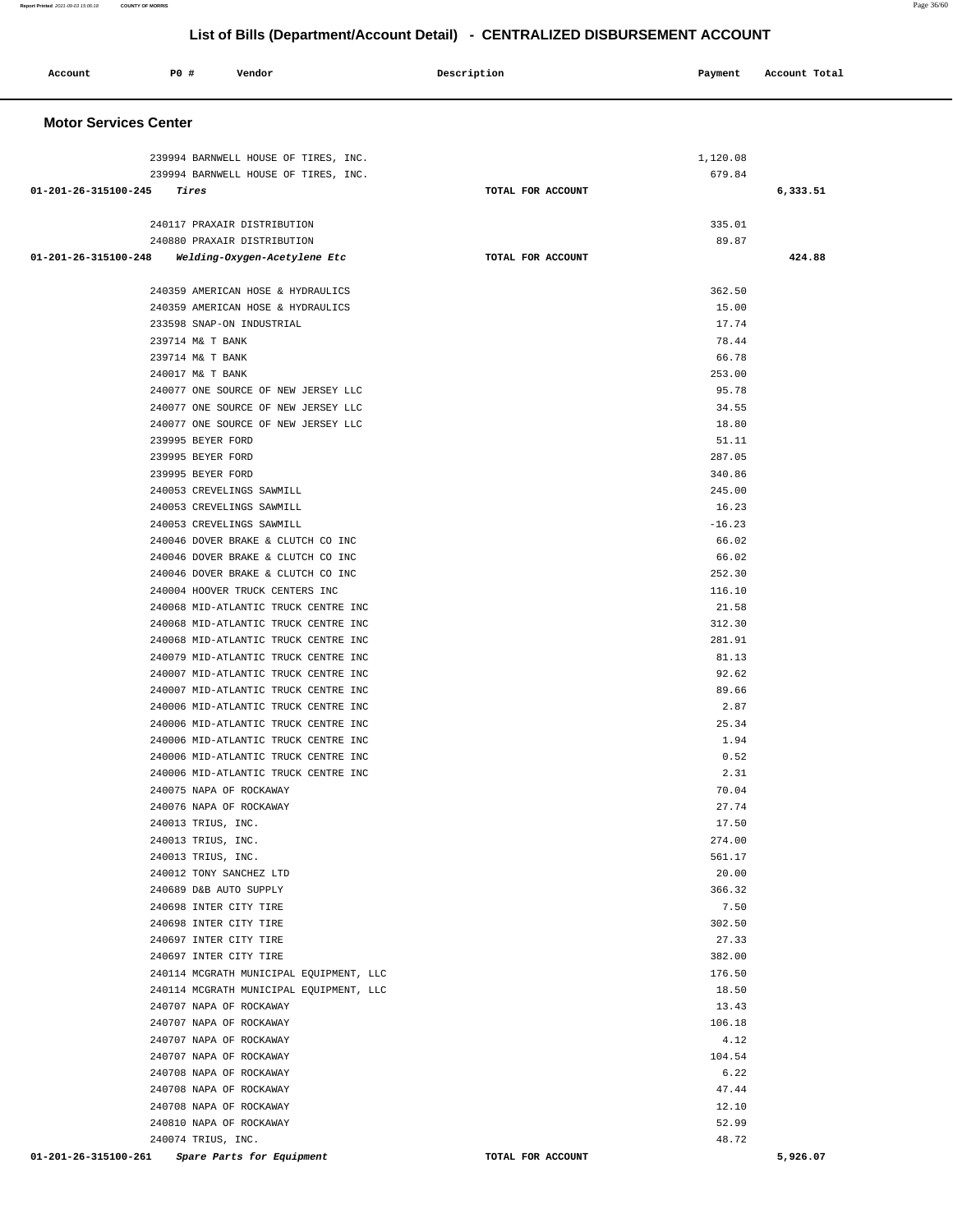### **Mosquito Extermination**

| <b>Motor Services Center</b> |                                     |                   |           |                            |
|------------------------------|-------------------------------------|-------------------|-----------|----------------------------|
|                              | 239997 BUY WISE AUTO PARTS          |                   | $-80.00$  |                            |
|                              | 239997 BUY WISE AUTO PARTS          |                   | 23.31     |                            |
|                              | 239997 BUY WISE AUTO PARTS          |                   | 178.94    |                            |
|                              | 239987 ABSOLUTE AUTO AND FLAT GLASS |                   | 256.06    |                            |
|                              | 239988 ABSOLUTE AUTO AND FLAT GLASS |                   | 540.86    |                            |
|                              | 239985 ABSOLUTE AUTO AND FLAT GLASS |                   | 74.95     |                            |
| 239996 BEYER FORD            |                                     |                   | 297.31    |                            |
| 239996 BEYER FORD            |                                     |                   | 23.52     |                            |
| 239996 BEYER FORD            |                                     |                   | 47.32     |                            |
| 239996 BEYER FORD            |                                     |                   | 30.46     |                            |
| 240054 BEYER FORD            |                                     |                   | 170.24    |                            |
| 240054 BEYER FORD            |                                     |                   | 60.00     |                            |
| 240055 BEYER FORD            |                                     |                   | 178.58    |                            |
| 240055 BEYER FORD            |                                     |                   | 32.00     |                            |
|                              | 240066 FLEMINGTON BUICK CHEVROLET   |                   | 72.50     |                            |
|                              | 240001 FLEMINGTON CHRYSLER          |                   | 89.52     |                            |
|                              | 240001 FLEMINGTON CHRYSLER          |                   | 75.00     |                            |
|                              | 240000 FIRST PRIORITY EMERGENCY     |                   | 1,009.70  |                            |
|                              | 240002 FLEMINGTON BUICK CHEVROLET   |                   | 129.80    |                            |
|                              | 240002 FLEMINGTON BUICK CHEVROLET   |                   | 61.88     |                            |
|                              | 240078 NIELSEN DODGE - C-J-R        |                   | 22.31     |                            |
|                              | 240008 NIELSEN DODGE - C-J-R        |                   | 36.64     |                            |
|                              | 240010 SMITH MOTOR CO., INC.        |                   | 351.41    |                            |
|                              | 240688 D&B AUTO SUPPLY              |                   | $-180.00$ |                            |
|                              | 240688 D&B AUTO SUPPLY              |                   | $-73.77$  |                            |
|                              | 240688 D&B AUTO SUPPLY              |                   | $-123.46$ |                            |
|                              | 240688 D&B AUTO SUPPLY              |                   | 1,570.92  |                            |
|                              | 240688 D&B AUTO SUPPLY              |                   | 539.49    |                            |
|                              | 240688 D&B AUTO SUPPLY              |                   | 962.77    |                            |
|                              | 240719 D&B AUTO SUPPLY              |                   | $-65.97$  |                            |
|                              | 240719 D&B AUTO SUPPLY              |                   | 452.05    |                            |
|                              | 240719 D&B AUTO SUPPLY              |                   | 344.06    |                            |
|                              | 240687 D&B AUTO SUPPLY              |                   | $-18.00$  |                            |
|                              | 240687 D&B AUTO SUPPLY              |                   | $-80.80$  |                            |
|                              | 240687 D&B AUTO SUPPLY              |                   | $-7.94$   |                            |
|                              | 240687 D&B AUTO SUPPLY              |                   | 882.26    |                            |
|                              | 240687 D&B AUTO SUPPLY              |                   | 377.75    |                            |
|                              | 240687 D&B AUTO SUPPLY              |                   | 206.11    |                            |
|                              | 235641 D&B AUTO SUPPLY              |                   | $-475.69$ |                            |
|                              | 235641 D&B AUTO SUPPLY              |                   | $-74.08$  |                            |
|                              | 235641 D&B AUTO SUPPLY              |                   | $-72.00$  |                            |
|                              | 235641 D&B AUTO SUPPLY              |                   | 501.57    |                            |
|                              | 235641 D&B AUTO SUPPLY              |                   | 619.41    |                            |
|                              | 235641 D&B AUTO SUPPLY              |                   | 574.44    |                            |
|                              | 235641 D&B AUTO SUPPLY              |                   | 185.45    |                            |
|                              | 235641 D&B AUTO SUPPLY              |                   | 1,107.47  |                            |
| 01-201-26-315100-291         | Vehicle Repairs                     | TOTAL FOR ACCOUNT |           | 10,834.35                  |
|                              | 228423 SHI INTERNATIONAL CORP       |                   | 28,535.00 |                            |
|                              | 228423 SHI INTERNATIONAL CORP       |                   | 30,513.00 |                            |
| 01-203-26-315100-261         | (2020) Spare Parts for Equipment    | TOTAL FOR ACCOUNT |           | 59,048.00                  |
|                              |                                     |                   |           |                            |
|                              | TOTAL for Motor Services Center     |                   |           | ============<br>108,743.38 |
|                              |                                     |                   |           |                            |

# **List of Bills (Department/Account Detail) - CENTRALIZED DISBURSEMENT ACCOUNT**

 **Account** 20 **P P**  $\uparrow$  **Payment** Payment Account Total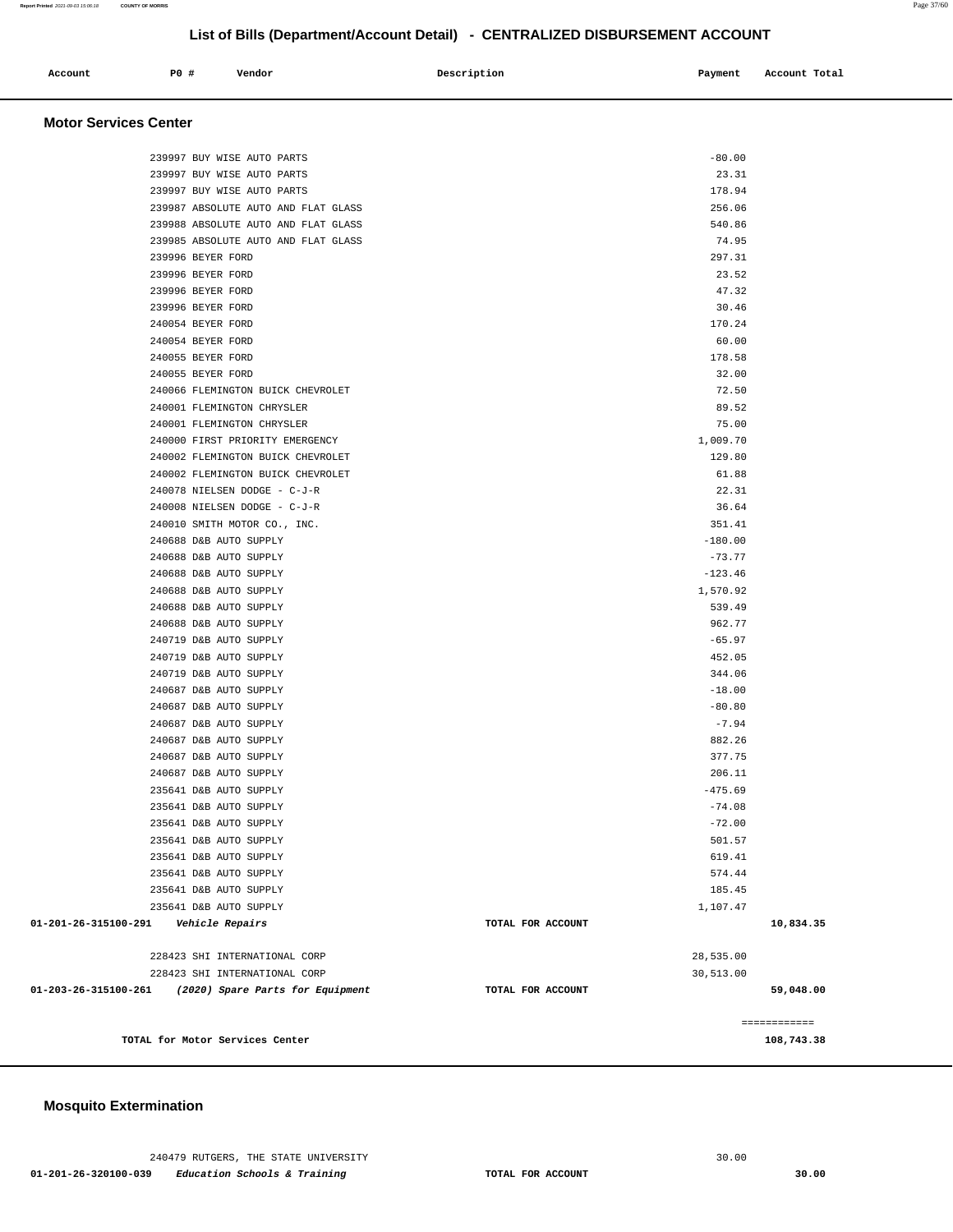|              | PO# |        | Description |         | Account Total |
|--------------|-----|--------|-------------|---------|---------------|
| Account<br>. |     | Vendor |             | Payment |               |
|              |     |        |             |         |               |

## **Mosquito Extermination**

|                                                                              |                   |          | ------------ |
|------------------------------------------------------------------------------|-------------------|----------|--------------|
|                                                                              | TOTAL FOR ACCOUNT |          |              |
| 234270 HANOVER POWER SPORTS<br>01-201-26-320100-291    Vehicle Repairs       |                   | 43.87    | 43.87        |
|                                                                              |                   |          |              |
| 01-201-26-320100-258<br>Equipment                                            | TOTAL FOR ACCOUNT |          | 960.53       |
| 240471 W.B. MASON COMPANY INC                                                |                   | 25.99    |              |
| 240471 W.B. MASON COMPANY INC                                                |                   | 136.92   |              |
| 240471 W.B. MASON COMPANY INC                                                |                   | 89.97    |              |
| 239842 HANOVER POWER SPORTS                                                  |                   | 179.95   |              |
| 239842 HANOVER POWER SPORTS                                                  |                   | 109.99   |              |
| 239535 GRAINGER                                                              |                   | 15.44    |              |
| 239535 GRAINGER                                                              |                   | 14.11    |              |
| 239535 GRAINGER                                                              |                   | 7.58     |              |
| 239535 GRAINGER                                                              |                   | 11.71    |              |
| 239535 GRAINGER                                                              |                   | 9.50     |              |
| 239535 GRAINGER                                                              |                   | 32.96    |              |
| 239535 GRAINGER                                                              |                   | 11.21    |              |
| 239535 GRAINGER                                                              |                   | 5.67     |              |
| 239535 GRAINGER                                                              |                   | 7.64     |              |
| 239535 GRAINGER                                                              |                   | 117.48   |              |
| 239535 GRAINGER                                                              |                   | 42.90    |              |
| 239535 GRAINGER                                                              |                   | 141.51   |              |
| 01-201-26-320100-251 Ground Maintenance Supplies                             | TOTAL FOR ACCOUNT |          | 100.00       |
| 240470 GERARD PORCELLA                                                       |                   | 100.00   |              |
|                                                                              |                   |          |              |
| 240040 CLARKE MOSQUITO CONTROL<br>01-201-26-320100-225<br>Chemicals & Sprays | TOTAL FOR ACCOUNT | 3,881.35 | 6,518.34     |
| 240040 CLARKE MOSQUITO CONTROL                                               |                   | 2,559.00 |              |
| 240471 W.B. MASON COMPANY INC                                                |                   | 89.97    |              |
| 240471 W.B. MASON COMPANY INC                                                |                   | $-89.97$ |              |
| 240471 W.B. MASON COMPANY INC                                                |                   | 77.99    |              |
|                                                                              |                   |          |              |
| 01-201-26-320100-058 Office Supplies & Stationery                            | TOTAL FOR ACCOUNT |          | 133.02       |
| 240787 W.B. MASON COMPANY INC                                                |                   | 1.90     |              |
| 240471 W.B. MASON COMPANY INC                                                |                   | 37.98    |              |
| 240471 W.B. MASON COMPANY INC                                                |                   | 28.56    |              |
| 240471 W.B. MASON COMPANY INC                                                |                   | 52.74    |              |
| 240471 W.B. MASON COMPANY INC                                                |                   | 11.84    |              |
| 01-201-26-320100-051<br>Legal                                                | TOTAL FOR ACCOUNT |          | 206.36       |
| 240576 GANNETT NJ NEWSPAPERS                                                 |                   |          |              |
| 240748 NJ ADVANCE MEDIA                                                      |                   | 71.12    |              |
|                                                                              |                   | 135.24   |              |

## **Health Management**

| 240314 TELESEARCH INC                                          |                   | 632.06 |          |
|----------------------------------------------------------------|-------------------|--------|----------|
| 240372 TELESEARCH INC                                          |                   | 492.64 |          |
| 240874 TELESEARCH INC                                          |                   | 120.84 |          |
| 01-201-27-330100-016<br>Outside Salaries & Wages               | TOTAL FOR ACCOUNT |        | 1,245.54 |
|                                                                |                   |        |          |
| 241177 JESSICA FREER                                           |                   | 345.00 |          |
| Education Schools & Training<br>$01 - 201 - 27 - 330100 - 039$ | TOTAL FOR ACCOUNT |        | 345.00   |
|                                                                |                   |        |          |
| 240312 OPTIMUM                                                 |                   | 336.79 |          |
| 240096 W.B. MASON COMPANY INC                                  |                   | 245.08 |          |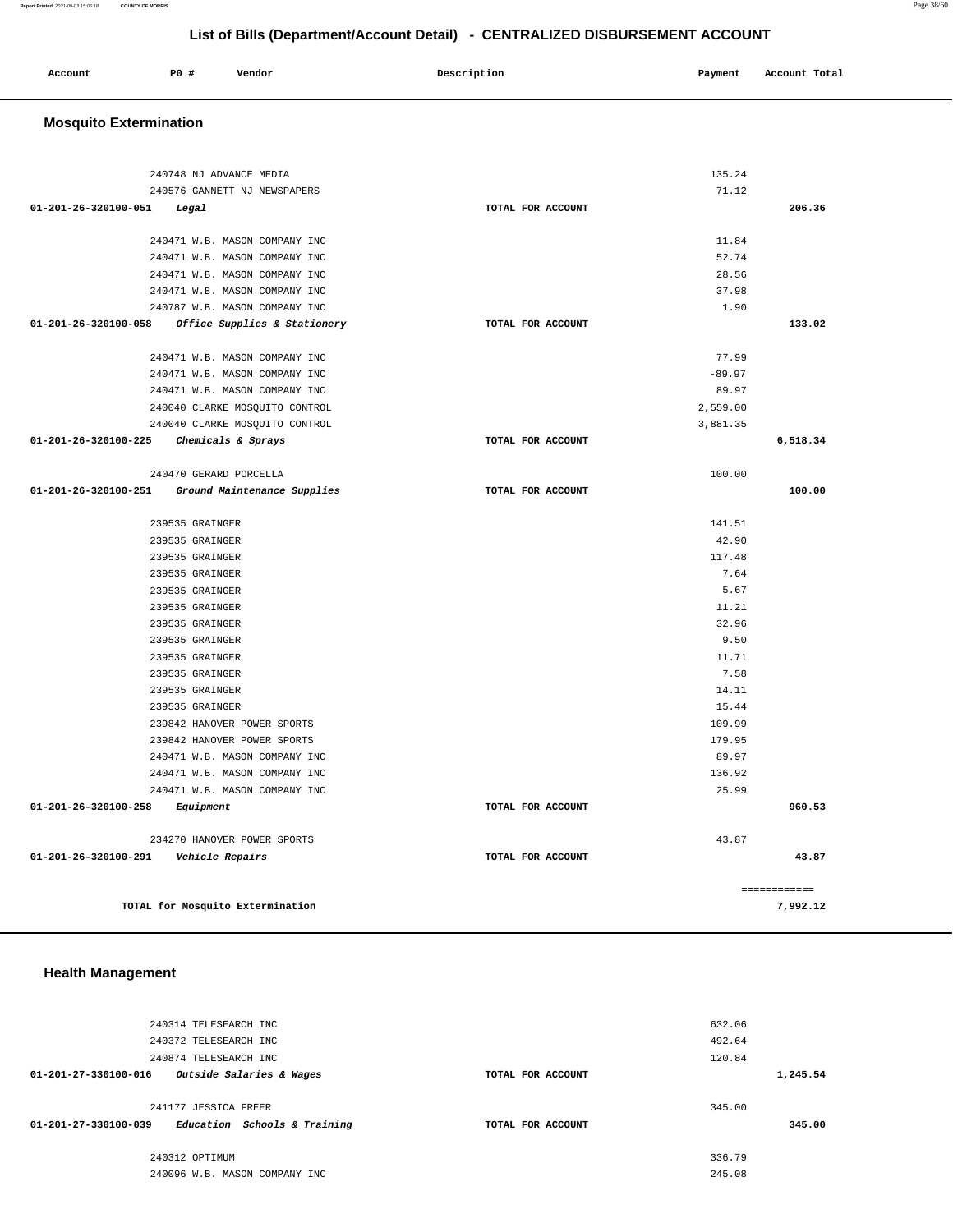550.00

| $01-201-27-331110-039$ Education Schools & Training | TOTAL FOR ACCOUNT | 550.00   |
|-----------------------------------------------------|-------------------|----------|
| 240035 BOB BARKER COMPANY                           | 19.69             |          |
| 240035 BOB BARKER COMPANY                           | 19.69             |          |
| 240957 THOMAS POLLIO                                | 23.33             |          |
| 240957 THOMAS POLLIO                                | 26.50             |          |
| 240957 THOMAS POLLIO                                | 10.00             |          |
| 240957 THOMAS POLLIO                                | 15.00             |          |
| 240842 OFFICE CONCEPTS GROUP, INC.                  | 68.37             |          |
| 240842 OFFICE CONCEPTS GROUP, INC.                  | 67.05             |          |
| 240842 OFFICE CONCEPTS GROUP, INC.                  | 28.60             |          |
| 01-201-27-331110-059 Other General Expenses         | TOTAL FOR ACCOUNT | 278.23   |
|                                                     |                   |          |
| 241192 COUNTY OF MORRIS                             | 1.02              |          |
| $01-201-27-331110-068$ Postage and Metered Mail     | TOTAL FOR ACCOUNT | 1.02     |
|                                                     |                   |          |
| 239887 INSTITUTE FOR FORENSIC PSYCHOLOGY            | 800.00            |          |
| 240536 INSTITUTE FOR FORENSIC PSYCHOLOGY            | 800.00            |          |
| 240853 OFFICE CONCEPTS GROUP, INC.                  | 141.72            |          |
| 240853 OFFICE CONCEPTS GROUP, INC.                  | 147.80            |          |
| 240853 OFFICE CONCEPTS GROUP, INC.                  | 12.72             |          |
| Medical<br>01-201-27-331110-189                     | TOTAL FOR ACCOUNT | 1,902.24 |

## **Youth Shelter**

240737 MARY E. FUENTES

|                                | 240672 NJ ASSO. OF CTY ALCOHOLISM & |                   | 250.00   |          |
|--------------------------------|-------------------------------------|-------------------|----------|----------|
| $01 - 201 - 27 - 331100 - 023$ | Associations and Memberships        | TOTAL FOR ACCOUNT |          | 250.00   |
|                                |                                     |                   |          |          |
|                                | 241192 COUNTY OF MORRIS             |                   | 256.00   |          |
| $01 - 201 - 27 - 331100 - 068$ | Postage & Metered Mail              | TOTAL FOR ACCOUNT |          | 256.00   |
|                                |                                     |                   |          |          |
|                                | 240958 FAMILY PROMISE OF            |                   | 8,513.00 |          |
| $01 - 201 - 27 - 331100 - 084$ | Other Outside Services              | TOTAL FOR ACCOUNT |          | 8,513.00 |
|                                |                                     |                   |          |          |
|                                |                                     |                   |          |          |
|                                | TOTAL for Human Services            |                   |          | 9,019.00 |
|                                |                                     |                   |          |          |

## **Human Services**

 **Health Management** 

|                      | 236990 BFI                                    | 13,044.60         |              |
|----------------------|-----------------------------------------------|-------------------|--------------|
|                      | 241190 COUNTY OF MORRIS                       | 90.12             |              |
|                      | 240881 STERICYCLE INC                         | 18.90             |              |
|                      | $01-201-27-330100-084$ Other Outside Services | TOTAL FOR ACCOUNT | 13,735.49    |
|                      |                                               |                   |              |
|                      | 240311 RICOH USA, INC.                        | 724.13            |              |
|                      | 240311 RICOH USA, INC.                        | 724.13            |              |
| 01-201-27-330100-164 | Office Machines - Rental                      | TOTAL FOR ACCOUNT | 1,448.26     |
|                      |                                               |                   |              |
|                      | 241192 COUNTY OF MORRIS                       | 102.19            |              |
| 01-201-27-330100-210 | Environmental Compliance                      | TOTAL FOR ACCOUNT | 102.19       |
|                      |                                               |                   |              |
|                      |                                               |                   | ============ |
|                      | TOTAL for Health Management                   |                   | 16,876.48    |
|                      |                                               |                   |              |

## **List of Bills (Department/Account Detail) - CENTRALIZED DISBURSEMENT ACCOUNT**

 **Account P0 # Vendor Description Payment Account Total**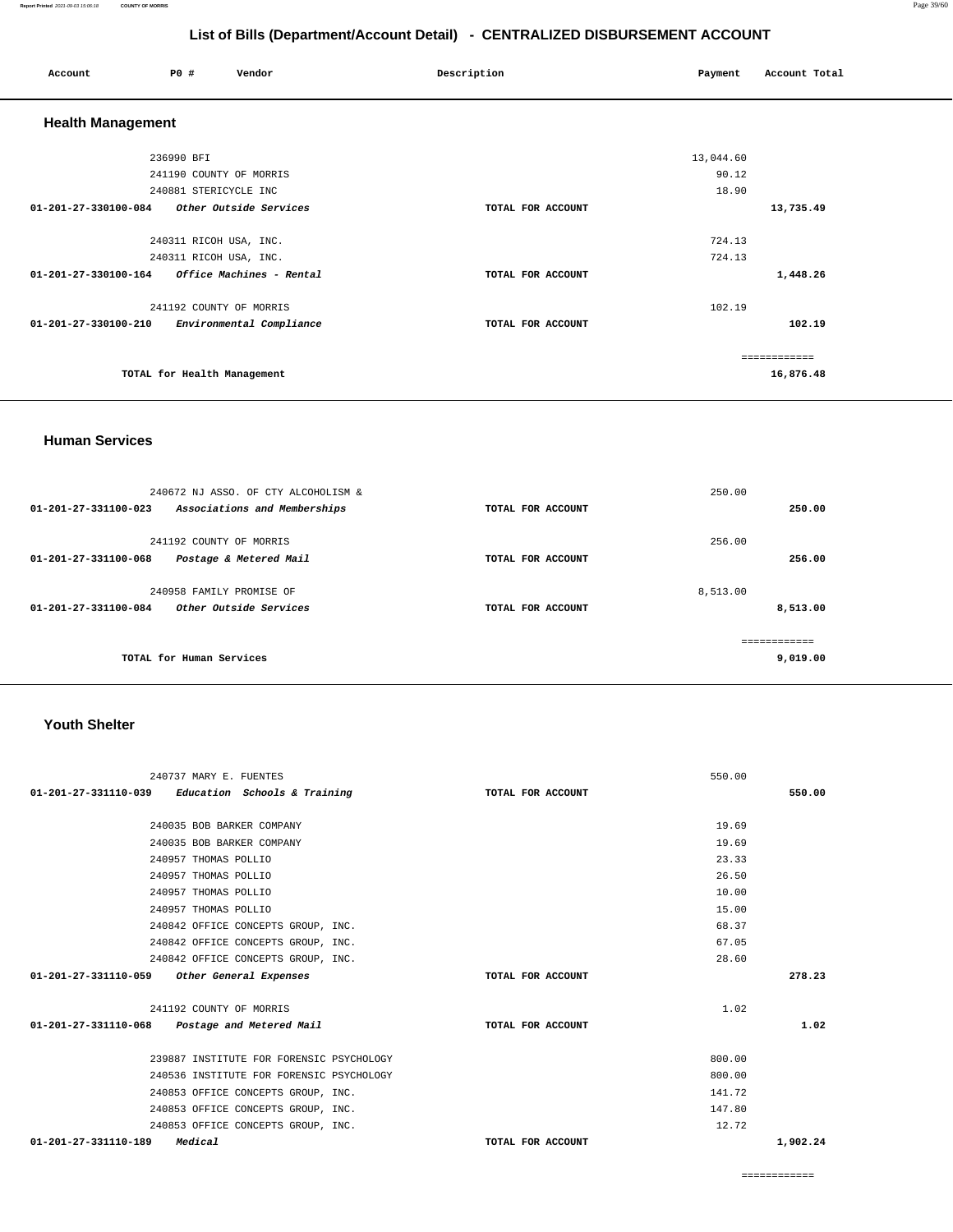### **Report Printed** 2021-09-03 15:06:18 **COUNTY OF MORRIS** Page 40/60

## **List of Bills (Department/Account Detail) - CENTRALIZED DISBURSEMENT ACCOUNT**

| Account              | P0 #                    | Vendor | Description | Payment | Account Total |
|----------------------|-------------------------|--------|-------------|---------|---------------|
| <b>Youth Shelter</b> |                         |        |             |         |               |
|                      | TOTAL for Youth Shelter |        |             |         | 2,731.49      |

**Office on Aging** 

|                      | 240453 W.B. MASON COMPANY INC    |                   | 0.95         |        |
|----------------------|----------------------------------|-------------------|--------------|--------|
|                      | 240023 W.B. MASON COMPANY INC    |                   | 17.88        |        |
|                      | 239803 W.B. MASON COMPANY INC    |                   | 15.08        |        |
| 01-201-27-333100-058 | Office Supplies & Stationery     | TOTAL FOR ACCOUNT |              | 33.91  |
|                      |                                  |                   |              |        |
|                      | 241192 COUNTY OF MORRIS          |                   | 32.27        |        |
| 01-201-27-333100-068 | Postage & Metered Mail           | TOTAL FOR ACCOUNT |              | 32.27  |
|                      |                                  |                   |              |        |
|                      | 240353 JUST JIM CLEANING SERVICE |                   | 375.00       |        |
| 01-203-27-333100-084 | (2020) Other Outside Services    | TOTAL FOR ACCOUNT |              | 375.00 |
|                      |                                  |                   |              |        |
|                      |                                  |                   | ============ |        |
|                      | TOTAL for Office on Aging        |                   |              | 441.18 |
|                      |                                  |                   |              |        |

### **Hands Across Morris**

|                                | 240677 DOVER HOUSING AUTHORITY           |                   | 16,767.00     |
|--------------------------------|------------------------------------------|-------------------|---------------|
| 01-201-27-342100-455           | GIA-HS- Housing Authority of Dover       | TOTAL FOR ACCOUNT | 16,767.00     |
|                                |                                          |                   |               |
|                                | 240676 HOUSING PARTNERSHIP               |                   | 4,144,00      |
| $01 - 201 - 27 - 342100 - 469$ | GIA-HS-Housing Ptrnshp for Morris County | TOTAL FOR ACCOUNT | 4,144.00      |
|                                |                                          |                   |               |
|                                | 240678 CFCS - HOPE HOUSE                 |                   | 6,830.00      |
| $01 - 201 - 27 - 342100 - 480$ | GIA-HS-Hope House                        | TOTAL FOR ACCOUNT | 6,830.00      |
|                                |                                          |                   |               |
|                                |                                          |                   | ------------- |
|                                | TOTAL for Hands Across Morris            |                   | 27,741.00     |
|                                |                                          |                   |               |

### **DEPARTMENT 342400**

|                      | 240671 NEW HOPE FOUNDATION INC.     |                   | 2,450.00 |
|----------------------|-------------------------------------|-------------------|----------|
| 01-201-27-342400-491 | GIA-Ch 51 Match-New Hope Foundation | TOTAL FOR ACCOUNT | 2,450.00 |
|                      |                                     |                   |          |
|                      |                                     |                   |          |
|                      | TOTAL for DEPARTMENT 342400         |                   | 2,450.00 |

## **Seniors, Disabled & Veterans**

|  |  | 240032 W.B. MASON COMPANY INC. |  |
|--|--|--------------------------------|--|
|  |  | 240032 W.B. MASON COMPANY INC. |  |
|  |  | 240032 W.B. MASON COMPANY INC. |  |
|  |  | 240032 W.B. MASON COMPANY INC. |  |
|  |  | 240032 W.B. MASON COMPANY INC  |  |
|  |  | 240032 W.B. MASON COMPANY INC  |  |
|  |  | 240032 W.B. MASON COMPANY INC  |  |
|  |  | 240032 W.B. MASON COMPANY INC  |  |
|  |  |                                |  |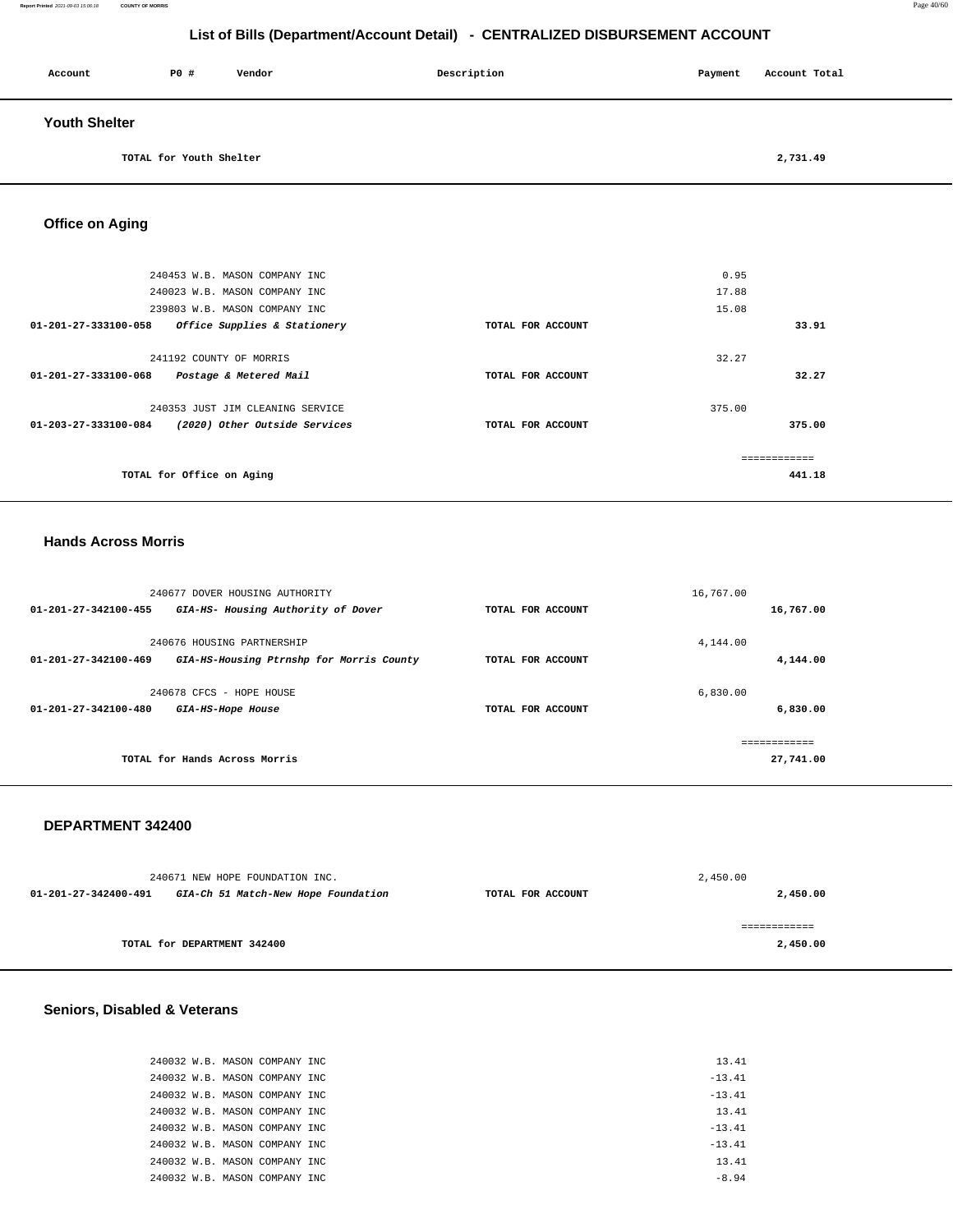### 239589 THOMSON REUTER-WEST **01-201-27-345100-058 Office Supplies & Stationery TOTAL FOR ACCOUNT**  447.60 **471.85** 241199 NATIONAL FUEL OIL INC. **01-201-27-345100-140 Gas Purchases TOTAL FOR ACCOUNT**  204.38 **204.38** 240889 CITYSIDE ARCHIVES, LLC 239919 WILLIAM F. BARNISH 239919 WILLIAM F. BARNISH 240749 JERSEY CENTRAL POWER & LIGHT 240749 JERSEY CENTRAL POWER & LIGHT 240749 JERSEY CENTRAL POWER & LIGHT 240749 JERSEY CENTRAL POWER & LIGHT 240658 N.J. NATURAL GAS COMPANY **01-201-27-345100-257 Rental - Other TOTAL FOR ACCOUNT**  688.23 4,342.43 607.33 203.18 260.28 13.03 11.13 34.85 **6,160.46** 239592 HINDSIGHT, INC 239608 U.S. SECURITY ASSOCIATES 239608 U.S. SECURITY ASSOCIATES 239608 U.S. SECURITY ASSOCIATES 11,258.22 822.80 822.80 658.24  **01-201-27-345100-325 Special Services TOTAL FOR ACCOUNT [13,562.06](https://13,562.06)**

### **County Board of Social Service**

 239913 W.B. MASON COMPANY INC 239913 W.B. MASON COMPANY INC 239913 W.B. MASON COMPANY INC

| TOTAL for Seniors, Disabled & Veterans                                                                      |                   |               | 738.95       |
|-------------------------------------------------------------------------------------------------------------|-------------------|---------------|--------------|
|                                                                                                             |                   |               | ============ |
|                                                                                                             |                   |               |              |
| 240495 W.B. MASON COMPANY INC<br>01-203-27-343100-058 (2020) Office Supplies & Stationery TOTAL FOR ACCOUNT |                   |               | 26.15        |
|                                                                                                             |                   | 0.95          |              |
| 240495 W.B. MASON COMPANY INC                                                                               |                   | 22.35         |              |
| 240495 W.B. MASON COMPANY INC                                                                               |                   | 0.95          |              |
| 240495 W.B. MASON COMPANY INC                                                                               |                   | 0.95          |              |
| 240495 W.B. MASON COMPANY INC                                                                               |                   | 0.95          |              |
| 01-201-27-343100-059 Other General Expenses                                                                 | TOTAL FOR ACCOUNT |               | 533.49       |
| 239798 W.B. MASON COMPANY INC                                                                               |                   | 45.99         |              |
| 239846 TJ'S SPORTWIDE TROPHY                                                                                |                   | $-294.50$     |              |
| 239846 TJ'S SPORTWIDE TROPHY                                                                                |                   | 60.00         |              |
| 239846 TJ'S SPORTWIDE TROPHY                                                                                |                   | 722.00        |              |
|                                                                                                             |                   |               |              |
| 01-201-27-343100-058 Office Supplies & Stationery                                                           | TOTAL FOR ACCOUNT |               | 179.31       |
| 239807 W.B. MASON COMPANY INC<br>239807 W.B. MASON COMPANY INC                                              |                   | 21.38         |              |
| 239800 W.B. MASON COMPANY INC                                                                               |                   | 28.77<br>8.90 |              |
| 239800 W.B. MASON COMPANY INC                                                                               |                   | 52.99         |              |
| 239798 W.B. MASON COMPANY INC                                                                               |                   | 16.00         |              |
| 239798 W.B. MASON COMPANY INC                                                                               |                   | 19.98         |              |
| 240032 W.B. MASON COMPANY INC                                                                               |                   | 13.41         |              |
| 240032 W.B. MASON COMPANY INC                                                                               |                   | 8.94          |              |
| 240032 W.B. MASON COMPANY INC                                                                               |                   | 8.94          |              |
| 240032 W.B. MASON COMPANY INC                                                                               |                   | 8.94          |              |
|                                                                                                             |                   |               |              |

# **Seniors, Disabled & Veterans**

| 240495 W.B. MASON COMPANY INC<br>01-203-27-343100-058 (2020) Office Supplies & Stationery | TOTAL FOR ACCOUNT | 0.95      | 26.1  |
|-------------------------------------------------------------------------------------------|-------------------|-----------|-------|
| 240495 W.B. MASON COMPANY INC                                                             |                   | 22.35     |       |
| 240495 W.B. MASON COMPANY INC                                                             |                   | 0.95      |       |
| 240495 W.B. MASON COMPANY INC                                                             |                   | 0.95      |       |
| 240495 W.B. MASON COMPANY INC                                                             |                   | 0.95      |       |
|                                                                                           |                   |           |       |
| 01-201-27-343100-059 Other General Expenses                                               | TOTAL FOR ACCOUNT |           | 533.4 |
| 239798 W.B. MASON COMPANY INC                                                             |                   | 45.99     |       |
| 239846 TJ'S SPORTWIDE TROPHY                                                              |                   | $-294.50$ |       |
| 239846 TJ'S SPORTWIDE TROPHY                                                              |                   | 60.00     |       |
| 239846 TJ'S SPORTWIDE TROPHY                                                              |                   | 722.00    |       |
| 01-201-27-343100-058 Office Supplies & Stationery                                         | TOTAL FOR ACCOUNT |           | 179.3 |
| 239807 W.B. MASON COMPANY INC                                                             |                   | 21.38     |       |
| 239807 W.B. MASON COMPANY INC                                                             |                   | 8.90      |       |
| 239800 W.B. MASON COMPANY INC                                                             |                   | 28.77     |       |
| 239800 W.B. MASON COMPANY INC                                                             |                   | 52.99     |       |
| 239798 W.B. MASON COMPANY INC                                                             |                   | 16.00     |       |
| 239798 W.B. MASON COMPANY INC                                                             |                   | 19.98     |       |
| 240032 W.B. MASON COMPANY INC                                                             |                   | 13.41     |       |
| 240032 W.B. MASON COMPANY INC                                                             |                   | 8.94      |       |
| 240032 W.B. MASON COMPANY INC                                                             |                   | 8.94      |       |
| 240032 W.B. MASON COMPANY INC                                                             |                   | 8.94      |       |
| 240032 W.B. MASON COMPANY INC                                                             |                   | 8.94      |       |
| 240032 W.B. MASON COMPANY INC                                                             |                   | $-8.94$   |       |
| 240032 W.B. MASON COMPANY INC                                                             |                   | 13.41     |       |

 **Account P0 # Vendor Description Payment Account Total**

239912 CHLIC [375,324.78](https://375,324.78) 

0.95 0.95 22.35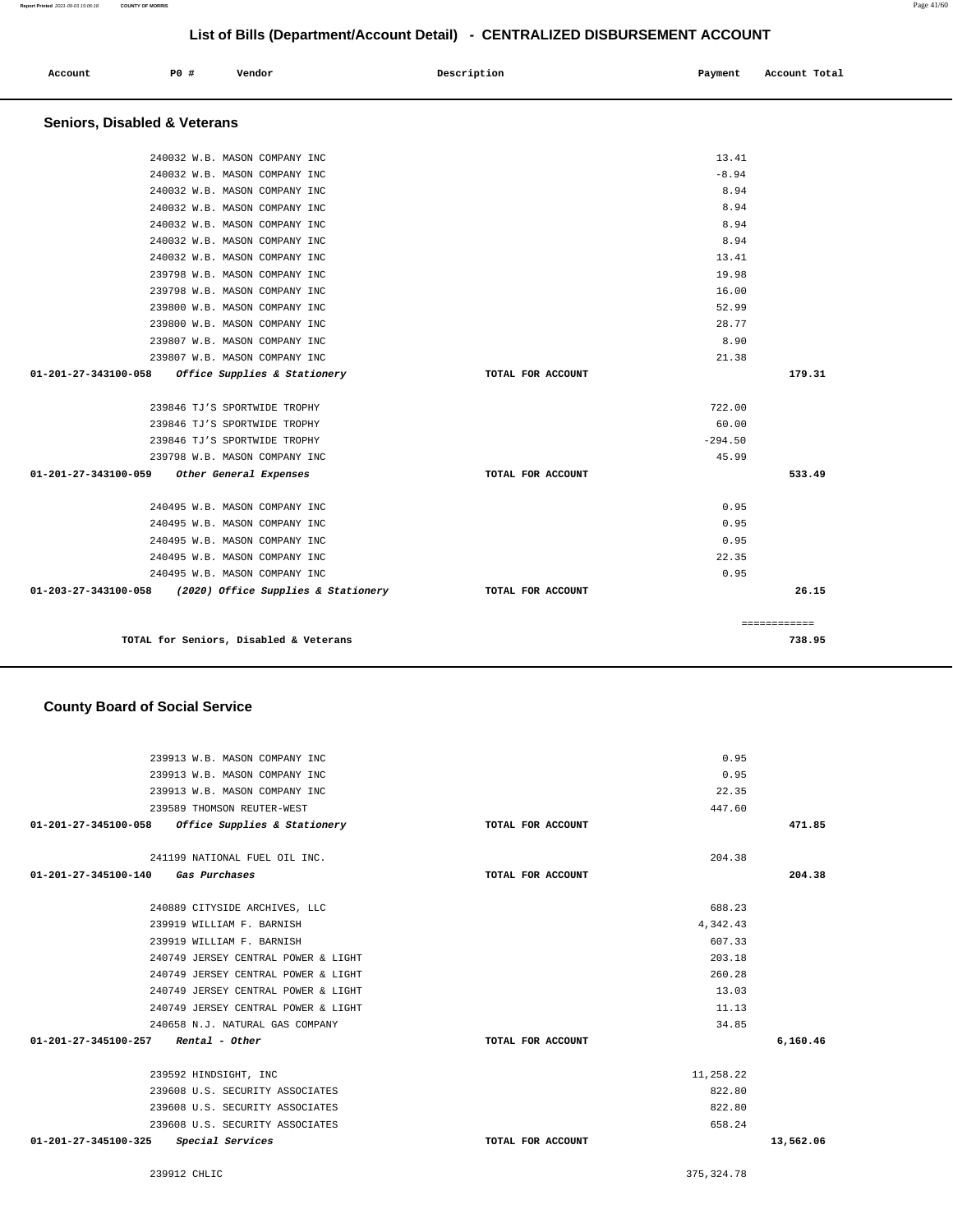**Report Printed** 2021-09-03 15:06:18 **COUNTY OF MORRIS** Page 42/60

## **List of Bills (Department/Account Detail) - CENTRALIZED DISBURSEMENT ACCOUNT**

| Account                               | PO#                       | Vendor                                   | Description       | Payment  | Account Total |
|---------------------------------------|---------------------------|------------------------------------------|-------------------|----------|---------------|
| <b>County Board of Social Service</b> |                           |                                          |                   |          |               |
|                                       |                           | 239916 FLAGSHIP HEALTH SYSTEMS, INC.     |                   | 322.50   |               |
|                                       |                           | 239917 DELTA DENTAL INSURANCE COMPANY    |                   | 61.55    |               |
|                                       |                           | 239917 DELTA DENTAL INSURANCE COMPANY    |                   | 2,555.74 |               |
|                                       |                           | 239921 DELTA DENTAL OF NEW JERSEY, INC.  |                   | 699.16   |               |
|                                       |                           | 239921 DELTA DENTAL OF NEW JERSEY, INC.  |                   | 780.38   |               |
| $01 - 201 - 27 - 345100 - 329$        |                           | Hospital Insurance Premiums              | TOTAL FOR ACCOUNT |          | 379,744.11    |
|                                       | 240652 ANN MARIE CASTAGNA |                                          |                   | 144.00   |               |
| $01 - 201 - 27 - 345100 - 333$        | Other Allowances          |                                          | TOTAL FOR ACCOUNT |          | 144.00        |
|                                       |                           |                                          |                   |          | ------------  |
|                                       |                           | TOTAL for County Board of Social Service |                   |          | 400,286.86    |

### **DEPARTMENT 349110**

| 240776 ESSEX COUNTY HOSPITAL<br>240776 ESSEX COUNTY HOSPITAL |                   | 4,249.79<br>3,929.30 |
|--------------------------------------------------------------|-------------------|----------------------|
| 240776 ESSEX COUNTY HOSPITAL                                 |                   | 3,816.39             |
| Program Expenditures<br>01-201-27-349110-090                 | TOTAL FOR ACCOUNT | 11,995.48            |
| TOTAL for DEPARTMENT 349110                                  |                   | 11,995.48            |

### **MV:Administration**

| 240742 INGLESINO, WEBSTER,                                                |                   | 4,222.74                  |
|---------------------------------------------------------------------------|-------------------|---------------------------|
| Contracted Services<br>01-201-27-350100-036                               | TOTAL FOR ACCOUNT | 4,222.74                  |
| 241219 MCMANIMON, SCOTLAND & BAUMANN LLC<br>01-201-27-350100-051<br>Legal | TOTAL FOR ACCOUNT | 382.50<br>382.50          |
| 239557 U.S. SECURITY ASSOCIATES                                           |                   | 13,637.81                 |
| 239557 U.S. SECURITY ASSOCIATES                                           |                   | 15,818.07                 |
| $01 - 201 - 27 - 350100 - 266$<br>Safety Items                            | TOTAL FOR ACCOUNT | 29,455.88                 |
| TOTAL for MV:Administration                                               |                   | ============<br>34,061.12 |

## **Assistance Dep Child:Local Shr**

|                      | 240772 OFFICE OF TEMPORARY ASSISTANCE     |                   | 6,000.00 |
|----------------------|-------------------------------------------|-------------------|----------|
| 01-201-27-354100-091 | Assistance Dep Child:Local Shr Program E  | TOTAL FOR ACCOUNT | 6,000.00 |
|                      |                                           |                   |          |
|                      | TOTAL for Assistance Dep Child: Local Shr |                   | 6,000.00 |
|                      |                                           |                   |          |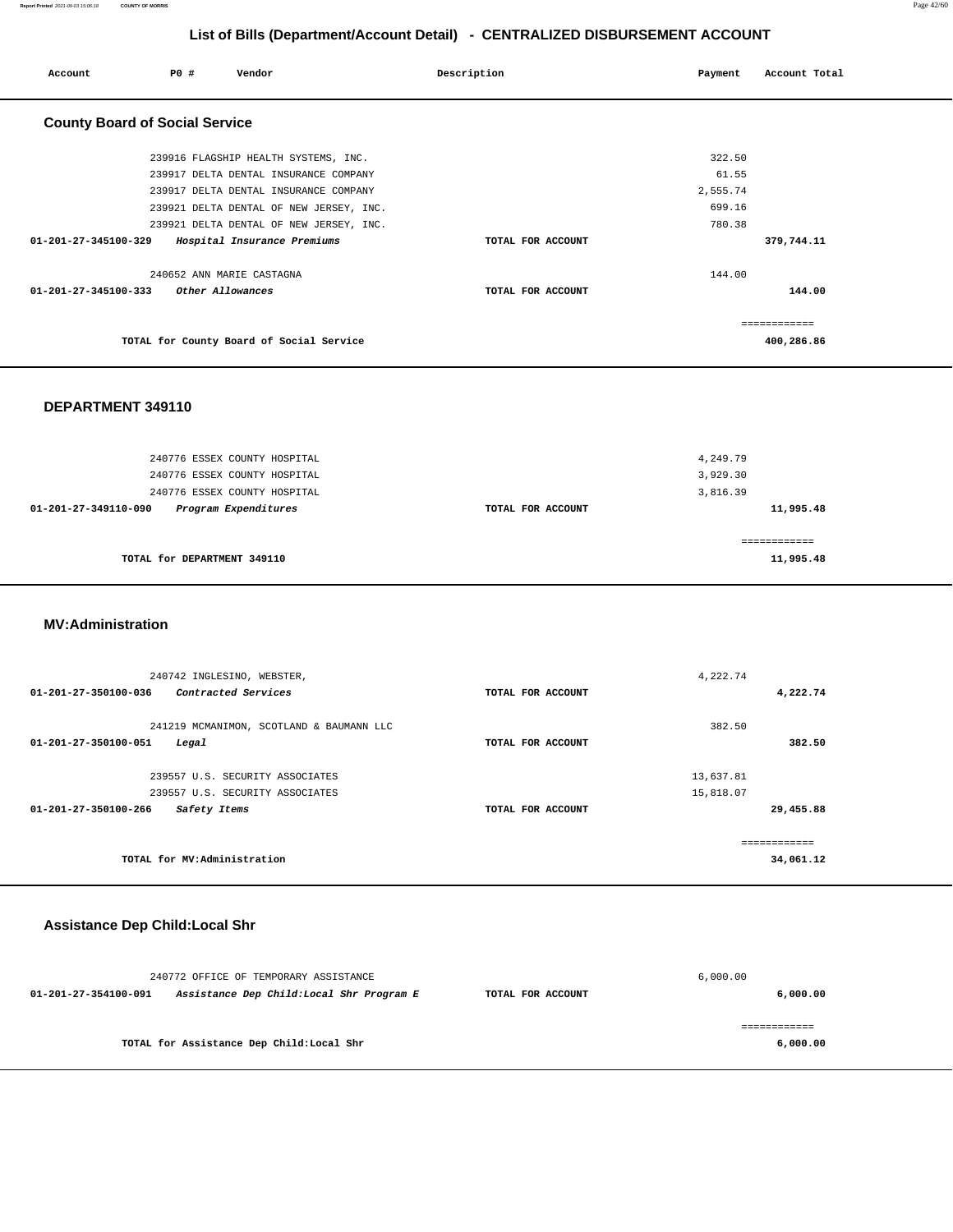| Account                               | P0 #                                           | Vendor                                                                            | Description       | Payment          | Account Total             |
|---------------------------------------|------------------------------------------------|-----------------------------------------------------------------------------------|-------------------|------------------|---------------------------|
| <b>Assistance SSI Income Recipien</b> |                                                |                                                                                   |                   |                  |                           |
| 01-201-27-355100-090                  |                                                | 240773 OFFICE OF TEMPORARY ASSISTANCE<br>Assistance SSI Income Recipien Expenditu | TOTAL FOR ACCOUNT | 70,000.00        | 70,000.00                 |
|                                       |                                                | TOTAL for Assistance SSI Income Recipien                                          |                   |                  | ============<br>70,000.00 |
| <b>County Adjuster</b>                |                                                |                                                                                   |                   |                  |                           |
| 01-201-27-357100-058                  |                                                | 240913 W.B. MASON COMPANY INC<br>Office Supplies & Stationery                     | TOTAL FOR ACCOUNT | 68.31            | 68.31                     |
| 01-201-27-357100-068                  | 241192 COUNTY OF MORRIS                        | Postage & Metered Mail                                                            | TOTAL FOR ACCOUNT | 142.45           | 142.45                    |
|                                       | TOTAL for County Adjuster                      |                                                                                   |                   |                  | ------------<br>210.76    |
| <b>County Library</b>                 |                                                |                                                                                   |                   |                  |                           |
| 01-201-29-390100-068                  | 241192 COUNTY OF MORRIS                        | Postage & Metered Mail                                                            | TOTAL FOR ACCOUNT | 729.03           | 729.03                    |
|                                       | TOTAL for County Library                       |                                                                                   |                   |                  | ============<br>729.03    |
| <b>County Superintendent of Schoo</b> |                                                |                                                                                   |                   |                  |                           |
| 01-201-29-392100-039                  | 239155 GANN LAW BOOKS<br>239156 GANN LAW BOOKS | Education Schools & Training                                                      | TOTAL FOR ACCOUNT | 588.50<br>596.50 | 1,185.00                  |
| 01-201-29-392100-068                  | 241192 COUNTY OF MORRIS                        | Postage & Metered Mail                                                            | TOTAL FOR ACCOUNT | 15.02            | 15.02                     |
|                                       |                                                | TOTAL for County Superintendent of Schoo                                          |                   |                  | ============<br>1,200.02  |
| <b>Contribution to County College</b> |                                                |                                                                                   |                   |                  |                           |
|                                       |                                                | 241191 COUNTY COLLEGE OF MORRIS                                                   |                   | 417,576.59       |                           |

**01-201-29-395100-090 Expenditures TOTAL FOR ACCOUNT 417,576.59 TOTAL for Contribution to County College**  ============ **417,576.59**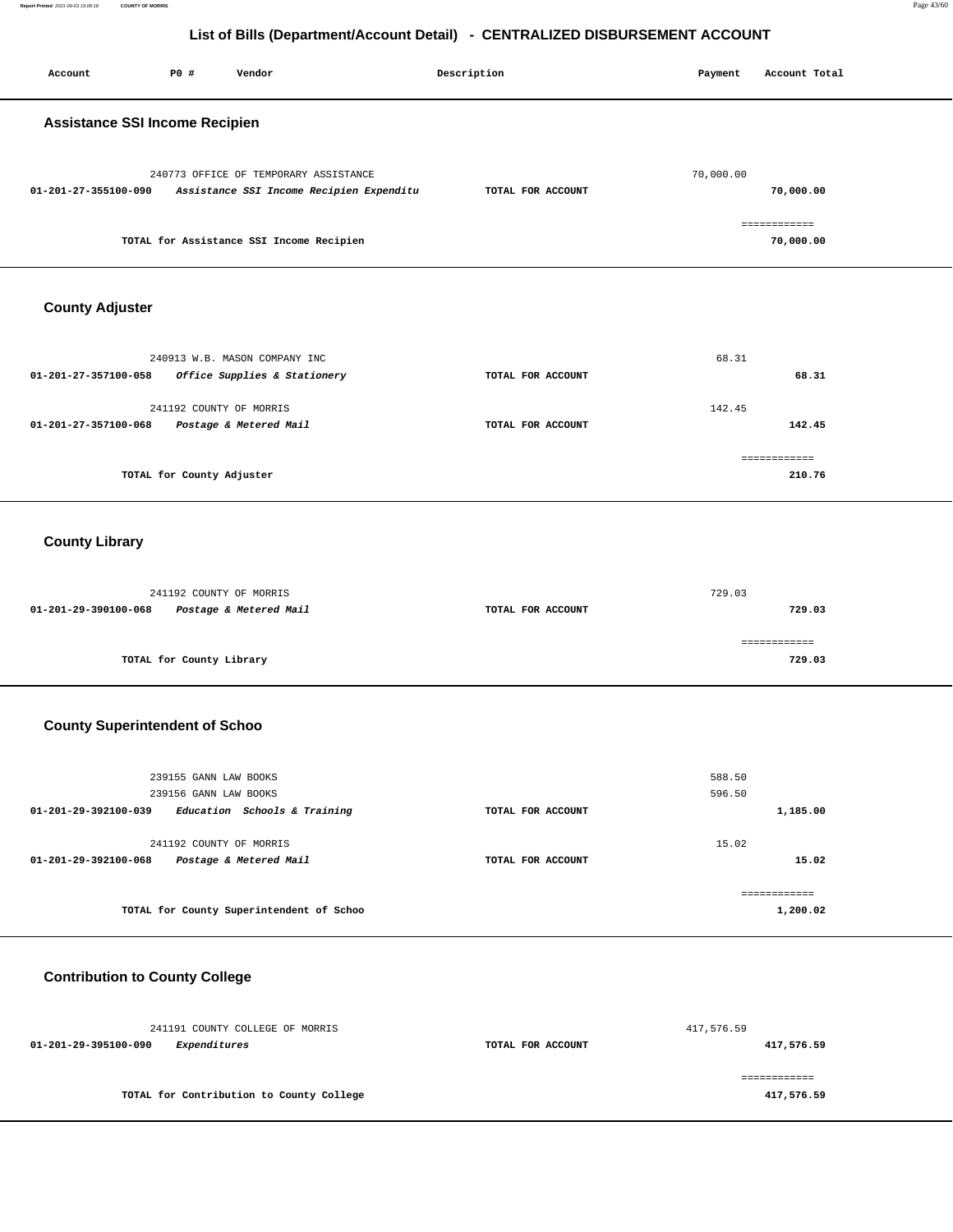**Report Printed** 2021-09-03 15:06:18 **COUNTY OF MORRIS** Page 44/60

## **List of Bills (Department/Account Detail) - CENTRALIZED DISBURSEMENT ACCOUNT**

| <b>PO #</b><br>Account<br>Vendor                                                               | Description       | Payment                  | Account Total              |  |
|------------------------------------------------------------------------------------------------|-------------------|--------------------------|----------------------------|--|
| <b>Rutgers Extension Service</b>                                                               |                   |                          |                            |  |
| 241192 COUNTY OF MORRIS<br>01-201-29-396100-068<br>Postage & Metered Mail                      | TOTAL FOR ACCOUNT | 43.77                    | 43.77                      |  |
|                                                                                                |                   |                          | ============               |  |
| TOTAL for Rutgers Extension Service                                                            |                   |                          | 43.77                      |  |
| Rmb Out of Cty Two Yr Coll                                                                     |                   |                          |                            |  |
|                                                                                                |                   | 646.94                   |                            |  |
| 241194 UNION COUNTY COLLEGE<br>01-201-29-397100-090<br>Rmb Out of Cty Two Yr Coll Expenditures | TOTAL FOR ACCOUNT |                          | 646.94                     |  |
| TOTAL for Rmb Out of Cty Two Yr Coll                                                           |                   |                          | ============<br>646.94     |  |
| Cont M.C. School of Tech                                                                       |                   |                          |                            |  |
|                                                                                                |                   |                          |                            |  |
| 241197 MC VOCATIONAL SCHOOL DISTRICT<br>241195 MC VOCATIONAL SCHOOL DISTRICT                   |                   | 236,030.00<br>422,022.50 |                            |  |
| 01-201-29-400100-090<br>Cont M.C. School of Tech Expenditures                                  | TOTAL FOR ACCOUNT |                          | 658,052.50                 |  |
| TOTAL for Cont M.C. School of Tech                                                             |                   |                          | ============<br>658,052.50 |  |
| <b>Fire and Police Academy</b>                                                                 |                   |                          |                            |  |
|                                                                                                |                   |                          |                            |  |
| 240213 ATLANTIC TRAINING CENTER<br>01-201-29-407100-039<br>Education Schools & Training        | TOTAL FOR ACCOUNT | 75.00                    | 75.00                      |  |
| 240232 RICOH USA, INC.                                                                         |                   | 962.41                   |                            |  |
| 01-201-29-407100-044<br>Equipment Service Agreements                                           | TOTAL FOR ACCOUNT |                          | 962.41                     |  |
| 241192 COUNTY OF MORRIS                                                                        |                   | 69.19                    |                            |  |
| 01-201-29-407100-068<br>Postage & Metered Mail                                                 | TOTAL FOR ACCOUNT |                          | 69.19                      |  |
| 240491 MORRIS COUNTY MUA<br>240491 MORRIS COUNTY MUA                                           |                   | 542.01<br>176.61         |                            |  |
| 01-201-29-407100-143 Rubbish & Trash Removal                                                   | TOTAL FOR ACCOUNT |                          | 718.62                     |  |
| 235486 DC MANANGEMENT & ENVIRONMENTAL                                                          |                   | 5,000.00                 |                            |  |
| 01-201-29-407100-231 Hazardous Material Disposal                                               | TOTAL FOR ACCOUNT |                          | 5,000.00                   |  |
| TOTAL for Fire and Police Academy                                                              |                   |                          | ============<br>6,825.22   |  |

# **Utilities**

| 240767 DIRECT ENERGY BUSINESS | 35.54    |
|-------------------------------|----------|
| 240726 DIRECT ENERGY BUSINESS | 5,214.18 |
| 240634 DIRECT ENERGY BUSINESS | 5,415.47 |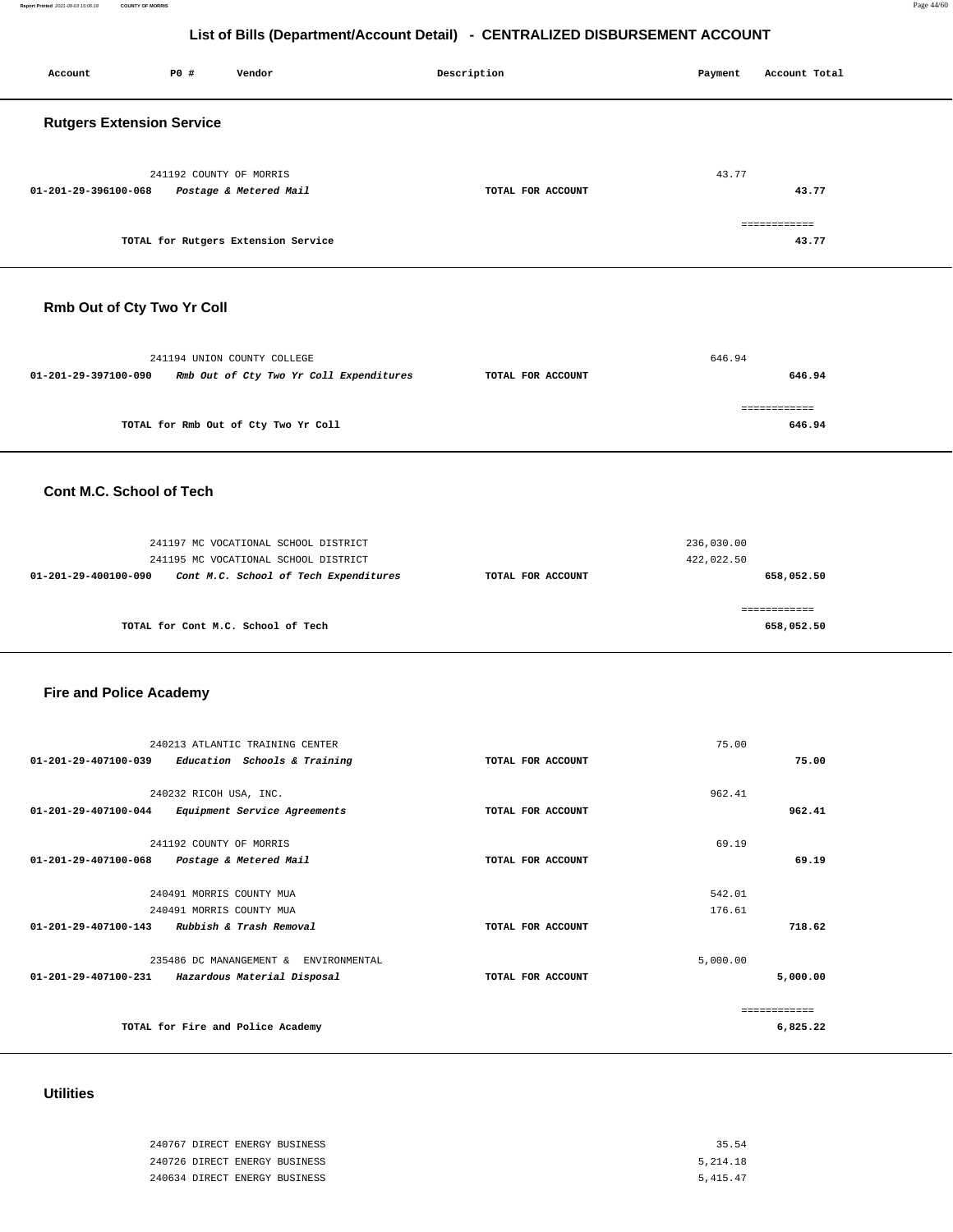| <b>Utilities</b>                                                                |                   |                    |           |
|---------------------------------------------------------------------------------|-------------------|--------------------|-----------|
| 240305 JERSEY CENTRAL POWER & LIGHT                                             |                   | 481.74             |           |
| 240302 JERSEY CENTRAL POWER & LIGHT                                             |                   | 50.72              |           |
| 240301 JERSEY CENTRAL POWER & LIGHT                                             |                   | 37.85              |           |
| 240211 JERSEY CENTRAL POWER & LIGHT                                             |                   | 46.00              |           |
| 240476 JERSEY CENTRAL POWER & LIGHT                                             |                   | 0.06               |           |
| 240476 JERSEY CENTRAL POWER & LIGHT                                             |                   | 3.40               |           |
| 240577 DIRECT ENERGY BUSINESS                                                   |                   | 1.37               |           |
| 240577 DIRECT ENERGY BUSINESS<br>240577 DIRECT ENERGY BUSINESS                  |                   | 13.45<br>22,951.44 |           |
| 241128 DIRECT ENERGY BUSINESS                                                   |                   | 353.03             |           |
| 241128 DIRECT ENERGY BUSINESS                                                   |                   | 3,585.50           |           |
| 241101 DIRECT ENERGY BUSINESS                                                   |                   | 63.75              |           |
| 241101 DIRECT ENERGY BUSINESS                                                   |                   | 63.60              |           |
| 241101 DIRECT ENERGY BUSINESS                                                   |                   | 2.28               |           |
| 241101 DIRECT ENERGY BUSINESS                                                   |                   | 1,093.32           |           |
| 241100 DIRECT ENERGY BUSINESS                                                   |                   | 10,309.13          |           |
| 241092 DIRECT ENERGY BUSINESS<br>241092 DIRECT ENERGY BUSINESS                  |                   | 666.68<br>1,689.68 |           |
| 241092 DIRECT ENERGY BUSINESS                                                   |                   | 2,389.89           |           |
| 241092 DIRECT ENERGY BUSINESS                                                   |                   | 295.68             |           |
| 241092 DIRECT ENERGY BUSINESS                                                   |                   | 159.36             |           |
| 241092 DIRECT ENERGY BUSINESS                                                   |                   | 48.51              |           |
| 241092 DIRECT ENERGY BUSINESS                                                   |                   | 5.32               |           |
| 241092 DIRECT ENERGY BUSINESS                                                   |                   | 49.04              |           |
| 241092 DIRECT ENERGY BUSINESS                                                   |                   | 331.96             |           |
| 241092 DIRECT ENERGY BUSINESS                                                   |                   | 0.08               |           |
| 241092 DIRECT ENERGY BUSINESS                                                   |                   | 180.02             |           |
| 241091 JERSEY CENTRAL POWER & LIGHT                                             |                   | 4,287.54           |           |
| 01-201-31-430100-137 Electricity                                                | TOTAL FOR ACCOUNT |                    | 59,825.59 |
|                                                                                 |                   |                    |           |
| 241199 NATIONAL FUEL OIL INC.                                                   |                   | 49,706.85          |           |
| 01-201-31-430100-140<br>Gas Purchases                                           | TOTAL FOR ACCOUNT |                    | 49,706.85 |
| 240727 N.J. NATURAL GAS COMPANY                                                 |                   |                    |           |
| 240492 SUBURBAN PROPANE -2347                                                   |                   | 281.07<br>303.05   |           |
| 240492 SUBURBAN PROPANE -2347                                                   |                   | 4.90               |           |
| 240492 SUBURBAN PROPANE -2347                                                   |                   | 9.92               |           |
| 240208 SUBURBAN PROPANE -2347                                                   |                   | 2,483.04           |           |
| 240208 SUBURBAN PROPANE -2347                                                   |                   | 4.81               |           |
| 240208 SUBURBAN PROPANE -2347                                                   |                   | 9.92               |           |
| 241129 WOODRUFF ENERGY                                                          |                   | 7,516.84           |           |
| 241129 WOODRUFF ENERGY                                                          |                   | 70.15              |           |
| 241093 PSE&G CO                                                                 |                   | 166.27             |           |
| 01-201-31-430100-141 Natural Gas                                                | TOTAL FOR ACCOUNT |                    | 10,849.97 |
| 240660 CABLEVISION LIGHTPATH INC.                                               |                   | 5,081.24           |           |
| 240983 VERIZON                                                                  |                   | 386.45             |           |
| 240982 VERIZON                                                                  |                   | 6,227.03           |           |
| 238591 SHI INTERNATIONAL CORP                                                   |                   | 5,482.38           |           |
| 240209 VERIZON CABS                                                             |                   | 861.40             |           |
| 01-201-31-430100-146<br>Telephone                                               | TOTAL FOR ACCOUNT |                    | 18,038.50 |
| 240578 TOWNSHIP OF RANDOLPH                                                     |                   | 67.15              |           |
| 240579 WHARTON WATER DEPARTMENT                                                 |                   | 92.48              |           |
| 241102 SOUTHEAST MORRIS COUNTY                                                  |                   | 947.07             |           |
| 01-201-31-430100-147<br>Water                                                   | TOTAL FOR ACCOUNT |                    | 1,106.70  |
|                                                                                 |                   |                    |           |
| 241099 CONSTELLATION NEW ENERGY, INC                                            |                   | 77.29              |           |
| 241099 CONSTELLATION NEW ENERGY, INC<br>01-203-31-430100-137 (2020) Electricity | TOTAL FOR ACCOUNT | 77.42              | 154.71    |

Account 20 **P** Pomdor Payment Recount Potal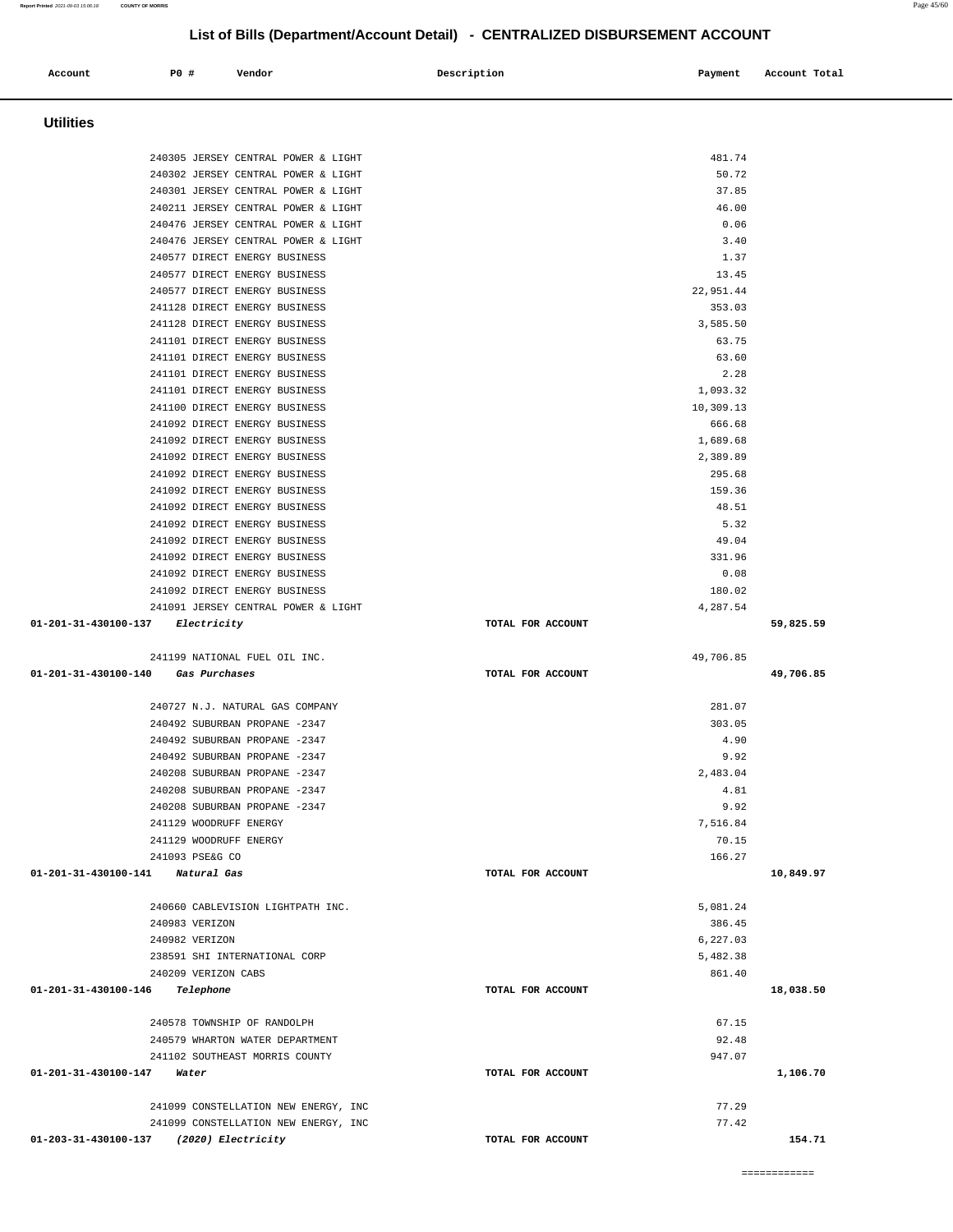| Account          | <b>PO #</b>         | Vendor | Description | Payment | Account Total |
|------------------|---------------------|--------|-------------|---------|---------------|
| <b>Utilities</b> |                     |        |             |         |               |
|                  | TOTAL for Utilities |        |             |         | 139,682.32    |

## **Nutrition**

| 239803 W.B. MASON COMPANY INC                                  |                   | 13.04    |              |
|----------------------------------------------------------------|-------------------|----------|--------------|
| 239801 W.B. MASON COMPANY INC                                  |                   | 16.95    |              |
| 239801 W.B. MASON COMPANY INC                                  |                   | 16.95    |              |
| 239801 W.B. MASON COMPANY INC                                  |                   | 10.40    |              |
| 239801 W.B. MASON COMPANY INC                                  |                   | 20.08    |              |
| 239801 W.B. MASON COMPANY INC                                  |                   | 1,049.30 |              |
| $01 - 201 - 41 - 716100 - 058$<br>Office Supplies & Stationery | TOTAL FOR ACCOUNT |          | 1,126.72     |
| 240670 DOROTHY TAYLER                                          |                   | 36.14    |              |
| 240468 W.B. MASON COMPANY INC                                  |                   | 209.90   |              |
| 240468 W.B. MASON COMPANY INC                                  |                   | 289.80   |              |
| 239801 W.B. MASON COMPANY INC                                  |                   | 614.70   |              |
| 239801 W.B. MASON COMPANY INC                                  |                   | 237.60   |              |
| 239801 W.B. MASON COMPANY INC                                  |                   | 115.45   |              |
| $01 - 201 - 41 - 716100 - 059$<br>Other General Expenses       | TOTAL FOR ACCOUNT |          | 1,503.59     |
| 239929 PATRICIA W. GIBBONS                                     |                   | 21.21    |              |
| 239929 PATRICIA W. GIBBONS                                     |                   | 239.40   |              |
| 01-201-41-716100-084<br>Other Outside Services                 | TOTAL FOR ACCOUNT |          | 260.61       |
| 241199 NATIONAL FUEL OIL INC.                                  |                   | 4,205.39 |              |
| 01-201-41-716100-140<br>Gas Purchases                          | TOTAL FOR ACCOUNT |          | 4,205.39     |
| 238440 PRESBYTERIAN COMMUNITY CHURCH                           |                   | 4,800.00 |              |
| 238434 ROXBURY COMMUNITY CENTER                                |                   | 2,400.00 |              |
| 238441 BOROUGH OF BUTLER                                       |                   | 8,500.00 |              |
| 238437 SENIOR CITIZENS OF LONG HILL                            |                   | 2,000.00 |              |
| 01-201-41-716100-148<br>Other Utilities                        | TOTAL FOR ACCOUNT |          | 17,700.00    |
|                                                                |                   |          |              |
|                                                                |                   |          | ============ |
| TOTAL for Nutrition                                            |                   |          | 24,796.31    |
|                                                                |                   |          |              |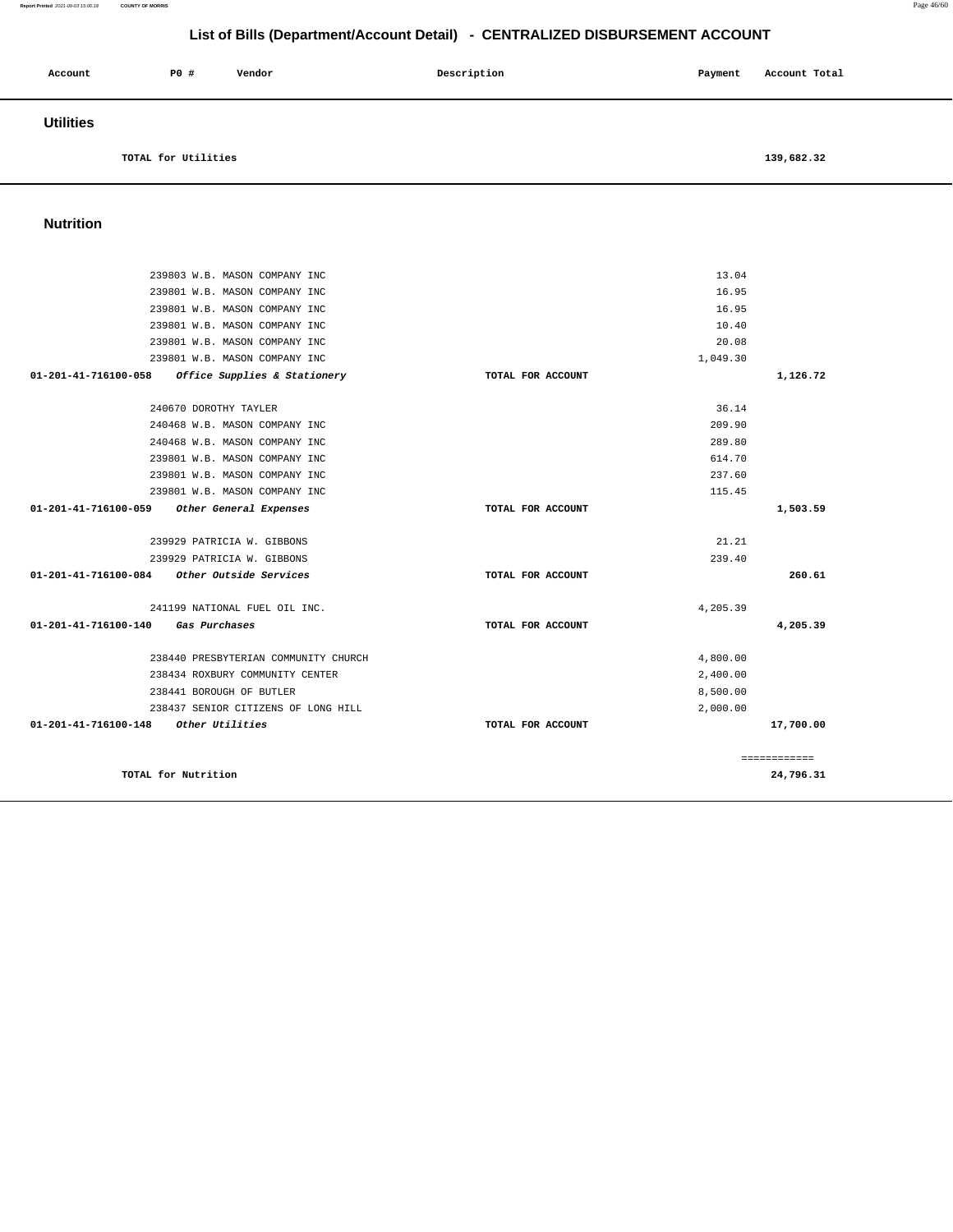| P0 #<br>Vendor<br>Account                                                                    | Description       | Payment<br>Account Total  |  |  |  |  |  |
|----------------------------------------------------------------------------------------------|-------------------|---------------------------|--|--|--|--|--|
| <b>Grant Fund</b>                                                                            |                   |                           |  |  |  |  |  |
| DEPARTMENT 718135                                                                            |                   |                           |  |  |  |  |  |
|                                                                                              |                   |                           |  |  |  |  |  |
| 240231 PREVENTION IS KEY<br>02-213-41-718135-391<br>Public Health OFRT 2021(10/1/20-9/30/21) | TOTAL FOR ACCOUNT | 29,908.00<br>29,908.00    |  |  |  |  |  |
| TOTAL for DEPARTMENT 718135                                                                  |                   | ============<br>29,908.00 |  |  |  |  |  |
| <b>TANF</b>                                                                                  |                   |                           |  |  |  |  |  |
|                                                                                              |                   |                           |  |  |  |  |  |
| 240284 W.B. MASON COMPANY INC<br>02-213-41-741115-392<br>WFNJ-TANF (7/1/20-12/31/21)         | TOTAL FOR ACCOUNT | 24.38<br>24.38            |  |  |  |  |  |
|                                                                                              |                   |                           |  |  |  |  |  |
|                                                                                              |                   | ============              |  |  |  |  |  |
| TOTAL for TANF                                                                               |                   | 24.38                     |  |  |  |  |  |
| <b>General Assistance</b>                                                                    |                   |                           |  |  |  |  |  |
| 240284 W.B. MASON COMPANY INC                                                                |                   | 39.01                     |  |  |  |  |  |
| 02-213-41-741120-392<br>WFNJ-General Assistance(7/1/20-12/31/21)                             | TOTAL FOR ACCOUNT | 39.01                     |  |  |  |  |  |
| TOTAL for General Assistance                                                                 |                   | ============<br>39.01     |  |  |  |  |  |
| <b>TANF</b>                                                                                  |                   |                           |  |  |  |  |  |
| 239946 W.B. MASON COMPANY INC                                                                |                   | 3.35                      |  |  |  |  |  |
| 240247 METRO MEDIA INC.                                                                      |                   | 8.75                      |  |  |  |  |  |
| 240253 TELESEARCH INC                                                                        |                   | 9.01                      |  |  |  |  |  |
| 240244 AT&T                                                                                  |                   | 1.73                      |  |  |  |  |  |
| 240537 TELESEARCH INC<br>240537 TELESEARCH INC                                               |                   | 17.16<br>36.02            |  |  |  |  |  |
| 02-213-41-741215-392 WFNJ-TANF $(7/1/21-12/31/22)$                                           | TOTAL FOR ACCOUNT | 76.02                     |  |  |  |  |  |
|                                                                                              |                   |                           |  |  |  |  |  |
| TOTAL for TANF                                                                               |                   | ============<br>76.02     |  |  |  |  |  |
|                                                                                              |                   |                           |  |  |  |  |  |
|                                                                                              |                   |                           |  |  |  |  |  |
| <b>GENERAL ASSISTANCE</b>                                                                    |                   |                           |  |  |  |  |  |

| 02-213-41-741220-392          | WFNJ-General Assistance(7/1/21-12/31/22) | TOTAL FOR ACCOUNT | 121.63 |
|-------------------------------|------------------------------------------|-------------------|--------|
| 240537 TELESEARCH INC         |                                          | 57.64             |        |
| 240537 TELESEARCH INC         |                                          | 27.45             |        |
| 240244 AT&T                   |                                          | 2.77              |        |
| 240253 TELESEARCH INC         |                                          | 14.41             |        |
| 240247 METRO MEDIA INC.       |                                          | 14.00             |        |
| 239946 W.B. MASON COMPANY INC |                                          | 5.36              |        |

============

**TOTAL for GENERAL ASSISTANCE**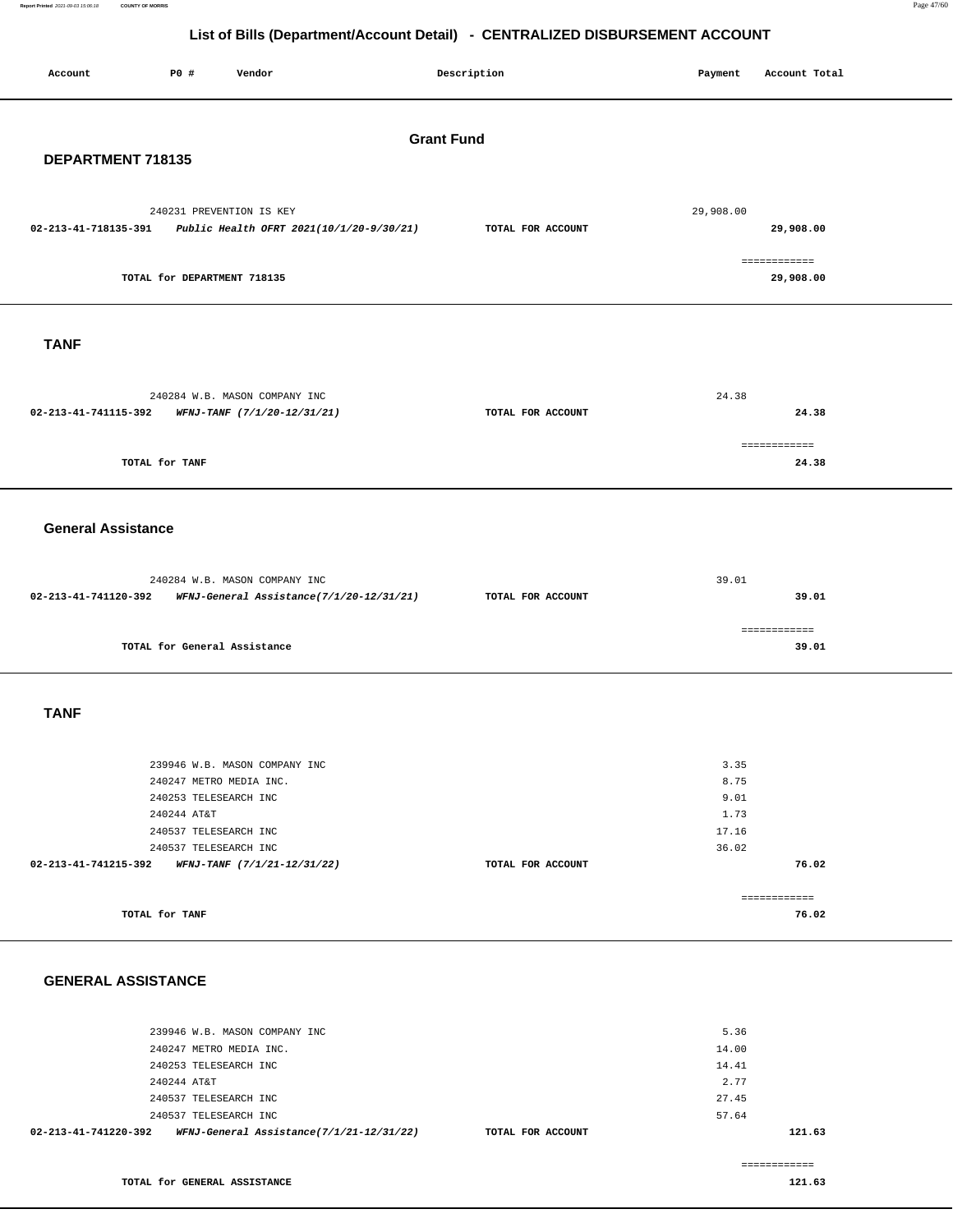### **Report Printed** 2021-09-03 15:06:18 **COUNTY OF MORRIS** Page 48/60

## **List of Bills (Department/Account Detail) - CENTRALIZED DISBURSEMENT ACCOUNT**

| Account | PO# | Vendor | Description | Payment | Account Total |
|---------|-----|--------|-------------|---------|---------------|
|         |     |        |             |         |               |

## **WIA: Adult**

| 239946 W.B. MASON COMPANY INC                       |                   | 15.42        |
|-----------------------------------------------------|-------------------|--------------|
| 240284 W.B. MASON COMPANY INC                       |                   | 112.14       |
| 240247 METRO MEDIA INC.                             |                   | 40.25        |
| 240253 TELESEARCH INC                               |                   | 41.42        |
| 240244 AT&T                                         |                   | 7.97         |
| 240571 EZ WHEELS DRIVING SCHOOL                     |                   | 1,599.60     |
| 240559 LASCOMP INSTITUTE OF IT                      |                   | 3,200.00     |
| 240537 TELESEARCH INC                               |                   | 78.94        |
| 240537 TELESEARCH INC                               |                   | 165.70       |
| 02-213-41-742205-391<br>WIOA Adult (7/1/20-6/30/22) | TOTAL FOR ACCOUNT | 5,261.44     |
|                                                     |                   | ============ |
| TOTAL for WIA: Adult                                |                   | 5,261.44     |

### **WIA: Disclocated Worker**

| 239946 W.B. MASON COMPANY INC                                |                   | 24.14    |              |
|--------------------------------------------------------------|-------------------|----------|--------------|
| 240380 RUTGERS SCHOOL OF BUSINESS                            |                   | 2,680.00 |              |
| 240284 W.B. MASON COMPANY INC                                |                   | 175.52   |              |
| 240247 METRO MEDIA INC.                                      |                   | 63.00    |              |
| 240253 TELESEARCH INC                                        |                   | 64.84    |              |
| 240244 AT&T                                                  |                   | 12.48    |              |
| 241190 COUNTY OF MORRIS                                      |                   | 137.32   |              |
| 240572 EZ WHEELS DRIVING SCHOOL                              |                   | 1,599.60 |              |
| 240570 EZ WHEELS DRIVING SCHOOL                              |                   | 1,652.92 |              |
| 240569 EZ WHEELS DRIVING SCHOOL                              |                   | 1,199.52 |              |
| 240573 DeBOER'S AUTO, INC.                                   |                   | 1,890.00 |              |
| 240556 FITNESS COACHING LLC                                  |                   | 1,466.24 |              |
| 240558 LASCOMP INSTITUTE OF IT                               |                   | 3,200.00 |              |
| 240561 LASCOMP INSTITUTE OF IT                               |                   | 800.00   |              |
| 240566 M.C. SCHOOL OF TECHNOLOGY                             |                   | 3,200.00 |              |
| 240567 RUTGERS CENTER FOR CONTINUING                         |                   | 800.00   |              |
| 240568 RUTGERS CENTER FOR CONTINUING                         |                   | 791.00   |              |
| 240565 WILLIAM PATERSON UNIVERSITY                           |                   | 258.64   |              |
| 240537 TELESEARCH INC                                        |                   | 123.55   |              |
| 240537 TELESEARCH INC                                        |                   | 259.36   |              |
| 02-213-41-742210-391 WIOA Dislocated Worker (7/1/20-6/30/22) | TOTAL FOR ACCOUNT |          | 20,398.13    |
|                                                              |                   |          |              |
|                                                              |                   |          | ============ |
| TOTAL for WIA: Disclocated Worker                            |                   |          | 20,398.13    |

### **WIA: Youth**

| 240537 TELESEARCH INC         | 201.72 |  |
|-------------------------------|--------|--|
| 240537 TELESEARCH INC         | 96.10  |  |
| 240244 AT&T                   | 9.71   |  |
| 240253 TELESEARCH INC         | 50.43  |  |
| 240247 METRO MEDIA INC.       | 49.00  |  |
| 240284 W.B. MASON COMPANY INC | 136.52 |  |
| 239946 W.B. MASON COMPANY INC | 18.78  |  |
|                               |        |  |

============

**TOTAL for WIA: Youth** 

**562.26**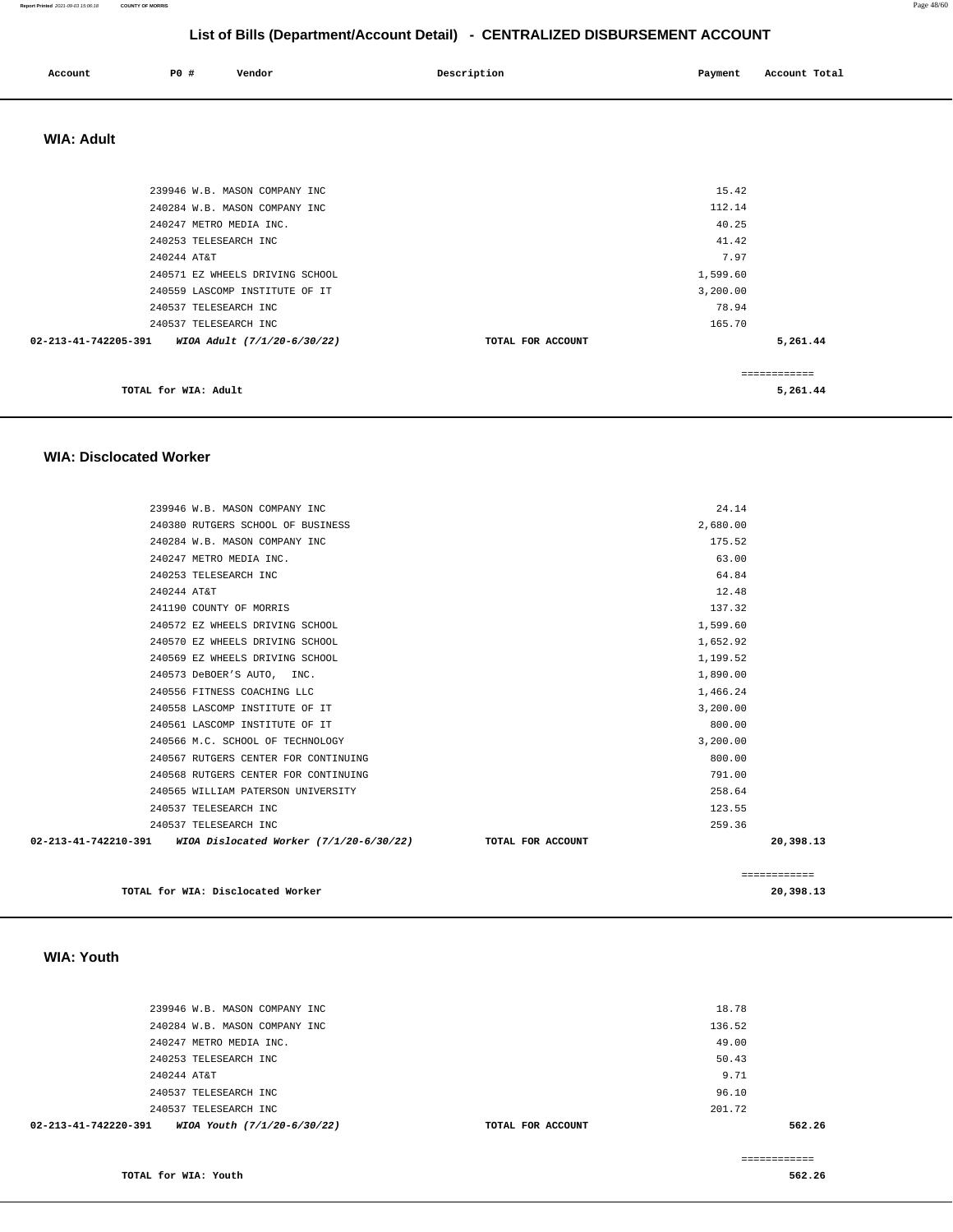| Account | P0 | Vendor | Description | Payment | Account Total |  |
|---------|----|--------|-------------|---------|---------------|--|
|         |    |        |             |         |               |  |

 **Chapter 51, 97-593 ADA** 

| TOTAL for Chapter 51, 97-593 ADA                     |                   | 23,903.00 |  |
|------------------------------------------------------|-------------------|-----------|--|
| 02-213-41-757105-392<br>Chapter 51 (1/1/21-12/31/21) | TOTAL FOR ACCOUNT | 23,903.00 |  |
| 240919 NEW HOPE FOUNDATION INC.                      |                   | 150.00    |  |
| 240919 NEW HOPE FOUNDATION INC.                      |                   | 3,600.00  |  |
| 240920 NEW HOPE FOUNDATION INC.                      |                   | 720.00    |  |
| 240920 NEW HOPE FOUNDATION INC.                      |                   | 1,800.00  |  |
| 240674 INTEGRITY, INC.                               |                   | 2,073.00  |  |
| 240942 FREEDOM HOUSE INC.                            |                   | 4,450.00  |  |
| 240928 FREEDOM HOUSE INC.                            |                   | 3,750.00  |  |
| 240927 FREEDOM HOUSE INC.                            |                   | 3,760.00  |  |
| 240926 FREEDOM HOUSE INC.                            |                   | 3,600.00  |  |
|                                                      |                   |           |  |

### **DEPARTMENT 786010**

| 241199 NATIONAL FUEL OIL INC.                      |                   | 8,958.99     |
|----------------------------------------------------|-------------------|--------------|
| 02-213-41-786010-394<br>MAPS (1/1/2020-12/31/2020) | TOTAL FOR ACCOUNT | 8,958.99     |
|                                                    |                   |              |
|                                                    |                   | ============ |
| TOTAL for DEPARTMENT 786010                        |                   | 8,958.99     |
|                                                    |                   |              |

 **MAPS** 

| 240515 W.B. MASON COMPANY INC<br>240515 W.B. MASON COMPANY INC |                   | 59.88<br>55.99 |
|----------------------------------------------------------------|-------------------|----------------|
| 240018 NJ ADVANCE MEDIA                                        |                   | 223.30         |
| 235866 DELL MARKETING L.P.                                     |                   | 242.89         |
| 235866 DELL MARKETING L.P.                                     |                   | 39.71          |
| 02-213-41-786105-394<br>MAPS (1/1/21-12/31/21)                 | TOTAL FOR ACCOUNT | 621.77         |
| TOTAL for MAPS                                                 |                   | 621.77         |

### **DEPARTMENT 786125**

| 235866 DELL MARKETING L.P.<br>235866 DELL MARKETING L.P.        |                   | 2,093.51<br>68.79 |  |
|-----------------------------------------------------------------|-------------------|-------------------|--|
| 235866 DELL MARKETING L.P.                                      |                   | 39.59             |  |
| 02-213-41-786125-391<br>CARES ACT-Section 5311 (3/1/20-7/31/21) | TOTAL FOR ACCOUNT | 2,201.89          |  |
| TOTAL for DEPARTMENT 786125                                     |                   | 2,201.89          |  |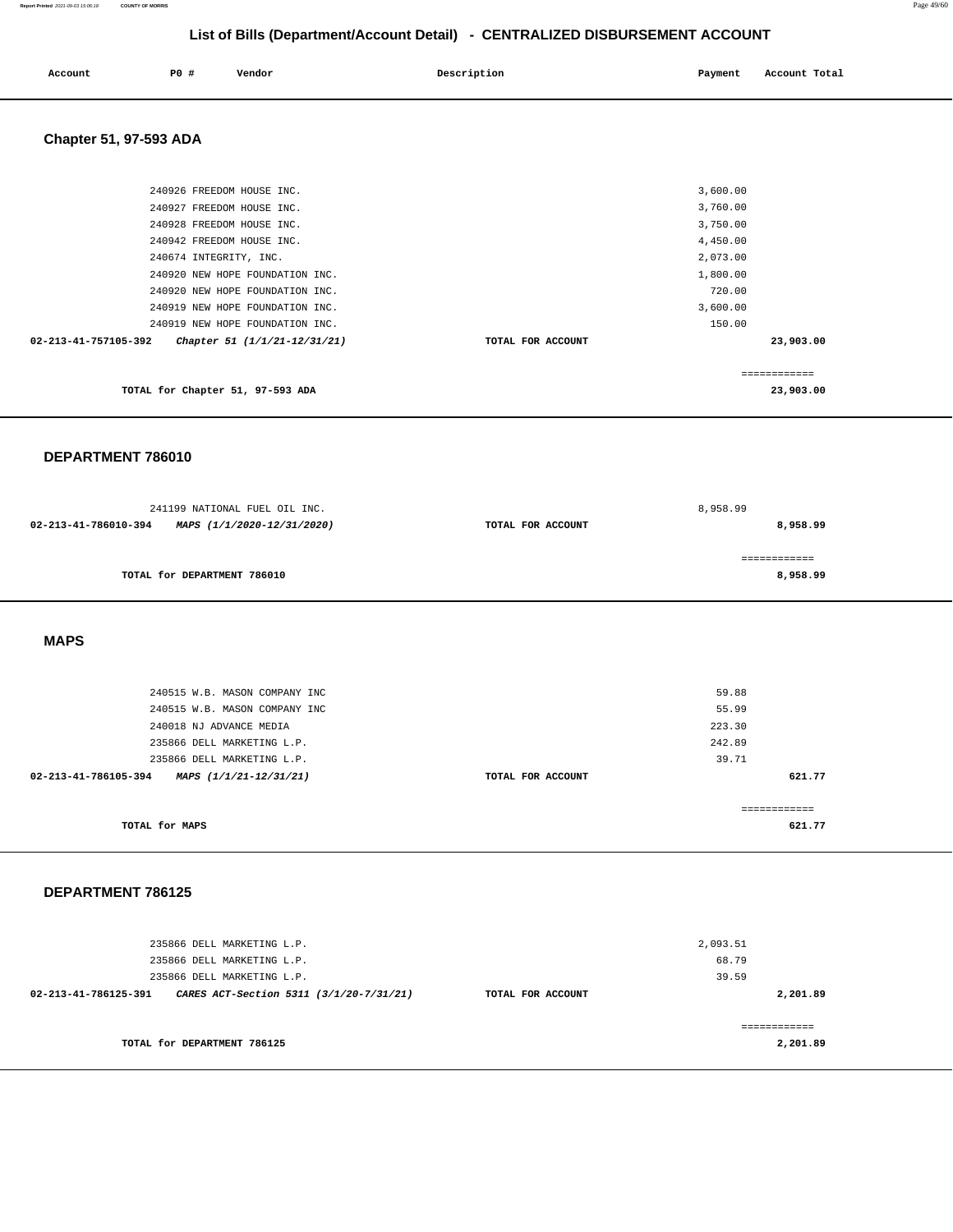**Report Printed** 2021-09-03 15:06:18 **COUNTY OF MORRIS** Page 50/60

## **List of Bills (Department/Account Detail) - CENTRALIZED DISBURSEMENT ACCOUNT**

| Account                  | <b>PO #</b>                 | Vendor                                                              | Description       | Payment    | Account Total              |
|--------------------------|-----------------------------|---------------------------------------------------------------------|-------------------|------------|----------------------------|
| DEPARTMENT 864095        |                             |                                                                     |                   |            |                            |
| 02-213-41-864095-391     |                             | 240474 J.A. ALEXANDER INC.<br>2020 ATP - County Aid (1/9/20-1/9/23) | TOTAL FOR ACCOUNT | 609,037.69 | 609,037.69                 |
|                          | TOTAL for DEPARTMENT 864095 |                                                                     |                   |            | ------------<br>609,037.69 |
| <b>DEPARTMENT 864245</b> |                             |                                                                     |                   |            |                            |

| 240829 JOHNSON MIRMIRAN AND THOMPSON, INC.                                                                               |                   | 4,510.53         |
|--------------------------------------------------------------------------------------------------------------------------|-------------------|------------------|
| 02-213-41-864245-392<br>Dover & Rockaway Track (7/22/20-7/22/22)                                                         | TOTAL FOR ACCOUNT | 4,510.53         |
| 240829 JOHNSON MIRMIRAN AND THOMPSON, INC.<br>$02 - 213 - 41 - 864245 - 393$<br>Dover & Rockaway Track (7/22/20-7/22/22) | TOTAL FOR ACCOUNT | 501.17<br>501.17 |
| TOTAL for DEPARTMENT 864245                                                                                              |                   | 5,011.70         |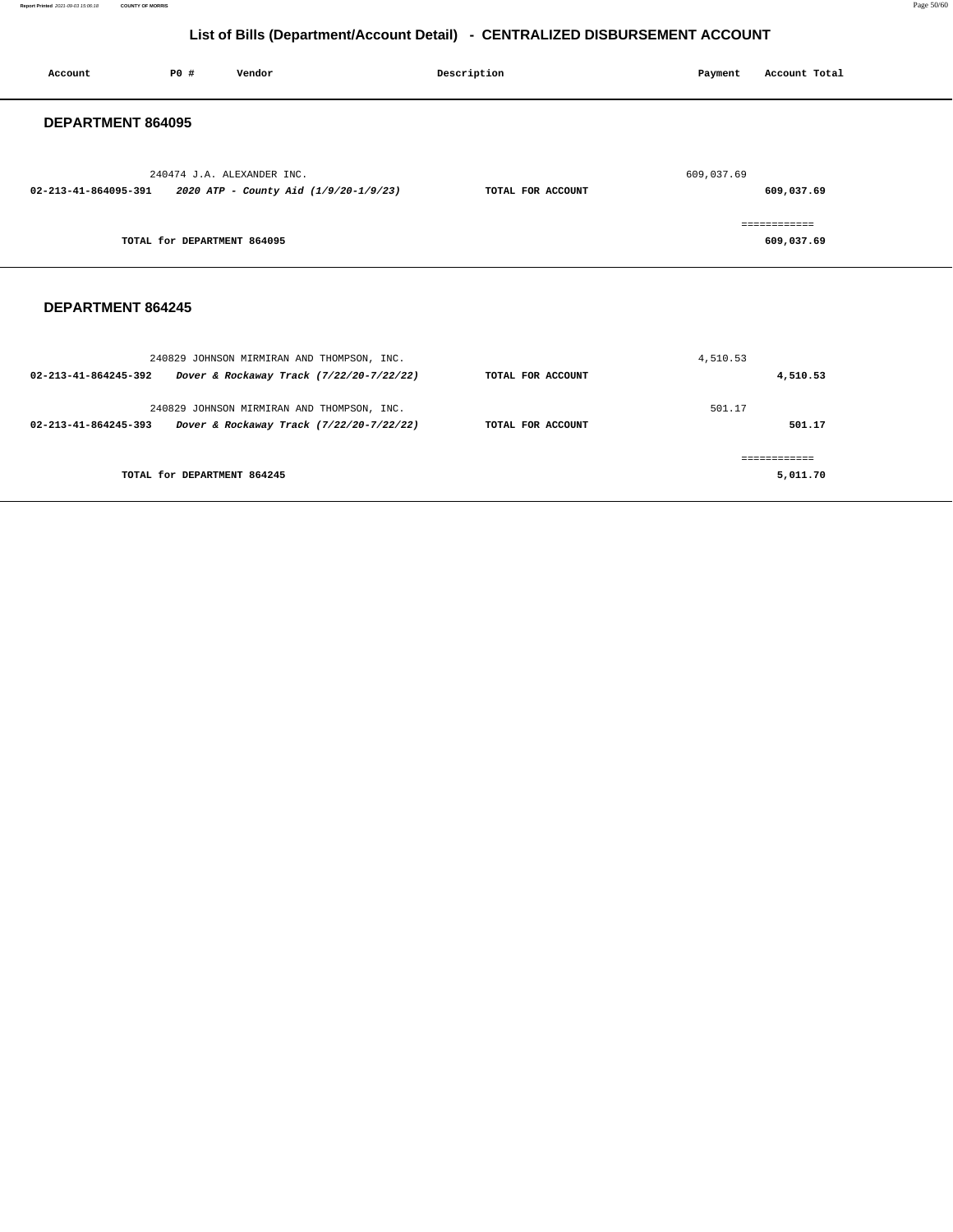**Report Printed** 2021-09-03 15:06:18 **COUNTY OF MORRIS** Page 51/60

## **List of Bills (Department/Account Detail) - CENTRALIZED DISBURSEMENT ACCOUNT**

| Account              | <b>PO #</b>                 | Vendor                                                                      |                       | Description       | Payment                | Account Total             |
|----------------------|-----------------------------|-----------------------------------------------------------------------------|-----------------------|-------------------|------------------------|---------------------------|
| DEPARTMENT 953259    |                             |                                                                             | <b>County Capital</b> |                   |                        |                           |
|                      |                             |                                                                             |                       |                   |                        |                           |
|                      |                             | 241188 MCMANIMON, SCOTLAND & BAUMANN LLC<br>241196 NW FINANCIAL GROUP LLC   |                       |                   | 14.08<br>3.09          |                           |
| 04-216-55-953259-909 |                             | RenovCentrlAveComplx-StClare/NonprofMall                                    |                       | TOTAL FOR ACCOUNT |                        | 17.17                     |
|                      | TOTAL for DEPARTMENT 953259 |                                                                             |                       |                   |                        | ============<br>17.17     |
| DEPARTMENT 953269    |                             |                                                                             |                       |                   |                        |                           |
| 04-216-55-953269-909 |                             | 240473 FRENCH & PARRELLO ASSOCIATES<br>Bridge Design/Constr - var locations |                       | TOTAL FOR ACCOUNT | 5,921.00               | 5,921.00                  |
|                      | TOTAL for DEPARTMENT 953269 |                                                                             |                       |                   |                        | ============<br>5,921.00  |
| DEPARTMENT 953418    |                             |                                                                             |                       |                   |                        |                           |
|                      |                             | 240159 CHRISTOPHER P STATILE PA<br>240159 CHRISTOPHER P STATILE PA          |                       |                   | 42,634.00<br>33,190.00 |                           |
| 04-216-55-953418-909 |                             | PublicWork-Bridge/DrainDesign&Recon/Repl                                    |                       | TOTAL FOR ACCOUNT |                        | 75,824.00                 |
|                      |                             |                                                                             |                       |                   |                        |                           |
|                      |                             | 240368 ROXBURY TWP POLICE DEPT<br>240368 ROXBURY TWP POLICE DEPT            |                       |                   | 990.00<br>990.00       |                           |
|                      |                             | 240368 ROXBURY TWP POLICE DEPT                                              |                       |                   | 900.00                 |                           |
|                      |                             | 240368 ROXBURY TWP POLICE DEPT                                              |                       |                   | 900.00                 |                           |
| 04-216-55-953418-951 |                             | PublicWork-Bridge/DrainDesign&Recon/Repl                                    |                       | TOTAL FOR ACCOUNT |                        | 3,780.00                  |
|                      | TOTAL for DEPARTMENT 953418 |                                                                             |                       |                   |                        | ============<br>79,604.00 |
| DEPARTMENT 953454    |                             |                                                                             |                       |                   |                        |                           |
|                      |                             | 235300 FRENCH & PARRELLO ASSOCIATES<br>232645 FRENCH & PARRELLO ASSOCIATES  |                       |                   | 3, 275.17<br>3,543.51  |                           |
| 04-216-55-953454-909 |                             | RoadResurf/IntersectConstr&RR-PublicWrks                                    |                       | TOTAL FOR ACCOUNT |                        | 6,818.68                  |
|                      | TOTAL for DEPARTMENT 953454 |                                                                             |                       |                   |                        | ============<br>6,818.68  |
| DEPARTMENT 953455    |                             |                                                                             |                       |                   |                        |                           |

241188 MCMANIMON, SCOTLAND & BAUMANN LLC 241196 NW FINANCIAL GROUP LLC **04-216-55-953455-909 Bridge Design & Replacement-Public Works TOTAL FOR ACCOUNT**  2,400.77 527.57 **2,928.34** 241119 SPARWICK CONTRACTING, INC. **04-216-55-953455-940 Bridge Design & Replacement-Public Works TOTAL FOR ACCOUNT**  51,937.47 **51,937.47**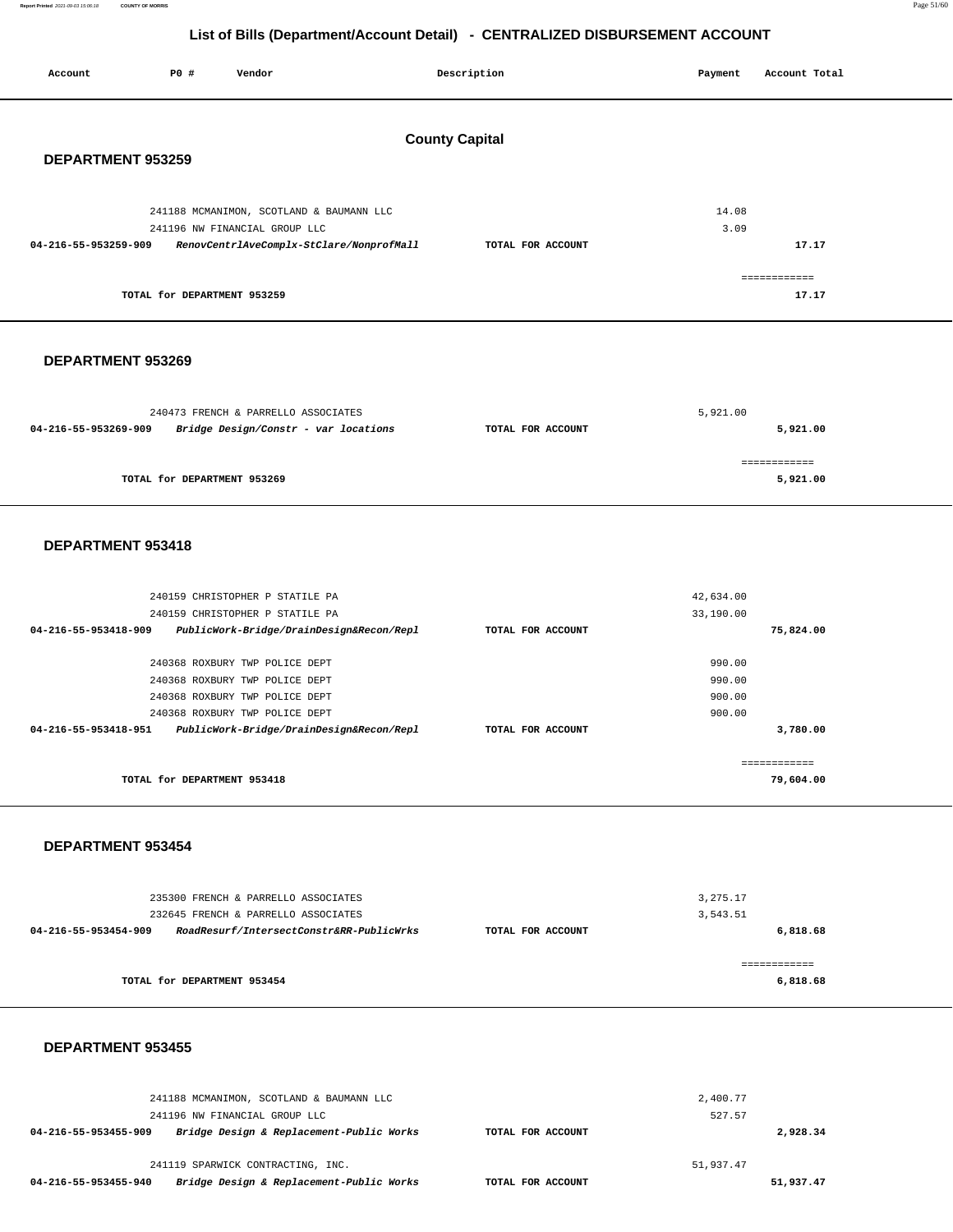| 240768 DEWBERRY ENGINEERS, INC<br>Exterior Equip/Bldg Imrpvmnt-Bldgs&Grnds<br>04-216-55-953490-909 | TOTAL FOR ACCOUNT | 470.00 | 470.00 |
|----------------------------------------------------------------------------------------------------|-------------------|--------|--------|
|                                                                                                    |                   |        |        |
| 240497 NEW JERSEY OVERHEAD DOOR LLC                                                                |                   | 330.00 |        |
| 04-216-55-953490-951<br>Exterior Equip/Bldg Imrpvmnt-Bldgs&Grnds                                   | TOTAL FOR ACCOUNT |        | 330.00 |
|                                                                                                    |                   |        |        |
| TOTAL for DEPARTMENT 953490                                                                        |                   |        | 800.00 |

### **DEPARTMENT 953490**

| 240638 CONTINENTAL TRADING & HARDWARE, INC.                                     | 1,439.88     |
|---------------------------------------------------------------------------------|--------------|
| 240638 CONTINENTAL TRADING & HARDWARE, INC.                                     | 2,565.21     |
| 240640 MAGIC TOUCH CONSTRUCTION CO., INC.                                       | 3.152.12     |
| 240640 MAGIC TOUCH CONSTRUCTION CO., INC.                                       | 3,240.13     |
| 240837 COOPER ELECTRIC SUPPLY CO.                                               | 1,624.80     |
| 240837 COOPER ELECTRIC SUPPLY CO.                                               | 121.42       |
| 240837 COOPER ELECTRIC SUPPLY CO.                                               | 725.89       |
| 240837 COOPER ELECTRIC SUPPLY CO.                                               | 463.52       |
| 240837 COOPER ELECTRIC SUPPLY CO.                                               | 53.98        |
| 240837 COOPER ELECTRIC SUPPLY CO.                                               | 44.70        |
| 240457 CONSOLIDATED STEEL &                                                     | 583.00       |
| 240964 MAGIC TOUCH CONSTRUCTION CO., INC.                                       | 20.664.31    |
| 240964 MAGIC TOUCH CONSTRUCTION CO., INC.                                       | 384.04       |
| 240832 NEW JERSEY OVERHEAD DOOR LLC                                             | 660.00       |
| 240832 NEW JERSEY OVERHEAD DOOR LLC                                             | 489.50       |
| 240832 NEW JERSEY OVERHEAD DOOR LLC                                             | 376.20       |
| 240832 NEW JERSEY OVERHEAD DOOR LLC                                             | 330.00       |
| 04-216-55-953464-951 Interior Bldg Upgrades - Bldgs & Grounds TOTAL FOR ACCOUNT | 36,918.70    |
|                                                                                 | ============ |

**TOTAL for DEPARTMENT 953464 36,918.70**

### **DEPARTMENT 953464**

| <b>DEPARIMENI 933430</b>                                      |                   |               |
|---------------------------------------------------------------|-------------------|---------------|
|                                                               |                   |               |
| 241188 MCMANIMON, SCOTLAND & BAUMANN LLC                      |                   | 355.54        |
| 241196 NW FINANCIAL GROUP LLC                                 |                   | 78.13         |
| Enviro Investig/Clean Up-Public Works<br>04-216-55-953456-909 | TOTAL FOR ACCOUNT | 433.67        |
|                                                               |                   | ------------- |
| TOTAL for DEPARTMENT 953456                                   |                   | 433.67        |

## **DEPARTMENT 953456**

 **DEPARTMENT 953455** 

|                             | -------------<br>------------ |
|-----------------------------|-------------------------------|
| TOTAL for DEPARTMENT 953455 | 54,865.81                     |
|                             |                               |

 **Account P0 # Vendor Description Payment Account Total**

# **List of Bills (Department/Account Detail) - CENTRALIZED DISBURSEMENT ACCOUNT**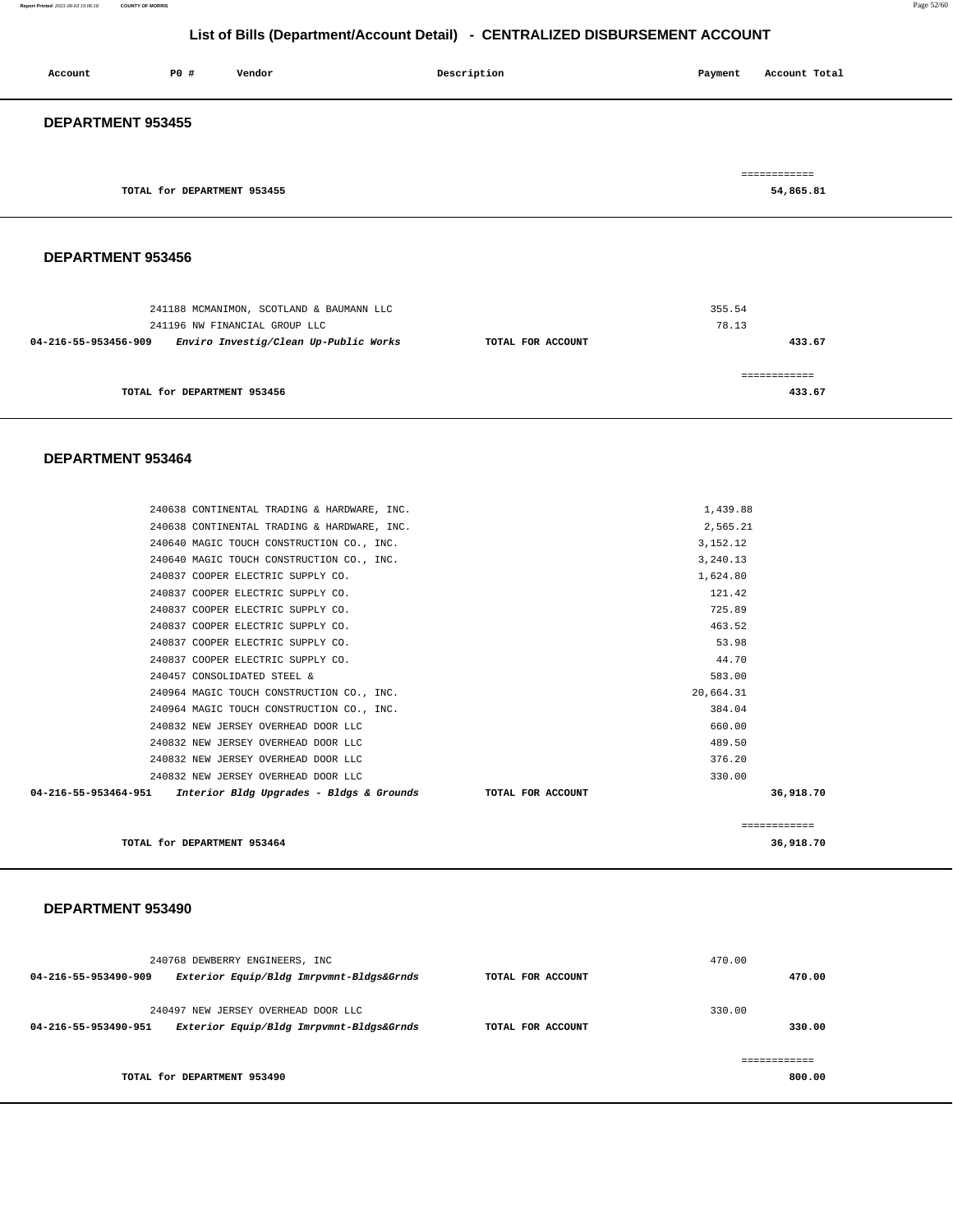**Report Printed** 2021-09-03 15:06:18 **COUNTY OF MORRIS** Page 53/60

## **List of Bills (Department/Account Detail) - CENTRALIZED DISBURSEMENT ACCOUNT**

| Account              | P0 #                        | Vendor                                                                    | Description       | Payment          | Account Total            |
|----------------------|-----------------------------|---------------------------------------------------------------------------|-------------------|------------------|--------------------------|
| DEPARTMENT 953498    |                             |                                                                           |                   |                  |                          |
| 04-216-55-953498-909 |                             | 241196 NW FINANCIAL GROUP LLC<br>Bridge & Drainage Design & Contr-PWorks  | TOTAL FOR ACCOUNT | 1,451.98         | 1,451.98                 |
|                      | TOTAL for DEPARTMENT 953498 |                                                                           |                   |                  | ------------<br>1,451.98 |
| DEPARTMENT 953526    |                             |                                                                           |                   |                  |                          |
| 04-216-55-953526-909 |                             | 240218 CRANE ASSOCIATES, P.C.<br>Replace HVAC Units/Chillers- Bldgs&Grnds | TOTAL FOR ACCOUNT | 780.00           | 780.00                   |
|                      |                             |                                                                           |                   |                  | ============             |
|                      | TOTAL for DEPARTMENT 953526 |                                                                           |                   |                  | 780.00                   |
| DEPARTMENT 953528    |                             |                                                                           |                   |                  |                          |
| 04-216-55-953528-909 |                             | 241196 NW FINANCIAL GROUP LLC<br>Interior Building Upgrades - Bldgs&Grnds | TOTAL FOR ACCOUNT | 109.07           | 109.07                   |
|                      | TOTAL for DEPARTMENT 953528 |                                                                           |                   |                  | ------------<br>109.07   |
| DEPARTMENT 953530    |                             |                                                                           |                   |                  |                          |
|                      |                             | 240474 J.A. ALEXANDER INC.                                                |                   | 68,446.30        |                          |
|                      |                             | 240433 TOWN OF MORRISTOWN                                                 |                   | 537.60           |                          |
|                      |                             | 240433 TOWN OF MORRISTOWN<br>240433 TOWN OF MORRISTOWN                    |                   | 537.60<br>537.60 |                          |
|                      |                             | 240433 TOWN OF MORRISTOWN                                                 |                   | 537.60           |                          |
|                      |                             | 240433 TOWN OF MORRISTOWN                                                 |                   | 268.80           |                          |
|                      |                             | 240433 TOWN OF MORRISTOWN                                                 |                   | 268.80           |                          |
|                      |                             | 240433 TOWN OF MORRISTOWN                                                 |                   | 80.00            |                          |
|                      |                             | 240433 TOWN OF MORRISTOWN                                                 |                   | 80.00            |                          |
|                      |                             | 240433 TOWN OF MORRISTOWN                                                 |                   | 160.00           |                          |
|                      |                             | 240433 TOWN OF MORRISTOWN                                                 |                   | 80.00            |                          |
| 04-216-55-953530-940 |                             | Rehab/Improv of Roads & RR - Engineering                                  | TOTAL FOR ACCOUNT |                  | 71,534.30                |
|                      |                             |                                                                           |                   |                  | ------------             |
|                      | TOTAL for DEPARTMENT 953530 |                                                                           |                   |                  | 71,534.30                |

### **DEPARTMENT 953531**

| Bridge&DrainageDesign/Constr-Engineering<br>04-216-55-953531-940 | TOTAL FOR ACCOUNT | 17,497.20 |
|------------------------------------------------------------------|-------------------|-----------|
| 240263 SALMON BROS. INC.                                         | 2,700.00          |           |
| 240263 SALMON BROS. INC.                                         | 2,800.00          |           |
| 240263 SALMON BROS. INC.                                         | 11,500.00         |           |
| 240755 MT OLIVE POLICE DEPT.                                     | 45.20             |           |
| 240755 MT OLIVE POLICE DEPT.                                     | 452.00            |           |
|                                                                  |                   |           |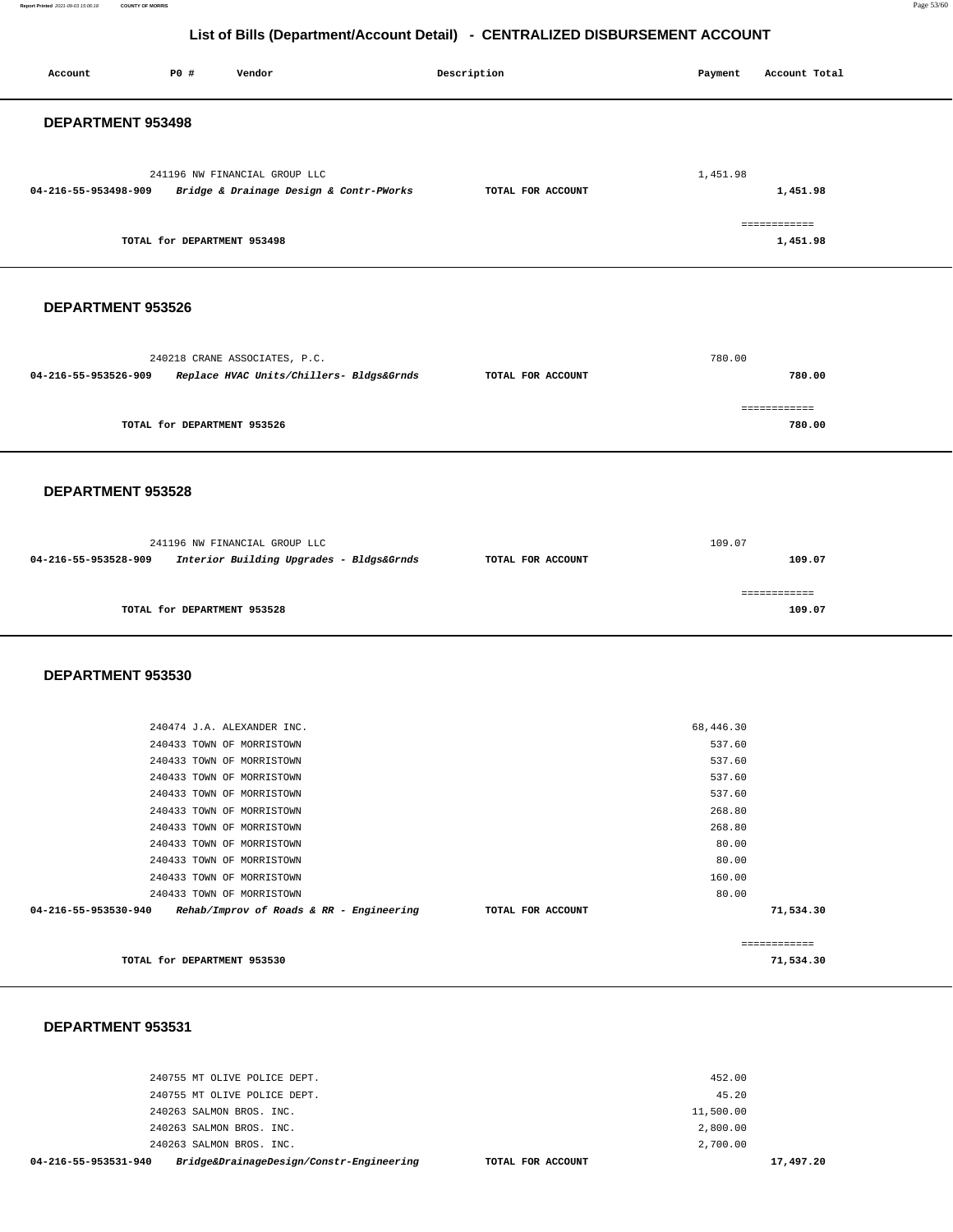### **Report Printed** 2021-09-03 15:06:18 **COUNTY OF MORRIS** Page 54/60

### **List of Bills (Department/Account Detail) - CENTRALIZED DISBURSEMENT ACCOUNT**

| Account                  | PO#                         | Vendor | Description | Account Total<br>Payment  |
|--------------------------|-----------------------------|--------|-------------|---------------------------|
| <b>DEPARTMENT 953531</b> |                             |        |             |                           |
|                          | TOTAL for DEPARTMENT 953531 |        |             | ============<br>17,497.20 |

### **DEPARTMENT 953560**

| 241188 MCMANIMON, SCOTLAND & BAUMANN LLC<br>241196 NW FINANCIAL GROUP LLC |                   | 3,520.19<br>773.57 |
|---------------------------------------------------------------------------|-------------------|--------------------|
| Bridge Design/Rehab/Drainage-Engineering<br>04-216-55-953560-909          | TOTAL FOR ACCOUNT | 4,293.76           |
|                                                                           |                   |                    |
| TOTAL for DEPARTMENT 953560                                               |                   | 4,293.76           |

### **DEPARTMENT 953562**

| 240636 CONNECTEK     |                                      | 5,085.00          |          |
|----------------------|--------------------------------------|-------------------|----------|
| 04-216-55-953562-940 | Interior Building Improvements - B&G | TOTAL FOR ACCOUNT | 5,085.00 |
|                      | TOTAL for DEPARTMENT 953562          |                   | 5,085.00 |

### **DEPARTMENT 953567**

| 241188 MCMANIMON, SCOTLAND & BAUMANN LLC<br>241196 NW FINANCIAL GROUP LLC |                   | 704.04<br>154.71 |
|---------------------------------------------------------------------------|-------------------|------------------|
| CourthouseChiller/HotWaterHeatPiping-B&G<br>04-216-55-953567-909          | TOTAL FOR ACCOUNT | 858.75           |
| TOTAL for DEPARTMENT 953567                                               |                   | 858.75           |

### **DEPARTMENT 953568**

|                      | 241188 MCMANIMON, SCOTLAND & BAUMANN LLC<br>241196 NW FINANCIAL GROUP LLC |                   | 2, 112.12<br>464.14       |
|----------------------|---------------------------------------------------------------------------|-------------------|---------------------------|
| 04-216-55-953568-909 | Exterior Projects & Bldg Imprvmnts - B&G                                  | TOTAL FOR ACCOUNT | 2,576.26                  |
| 04-216-55-953568-940 | 241107 VMG GROUP<br>Exterior Projects & Bldg Imprvmnts - B&G              | TOTAL FOR ACCOUNT | 156.821.25<br>156,821.25  |
|                      | TOTAL for DEPARTMENT 953568                                               |                   | -----------<br>159,397.51 |

### **DEPARTMENT 953590**

236659 MCGRATH MUNICIPAL EQUIPMENT, LLC **04-216-55-953590-951 Replace Vehicles/Equipment-MotorSrvcCtr TOTAL FOR ACCOUNT** 

29,760.00

**29,760.00**

============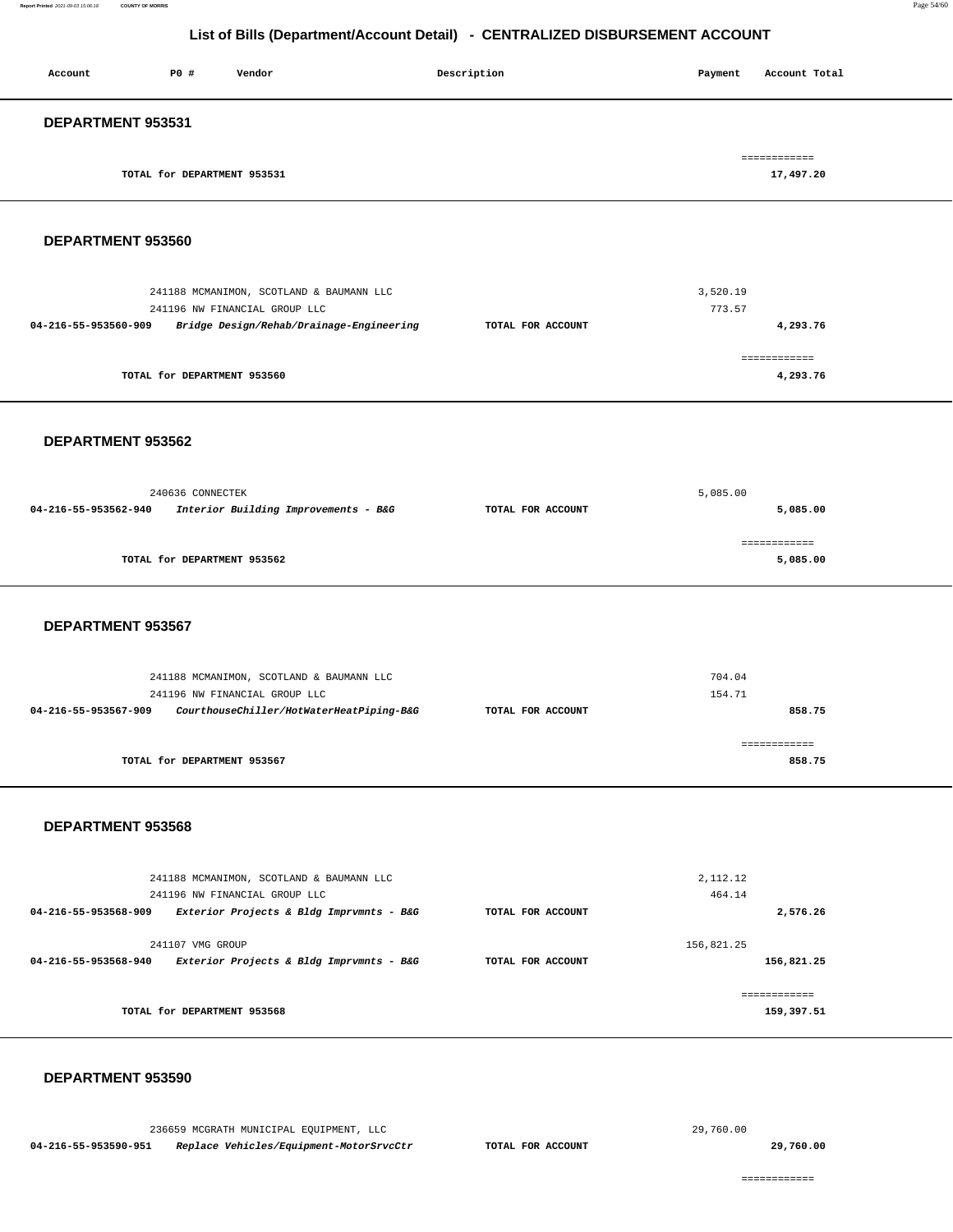| Account           | PO#                         | Vendor | Description | Payment | Account Total |
|-------------------|-----------------------------|--------|-------------|---------|---------------|
| DEPARTMENT 953590 |                             |        |             |         |               |
|                   | TOTAL for DEPARTMENT 953590 |        |             |         | 29,760.00     |

### **DEPARTMENT 953610**

| 240775 HOLZHAUER & HOLENSTEIN, LLC                             |                   | 6,750.00  |
|----------------------------------------------------------------|-------------------|-----------|
| 240516 HARRY L. SCHWARZ & CO.                                  |                   | 2,970.00  |
| 240516 HARRY L. SCHWARZ & CO.                                  |                   | 2,070,00  |
| 241188 MCMANIMON, SCOTLAND & BAUMANN LLC                       |                   | 11,616.65 |
| 241196 NW FINANCIAL GROUP LLC                                  |                   | 2,552.77  |
| Rd Paving/Improv &RR Rehab-Engineering<br>04-216-55-953610-909 | TOTAL FOR ACCOUNT | 25,959.42 |
|                                                                |                   |           |
|                                                                |                   |           |
| TOTAL for DEPARTMENT 953610                                    |                   | 25,959.42 |
|                                                                |                   |           |

### **DEPARTMENT 953611**

| 241188 MCMANIMON, SCOTLAND & BAUMANN LLC                         |                   | 7.744.42     |
|------------------------------------------------------------------|-------------------|--------------|
| 241188 MCMANIMON, SCOTLAND & BAUMANN LLC                         |                   | 1,390.53     |
| 241196 NW FINANCIAL GROUP LLC                                    |                   | 1,701.86     |
| 241196 NW FINANCIAL GROUP LLC                                    |                   | 368.72       |
| Bridge/Drainage Design/Const-Engineering<br>04-216-55-953611-909 | TOTAL FOR ACCOUNT | 11,205.53    |
|                                                                  |                   |              |
|                                                                  |                   | ------------ |
| TOTAL for DEPARTMENT 953611                                      |                   | 11,205.53    |
|                                                                  |                   |              |

### **DEPARTMENT 953615**

| 241196 NW FINANCIAL GROUP LLC                                 |                   | 125.32 |
|---------------------------------------------------------------|-------------------|--------|
| <i>Vehicle Replacements - B&amp;G</i><br>04-216-55-953615-909 | TOTAL FOR ACCOUNT | 125.32 |
|                                                               |                   |        |
|                                                               |                   |        |
| TOTAL for DEPARTMENT 953615                                   |                   | 125.32 |
|                                                               |                   |        |

### **DEPARTMENT 954536**

|                      | 241196 NW FINANCIAL GROUP LLC            |                   | 4.64 |
|----------------------|------------------------------------------|-------------------|------|
| 04-216-55-954536-909 | Vehicles & Security Camera/Equip-Sheriff | TOTAL FOR ACCOUNT | 4.64 |
|                      |                                          |                   |      |
|                      | TOTAL for DEPARTMENT 954536              |                   | 4.64 |
|                      |                                          |                   |      |

### **DEPARTMENT 954588**

| 04-216-55-954588-909 | (4) Rooftop HVAC Units/Steam Boiler-Jail | TOTAL FOR ACCOUNT | 94.46 |  |
|----------------------|------------------------------------------|-------------------|-------|--|
|                      | 241196 NW FINANCIAL GROUP LLC            |                   | 17.02 |  |
|                      | 241188 MCMANIMON, SCOTLAND & BAUMANN LLC |                   | 77.44 |  |
|                      |                                          |                   |       |  |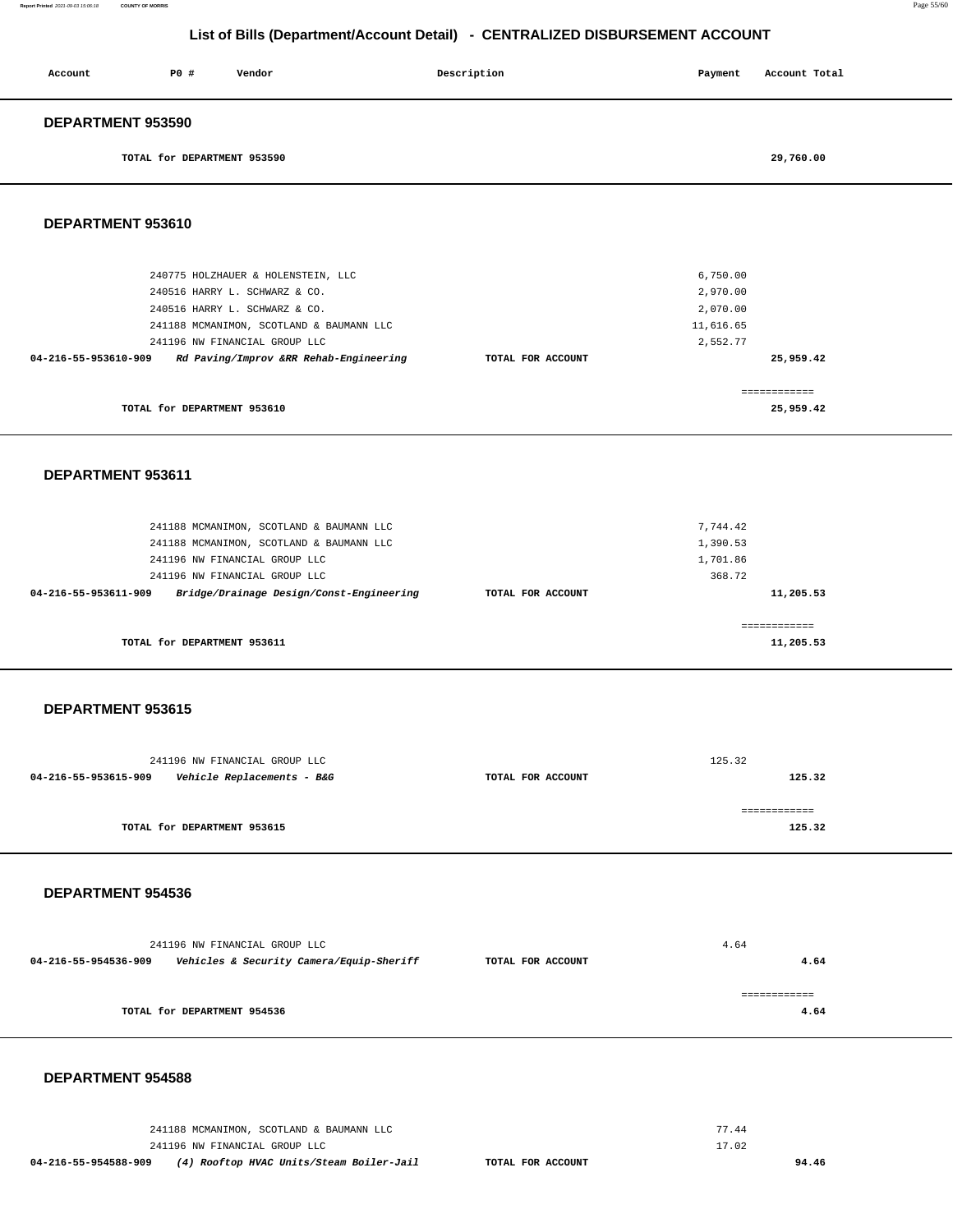### **Report Printed** 2021-09-03 15:06:18 **COUNTY OF MORRIS** Page 56/60

## **List of Bills (Department/Account Detail) - CENTRALIZED DISBURSEMENT ACCOUNT**

| Account                  | PO#                         | Vendor | Description | Payment | Account Total |  |
|--------------------------|-----------------------------|--------|-------------|---------|---------------|--|
| <b>DEPARTMENT 954588</b> |                             |        |             |         |               |  |
|                          |                             |        |             |         | ============  |  |
|                          | TOTAL for DEPARTMENT 954588 |        |             |         | 94.46         |  |

**DEPARTMENT 962496** 

| 232135 CDW GOVERNMENT                                            |                   | 161.70       |
|------------------------------------------------------------------|-------------------|--------------|
| 232135 CDW GOVERNMENT                                            |                   | 11.06        |
| 232135 CDW GOVERNMENT                                            |                   | 1,226.94     |
| 232135 CDW GOVERNMENT                                            |                   | 20.94        |
| 232135 CDW GOVERNMENT                                            |                   | 160.22       |
| 232135 CDW GOVERNMENT                                            |                   | 2,099.46     |
| Various Computers, Electronic Systems-IT<br>04-216-55-962496-955 | TOTAL FOR ACCOUNT | 3,680.32     |
|                                                                  |                   |              |
|                                                                  |                   | ------------ |
| TOTAL for DEPARTMENT 962496                                      |                   | 3,680.32     |
|                                                                  |                   |              |

### **DEPARTMENT 962521**

| 237536 EXTREME NETWORKS INC.                                     |                   | 12,063.23 |
|------------------------------------------------------------------|-------------------|-----------|
| 237536 EXTREME NETWORKS INC.                                     |                   | 1,122.75  |
| Technology Upgrades & Equip Var Loc - IT<br>04-216-55-962521-955 | TOTAL FOR ACCOUNT | 13,185.98 |
|                                                                  |                   |           |
|                                                                  |                   |           |
| TOTAL for DEPARTMENT 962521                                      |                   | 13,185.98 |

### **DEPARTMENT 962533**

| 237474 DELL MARKETING L.P.  |                                         |                   | 3,742.12 |
|-----------------------------|-----------------------------------------|-------------------|----------|
| 237474 DELL MARKETING L.P.  |                                         |                   | 964.88   |
| 237474 DELL MARKETING L.P.  |                                         |                   | 239.98   |
| 04-216-55-962533-955        | Replace & Upgrade Computers/Equip - OIT | TOTAL FOR ACCOUNT | 4,946.98 |
| TOTAL for DEPARTMENT 962533 |                                         |                   | 4,946.98 |

### **DEPARTMENT 963515**

|                      | 239879 WEBSTER PLUMBING &                |                   | 3,300.00     |
|----------------------|------------------------------------------|-------------------|--------------|
| 04-216-55-963515-940 | PSTA FireTrainingTowerRenov-Law&PublSfty | TOTAL FOR ACCOUNT | 3,300.00     |
|                      |                                          |                   |              |
|                      |                                          |                   | :=========== |
|                      | TOTAL for DEPARTMENT 963515              |                   | 3,300.00     |
|                      |                                          |                   |              |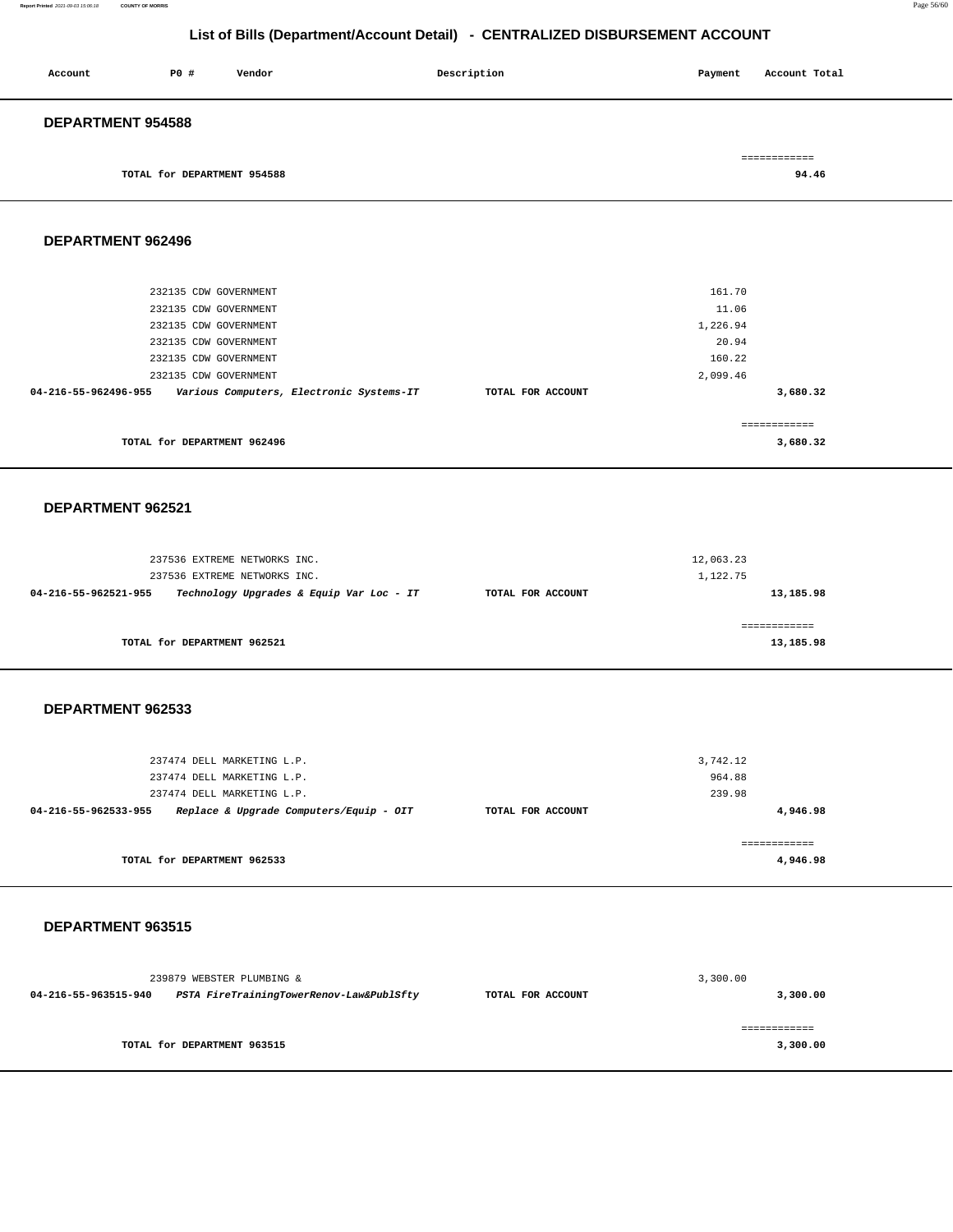**Report Printed** 2021-09-03 15:06:18 **COUNTY OF MORRIS** Page 57/60

## **List of Bills (Department/Account Detail) - CENTRALIZED DISBURSEMENT ACCOUNT**

| Account              | P0 #                        | Vendor                                                                                                                | Description       | Payment          | Account Total          |
|----------------------|-----------------------------|-----------------------------------------------------------------------------------------------------------------------|-------------------|------------------|------------------------|
| DEPARTMENT 963596    |                             |                                                                                                                       |                   |                  |                        |
| 04-216-55-963596-909 |                             | 241196 NW FINANCIAL GROUP LLC<br>Emerg Resp Vehicle &Equip-Law&PublicSfty                                             | TOTAL FOR ACCOUNT | 166.32           | 166.32<br>============ |
|                      | TOTAL for DEPARTMENT 963596 |                                                                                                                       |                   |                  | 166.32                 |
| DEPARTMENT 963613    |                             |                                                                                                                       |                   |                  |                        |
| 04-216-55-963613-909 |                             | 241196 NW FINANCIAL GROUP LLC<br>One Ambulance & Equip - OEM                                                          | TOTAL FOR ACCOUNT | 166.32           | 166.32                 |
|                      | TOTAL for DEPARTMENT 963613 |                                                                                                                       |                   |                  | ============<br>166.32 |
| DEPARTMENT 964435    |                             |                                                                                                                       |                   |                  |                        |
| 04-216-55-964435-909 |                             | 241188 MCMANIMON, SCOTLAND & BAUMANN LLC<br>241196 NW FINANCIAL GROUP LLC<br>Surrogate - Surrogate Application System | TOTAL FOR ACCOUNT | 42.24<br>9.28    | 51.52                  |
|                      | TOTAL for DEPARTMENT 964435 |                                                                                                                       |                   |                  | ============<br>51.52  |
| DEPARTMENT 964546    |                             |                                                                                                                       |                   |                  |                        |
| 04-216-55-964546-909 |                             | 241188 MCMANIMON, SCOTLAND & BAUMANN LLC<br>241196 NW FINANCIAL GROUP LLC<br>Replace Fire Alarm Electrical Sys - Risk | TOTAL FOR ACCOUNT | 633.64<br>139.24 | 772.88                 |
|                      | TOTAL for DEPARTMENT 964546 |                                                                                                                       |                   |                  | ============<br>772.88 |
| DEPARTMENT 964582    |                             |                                                                                                                       |                   |                  |                        |
| 04-216-55-964582-909 |                             | 241188 MCMANIMON, SCOTLAND & BAUMANN LLC<br>241196 NW FINANCIAL GROUP LLC<br>Replace/Upgrade FireAlarm Sys - RiskMgmt | TOTAL FOR ACCOUNT | 704.04<br>154.71 | 858.75                 |
|                      | TOTAL for DEPARTMENT 964582 |                                                                                                                       |                   |                  | ============<br>858.75 |
|                      |                             |                                                                                                                       |                   |                  |                        |

### **DEPARTMENT 964603**

241196 NW FINANCIAL GROUP LLC 76.58  **04-216-55-964603-909 Ambulatory Transport Vehicle - MAPS TOTAL FOR ACCOUNT 76.58**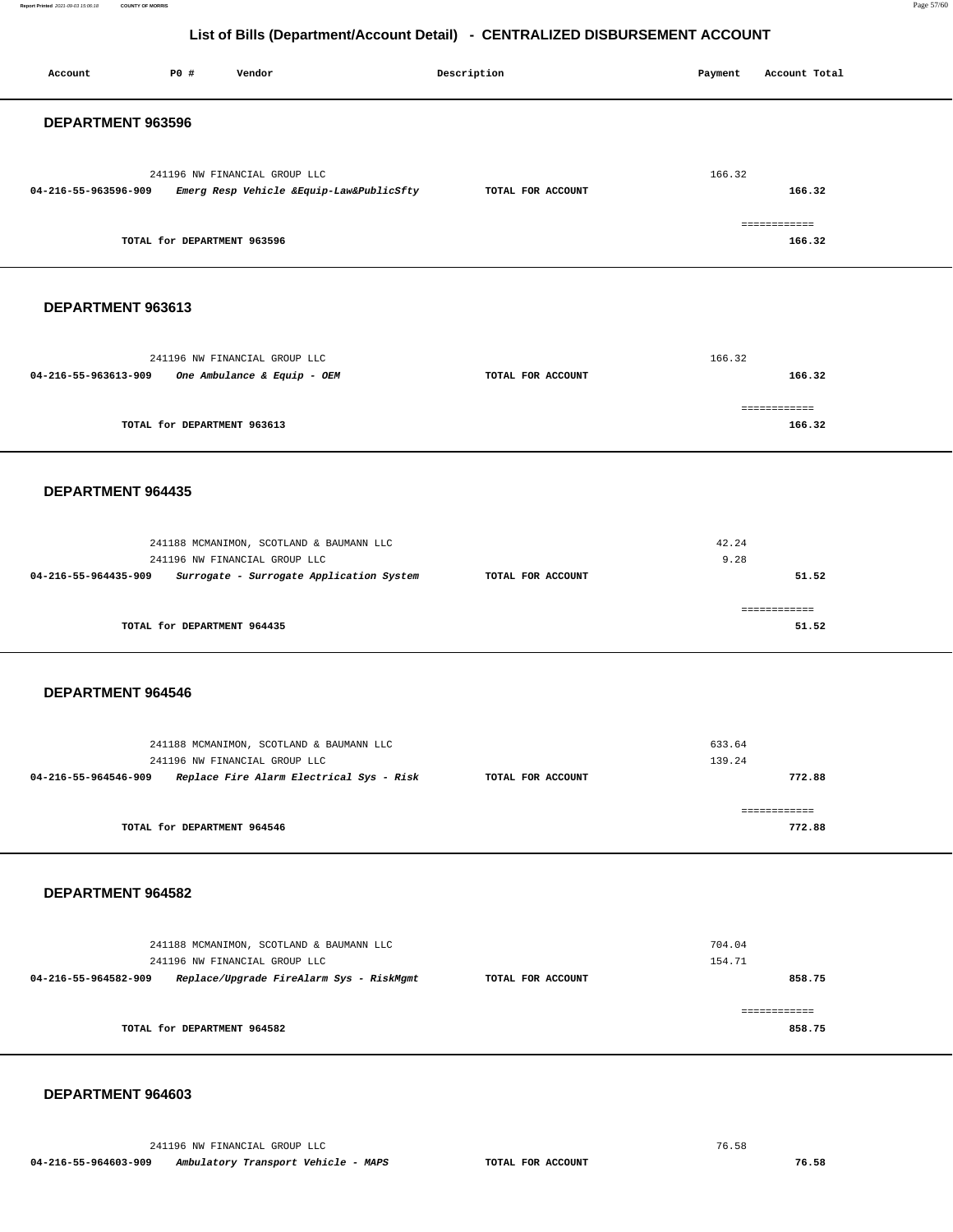| Account | <b>PO #</b>                 | Vendor | Description | Account Total<br>Payment |
|---------|-----------------------------|--------|-------------|--------------------------|
|         | DEPARTMENT 964603           |        |             |                          |
|         | TOTAL for DEPARTMENT 964603 |        |             | ============<br>76.58    |

### **DEPARTMENT 964607**

| 241196 NW FINANCIAL GROUP LLC                          |                   | 74.26        |
|--------------------------------------------------------|-------------------|--------------|
| Office Renovations - Surrogate<br>04-216-55-964607-909 | TOTAL FOR ACCOUNT | 74.26        |
|                                                        |                   | ------------ |
| TOTAL for DEPARTMENT 964607                            |                   | 74.26        |

### **DEPARTMENT 964608**

|                      | 241196 NW FINANCIAL GROUP LLC            |                   | 74.26 |
|----------------------|------------------------------------------|-------------------|-------|
| 04-216-55-964608-909 | New Software Program & Updates-Surrogate | TOTAL FOR ACCOUNT | 74.26 |
|                      |                                          |                   |       |
|                      | TOTAL for DEPARTMENT 964608              |                   | 74.26 |
|                      |                                          |                   |       |

### **DEPARTMENT 966614**

|                      | 241188 MCMANIMON, SCOTLAND & BAUMANN LLC<br>241196 NW FINANCIAL GROUP LLC |                   | 841.33<br>184.88         |
|----------------------|---------------------------------------------------------------------------|-------------------|--------------------------|
| 04-216-55-966614-909 | Rehab Mt Arlington Water Tank - MUA                                       | TOTAL FOR ACCOUNT | 1,026.21                 |
|                      | TOTAL for DEPARTMENT 966614                                               |                   | ============<br>1,026.21 |

### **DEPARTMENT 968538**

| 241198 MC VOCATIONAL SCHOOL DISTRICT |                                       |                   | 1,354.54 |
|--------------------------------------|---------------------------------------|-------------------|----------|
| 04-216-55-968538-909                 | Various Building Projects - MC VoTech | TOTAL FOR ACCOUNT | 1,354.54 |
|                                      |                                       |                   |          |
|                                      |                                       |                   |          |
|                                      | TOTAL for DEPARTMENT 968538           |                   | 1,354.54 |
|                                      |                                       |                   |          |

### **DEPARTMENT 968584**

| 241188 MCMANIMON, SCOTLAND & BAUMANN LLC                         |                   | 309.78 |
|------------------------------------------------------------------|-------------------|--------|
| 241196 NW FINANCIAL GROUP LLC                                    |                   | 68.07  |
| Bldg Improvments/Upgrades Var Bldgs-MCST<br>04-216-55-968584-909 | TOTAL FOR ACCOUNT | 377.85 |
|                                                                  |                   |        |
|                                                                  |                   |        |
| TOTAL for DEPARTMENT 968584                                      |                   | 377.85 |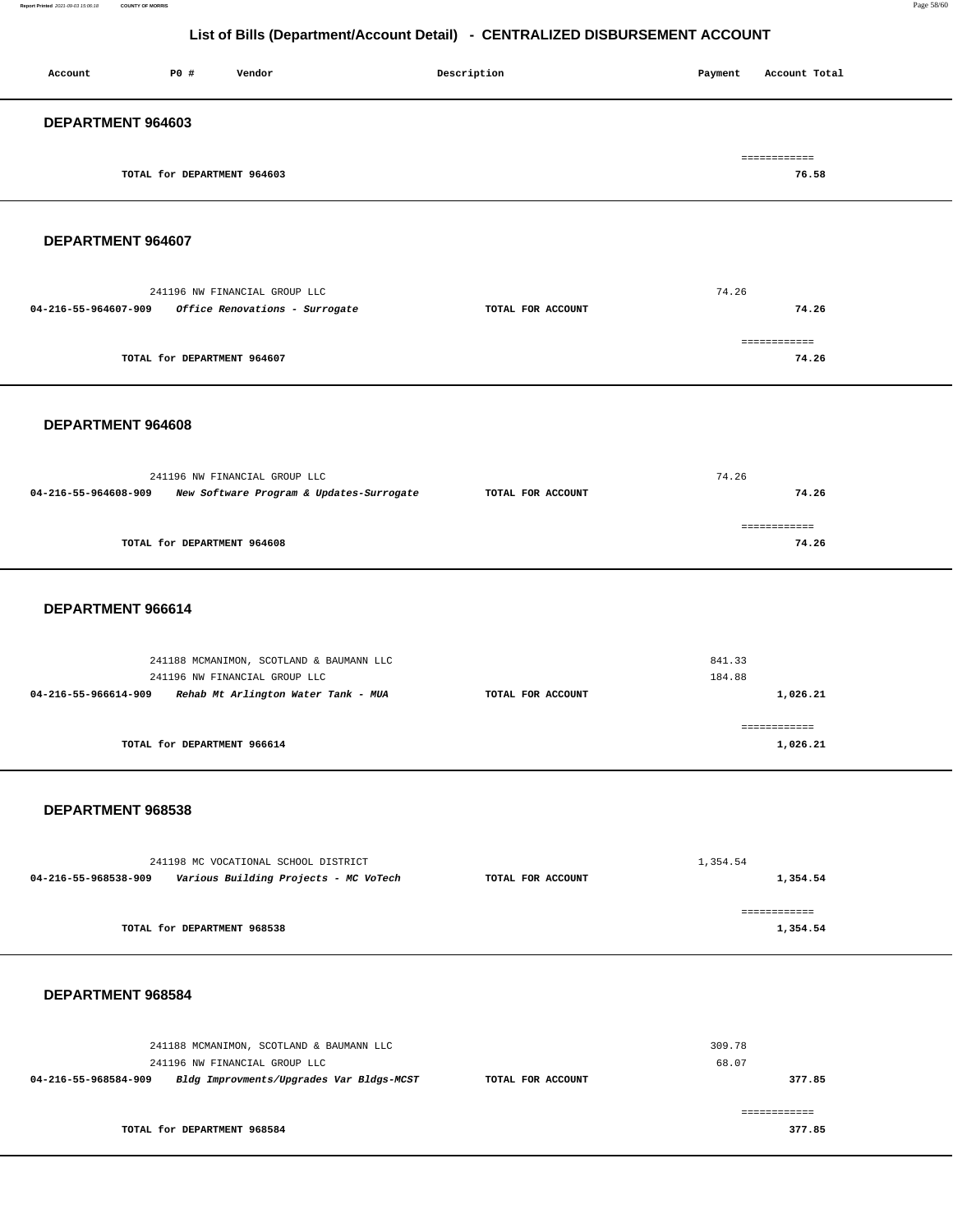**Report Printed** 2021-09-03 15:06:18 **COUNTY OF MORRIS** Page 59/60

## **List of Bills (Department/Account Detail) - CENTRALIZED DISBURSEMENT ACCOUNT**

| Account              | P0 #                        | Vendor                                                                        | Description       | Payment               | Account Total             |
|----------------------|-----------------------------|-------------------------------------------------------------------------------|-------------------|-----------------------|---------------------------|
| DEPARTMENT 968616    |                             |                                                                               |                   |                       |                           |
| 04-216-55-968616-951 |                             | 241189 MC VOCATIONAL SCHOOL DISTRICT<br>Biotech Lab/Upgrades in Bldg 4 - MCST | TOTAL FOR ACCOUNT | 16,746.56             | 16,746.56                 |
|                      | TOTAL for DEPARTMENT 968616 |                                                                               |                   |                       | ============<br>16,746.56 |
| DEPARTMENT 969612    |                             |                                                                               |                   |                       |                           |
|                      |                             | 241188 MCMANIMON, SCOTLAND & BAUMANN LLC<br>241196 NW FINANCIAL GROUP LLC     |                   | 18,445.82<br>4,053.49 |                           |
| 04-216-55-969612-909 |                             | Imprv Roads/Walks/Parking/Bldg Modif-CCM                                      | TOTAL FOR ACCOUNT |                       | 22,499.31                 |
|                      |                             |                                                                               |                   |                       | ============              |
|                      | TOTAL for DEPARTMENT 969612 |                                                                               |                   |                       | 22,499.31                 |